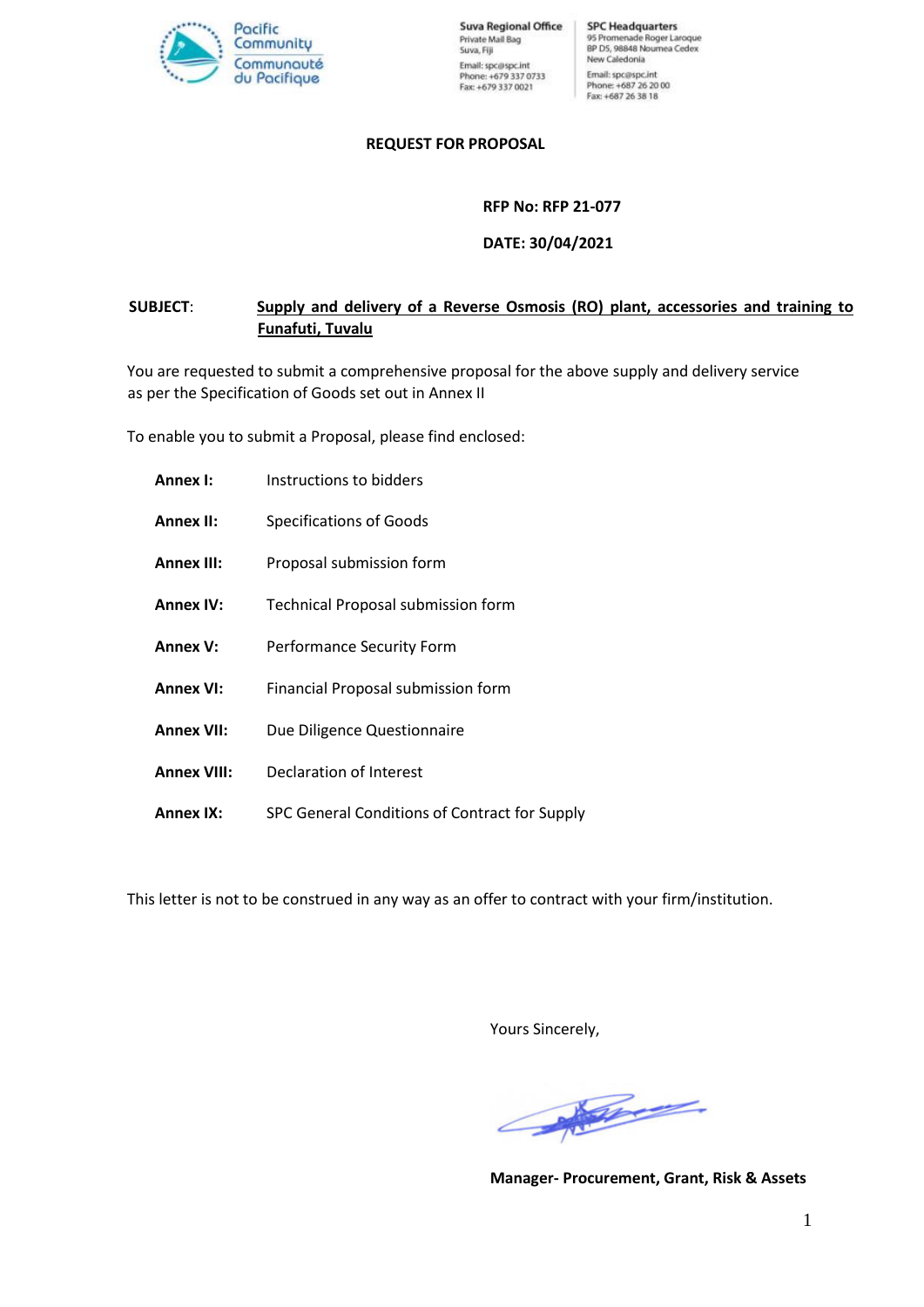

**Suva Regional Office** Private Mail Bag Suva, Fill Email: spc@spc.int Phone: +679 337 0733 Fax: +679 337 0021

**SPC Headquarters** 95 Promenade Roger Laroque<br>BP D5, 98848 Noumea Cedex New Caledonia Email: spc@spc.int Phone: +687 26 20 00<br>Fax: +687 26 38 18

**ANNEX I**

#### **INSTRUCTIONS TO BIDDERS**

**RFP 21-077: Supply and delivery of a Reverse Osmosis (RO) plant, accessories and training to Funafuti, Tuvalu**

#### **1. Submission of Proposals**

- **1.1.** Your proposal shall comprise the following documents:
	- a. Annex III: Proposal submission form
	- b. Annex IV: Technical Proposal submission form
	- c. Annex V: Performance security form
	- c. Annex VI: Financial Proposal submission form
	- d. Annex VII: Due Diligence Questionnaire
	- e. Annex VIII: Declaration of Interest
- **1.2.** Proposals must be received by the Pacific Community (SPC) at the address mentioned below **on or before 11 June 2021 no later than 4.00 pm Fiji time.** Any proposal received after this date may be rejected. SPC may, at its discretion, extend the deadline for the submission of proposals, by notifying all prospective bidders in writing. The extension of the deadline may accompany a modification of the solicitation documents prepared by SPC at its own initiative or in response to a clarification requested by a prospective bidder.
- **1.3.** All proposals submitted together with all correspondence and related documents shall be in English. If any of the supporting documentation or printed literature is in any other language, a written translation of the document in English should also be provided. In such case, the interpreted document will be used for processing an evaluation purpose.
- **1.4.** All prices in the proposals must be presented in Euro and inclusive of all taxes
- **1.5.** The proposal must be in two separate sealed envelopes as follows:
	- • **Email 1**: Send the Proposal Submission Form (Annex III), Technical Proposal Submission Form (Annex IV), Performance Security Form (Annex V), Due Diligence Questionnaire (Annex VII) and Declaration of Interest (Annex VIII), clearly indicating the RFP number in the email subject. Supporting documents for the Technical Proposal Submission Form and Due Diligence Questionnaire must also be sent in this first email.
	- **Email 2**: Send the Financial Proposal Submission Form (Annex VI) in the second email. The opening of this second email must be protected by a password to be provided to SPC Procurement upon request at the time of the financial evaluation.
- **1.6.** Proposals must be emailed to [procurement@spc.int](mailto:procurement@spc.int) with the heading **"RFP 21-077- Supply and delivery of a RO plant, accessories and training to Funafuti, Tuvalu"** (refer 1.5) or hand delivered to Request for Proposal Box situated at:

Pacific Community (SPC) Office Procurement Unit Nabua, Suva, Fiji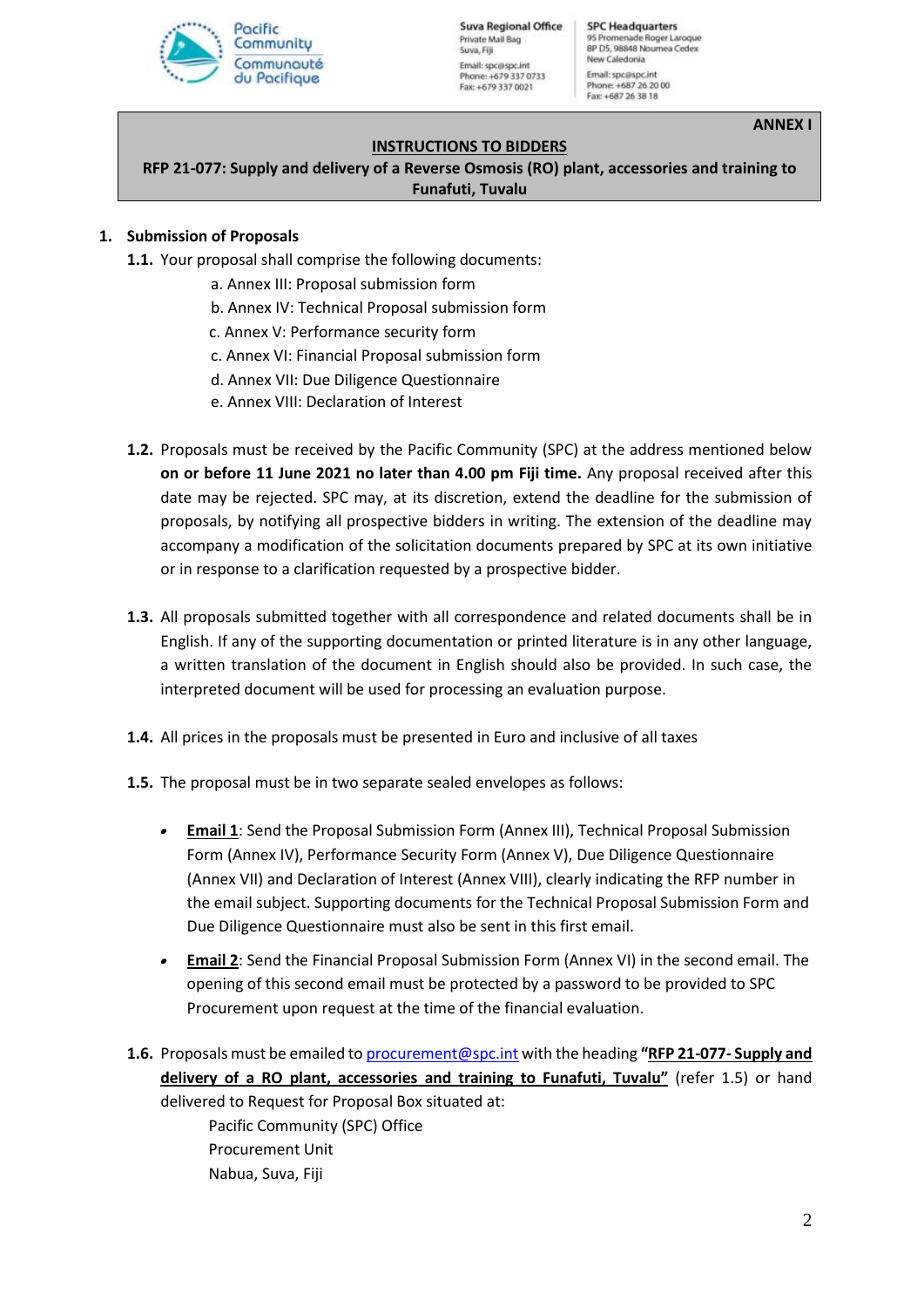

- **1.7.** For all proposals received before the deadline, SPC will send a formal acknowledgement of receipt to the bidder.
- **1.8.** Any Proposal received by the SPC after the deadline for submission of proposals, will be rejected.
- **1.9.** Bidders must insist on an acknowledgment receipt for Proposals delivered to the Request for Proposal Box.
- **1.10** Request for proposal forms with all the relevant documentations must be completed with electronic copies in Word and PDF format.

# **2. Request for Proposals Timelines and Due Dates**

**2.1** The timeline and due dates for the tender is provided in Table 1 below.

| Table 1: RFP timeline and due dates         |              |               |
|---------------------------------------------|--------------|---------------|
|                                             | Date         | <b>Time</b>   |
| Deadline for seeking clarification from SPC | 20 May 2021  | 4pm Fiji Time |
| Deadline for the submission of Proposal     | 11 June 2021 | 4pm Fiji Time |

## **3. Bidders' responsibilities**

- **3.1.** The bidder is expected to examine all instructions, forms, terms and specifications in this bidding document. Failure to furnish all information required by the bidding document or to submit a proposal substantially responsive to the bidding document in every aspect will be at the bidder's risk and may result in the rejection of the proposal.
- **3.2.** The bidder shall bear all costs associated with preparing and submitting a proposal, including costs relating to contract award. SPC will, in no case, be responsible or liable for those costs, regardless of the conduct or outcome of the RFP process.
- **3.3.** Bidders must familiarise themselves with local conditions and take these into account when preparing their proposal. It is the bidder's responsibility to obtain information on the assignment, technical requirements, and local conditions.
- **3.4.** By submitting a proposal, the bidder accepts in full and without restriction the special and general conditions governing this proposal as the sole basis of this bidding procedure whatever his own conditions of sale may be, which he hereby waives.
- **3.5.** Participation in bidding is open and on equal terms to natural persons, companies, firms, public and/or semi-public agencies, cooperative societies, joint ventures, groupings of companies and/or firms and other legal persons governed by public and private law of any country. Bidders must provide evidence of their organisational status.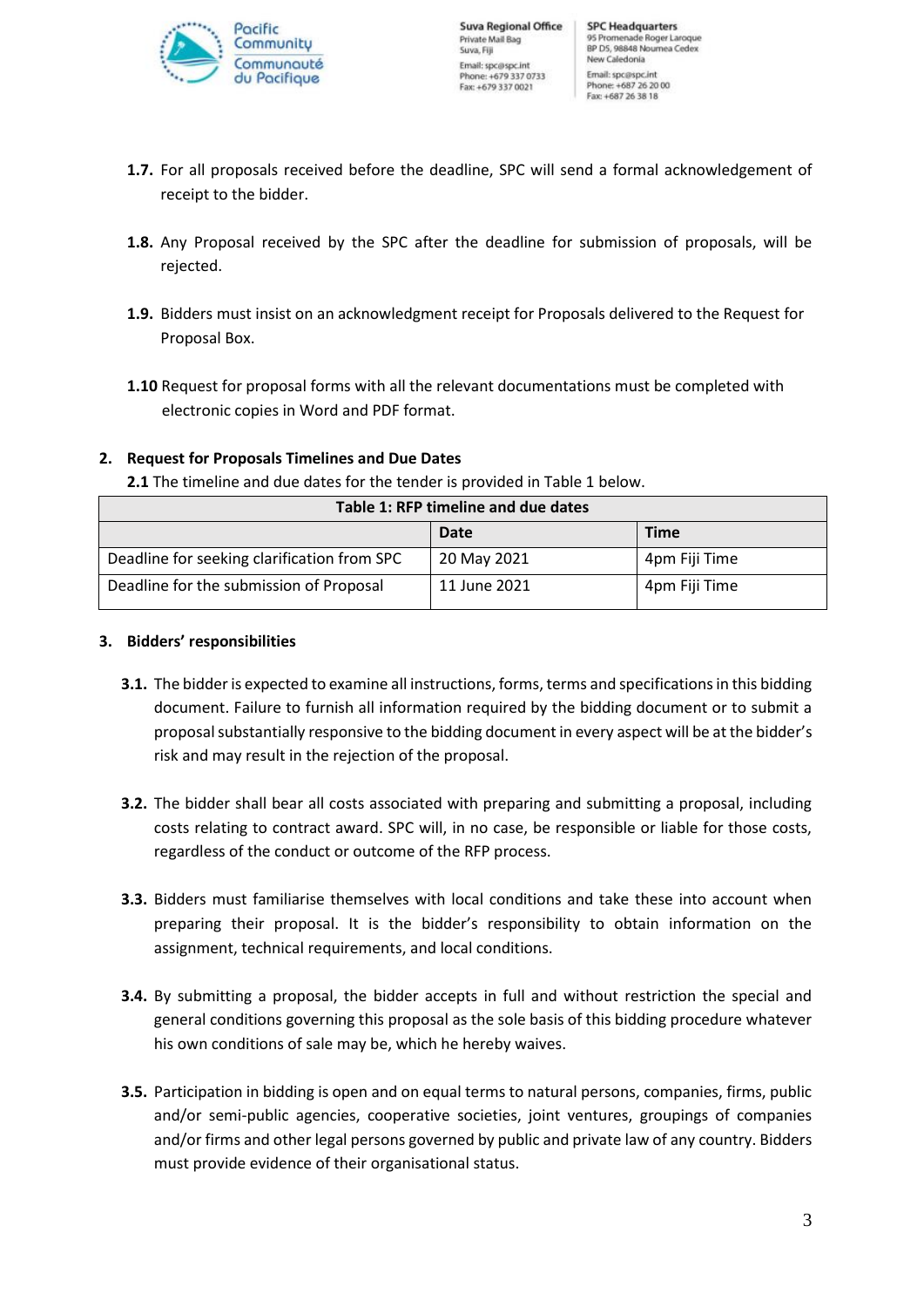

- **3.6.** If the Procurement Committee requests further information, the bidder may be requested to provide additional information relating to their submitted proposal.
- **3.7.** The submitted proposal must be for the entirety of the Specification of Goods and not divided into portions which a potential bidder can provide services for.
	- **3.7.1.** Bidders may submit questions and or seek clarification on any issues relating to this RFP in writing to the following email address [procurement@spc.int](mailto:procurement@spc.int) **only**. **Any attempt of communication with SPC, other than through this email address, may result in the disqualification of the bidder concerned**. The deadline for seeking clarification on the RFP is **20 May 2021**.
	- **3.7.2.** Any prospective bidders seeking to arrange individual meetings with SPC during the RFP period may be excluded from the bidding procedure.
	- **3.7.3.** No clarification meeting / site visit is planned.

## **4. One proposal per bidder**

**4.1.** Each bidder shall submit only one proposal, either individually or as a partner in a joint venture. A bidder who submits or participates in more than one bid shall cause all bids with the bidder's participation to be disqualified.

## **5. Withdrawal of proposals**

- **5.1.** The bidder may withdraw its proposal after the proposal's submission, provided that written notice of the withdrawal is received by SPC prior to the deadline prescribed for submission of proposals. The bidder's withdrawal notice should be sent to the following email address **[procurement@spc.int](mailto:procurement@spc.int)**.
- **5.2.** No proposal may be modified after the deadline for submission of proposals.
- **5.3.** No proposal may be withdrawn after the deadline for submission of proposals.

## **6. Validity of proposals**

- **6.1.** Bidders shall be bound by their proposal for a period of 120 days from the deadline for submission of proposals.
- **6.2.** The successful bidder will be bound by its proposal for a further period of 60 days following receipt of the notification that the bidder has been selected to enable SPC to complete the procurement process and obtain all the necessary approvals so that the contract can be awarded within that period.

## **7. Modifications to proposals**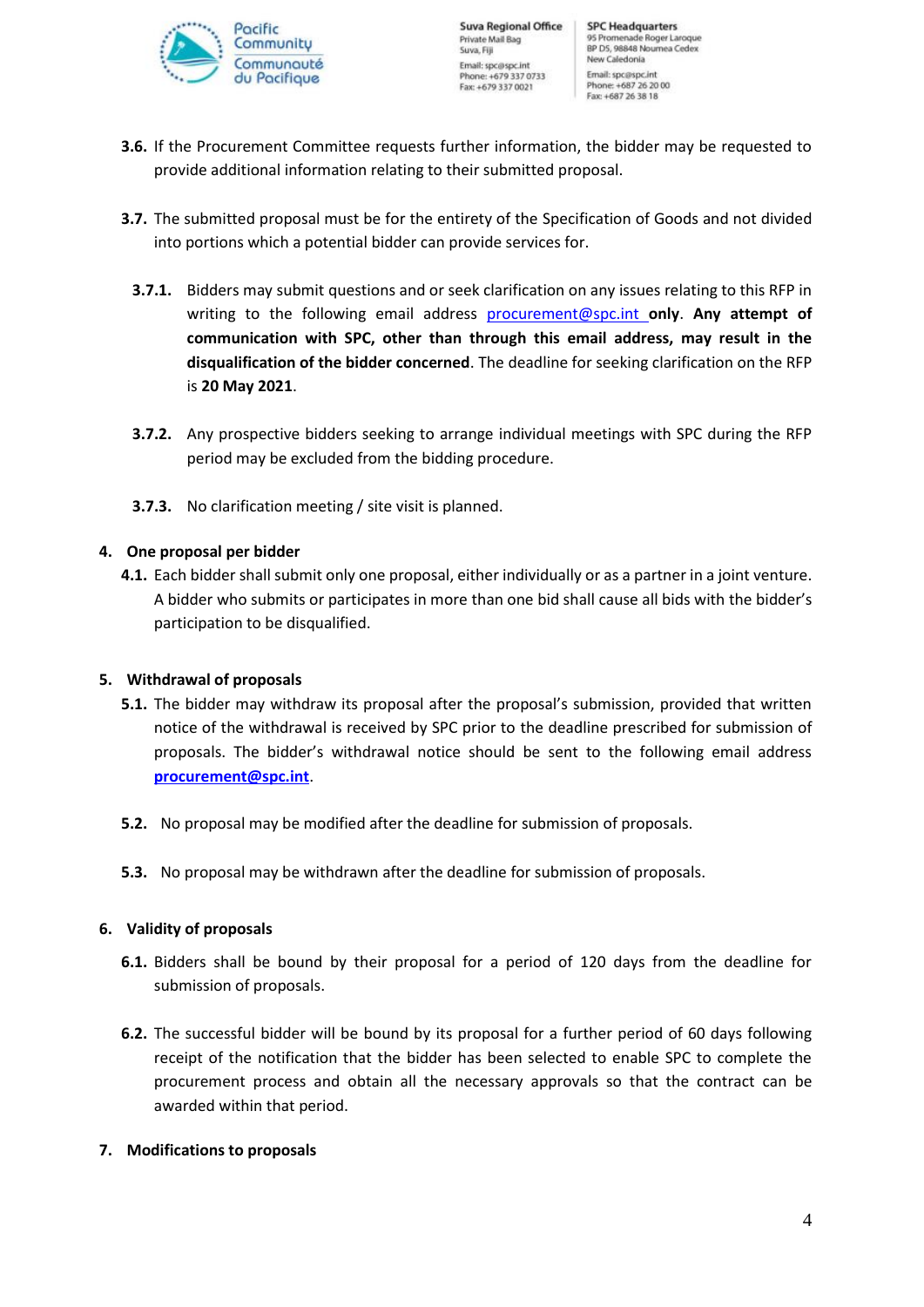

- **7.1.** Any additional information, clarification, correction of errors or modifications of bidding documents will be published on the SPC website prior to the deadline for submission of proposals to enable all potential bidders to take appropriate actions.
- **7.2.** Bidders will also be informed of the right to modify and make corrections to proposals, provided that any such modifications or corrections are received by SPC in writing prior to the deadline for submission of proposals. The original proposal thus modified or corrected would then be considered as the official bid.

## **8. Opening and evaluation of proposals**

- **8.1.** The proposals will be opened in the presence of the Bids Opening Committee after the closing of the RFP.
- **8.2.** To assist in the examination, evaluation and comparison of proposals, SPC may at its discretion, ask the bidder for clarification of its proposal. The request for clarification and the response shall be in writing and no change in price or substance of the proposal shall be sought, offered or permitted.
- **8.3.** The Procurement Committee will carry out a preliminary examination of the proposals to determine whether they are complete, whether any computational errors have been made, whether the documents have been properly signed, and whether the proposals are generally in order.
- **8.4.** A two-stage procedure will be utilised to evaluate the proposals, with evaluation of the technical proposal being completed prior to any financial proposal being opened and compared. The competencies which will be evaluated are detailed in the Specification of Goods (Annex II). The table below reflects the obtainable score specified for each evaluation criterion which indicates the relative significance or weight of the items in the overall evaluation process.
- **8.5.** The technical component, which has a total possible value of 700 points, will be evaluated using the following criteria:

| <b>Evaluation Criteria</b>                                        | <b>Score</b><br>Weight<br>(%) | <b>Points Obtainable</b> |
|-------------------------------------------------------------------|-------------------------------|--------------------------|
| <b>Organisational Background</b>                                  |                               |                          |
| Organisational background - Relevant skills and past performance  | 10%                           | 70                       |
| Experience with provision of RO training in Pacific Islands       | 10%                           | 70                       |
| <b>Technical Requirement</b>                                      |                               |                          |
| Handling, commissioning, operation and maintenance                | 10%                           | 70                       |
| Quality and origin of the RO plant and its accessories            | 10%                           | 70                       |
| Warranties for RO plant & accessories                             | 6%                            | 42                       |
| Delivery schedule and critical path activities                    | 10%                           | 70                       |
| Risk/mitigation measures                                          | 10%                           | 70                       |
| Characteristics/specification of the RO plant and its accessories | 24%                           | 168                      |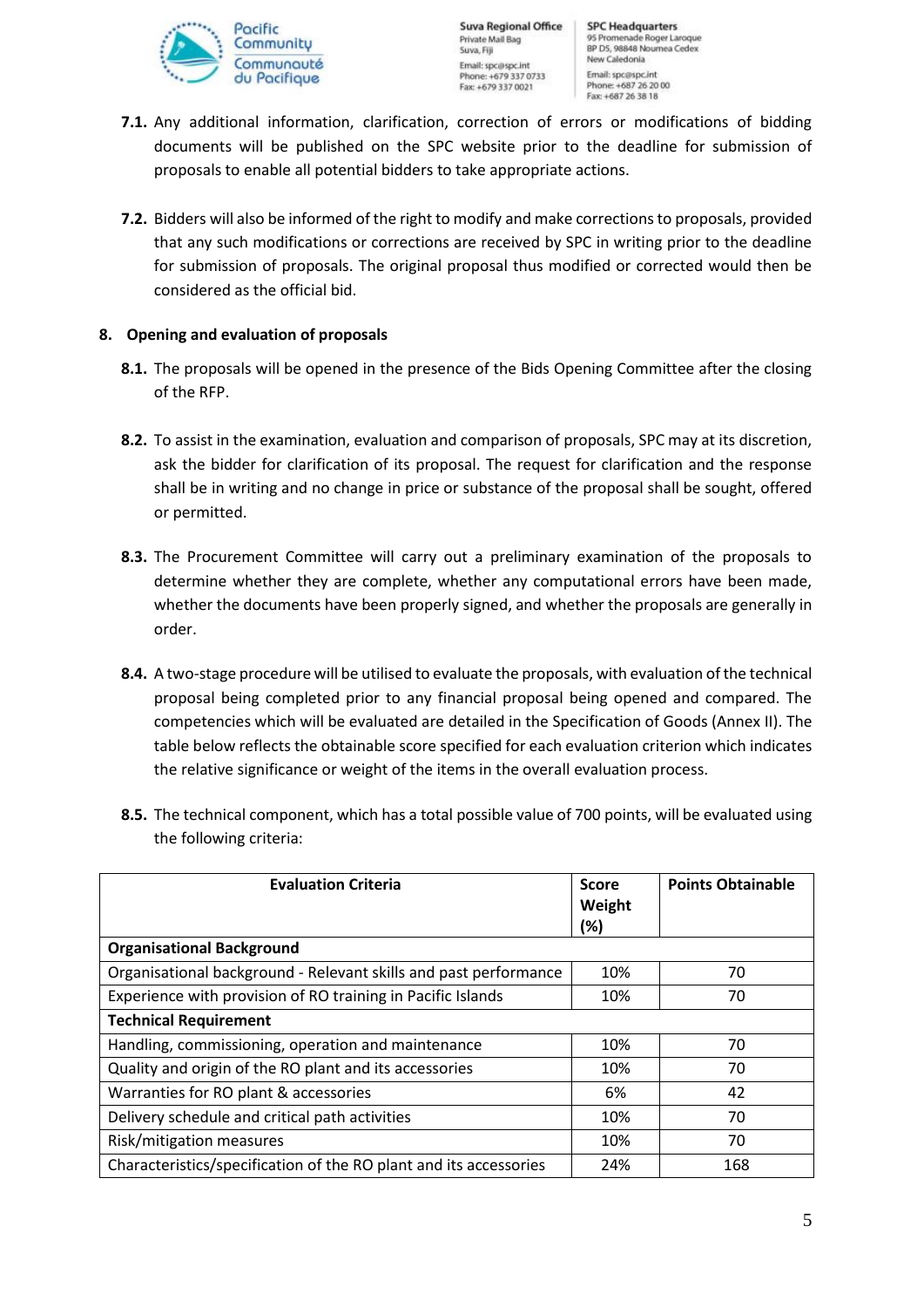

| Compliance                                      |      |     |
|-------------------------------------------------|------|-----|
| Compliance with all the requirements of the RFP | 10%  |     |
| <b>Total Score</b>                              | 100% | 700 |
| <b>Minimum Qualification Score</b>              | 70%  | 490 |
|                                                 |      |     |

- **8.6.** The financial proposal will be opened only for bidders that passed the minimum qualification score of 490points (70%). This RFP is funded under a specific project budget and the **maximum funding envelope available for this RFP is EUR 215,000.**
- **8.7.** Financial proposals of technically responsive proposals will be reviewed. Arithmetical errors will be rectified on the following basis: If there is a discrepancy between the unit price and the total price, the lower price shall prevail and the higher price shall be corrected. If the bidder does not accept the correction of errors, its proposal will be rejected. If there is a discrepancy between words and figures, the amount in words will prevail.
- **8.8.** The financial component of the proposal will be scored based on overall costs for the delivery of the services and financial incentives and benefits provided to SPC. The lowest financial proposal will be awarded the maximum 300 points and other financial offers and incentives will be awarded points as per the formula below. The formula used for scoring points for financial values proposed will be:

## *Financial Proposal score = (Lowest Price / Price under consideration) x 300*

- **8.9** No payment will be made for items, which have not been priced; such items are deemed to be covered by other items on the financial offer.
- **8.10**Bidders will be deemed to be satisfied, before submitting their proposal, with the proposal's correctness and completeness, considering all that is required for the full and proper performance of the contract and to have included all costs in their rates and prices.
- **8.11** The price for the contract is inclusive of all taxes and is fixed and not subject to revision.

## **9. Award of contract**

- **9.1.** The award of the contract will be made to the proposal which is considered to be most responsive to SPC's technical specifications as detailed in the Specification of Goods with due consideration to SPC's *Procurement Policy* which includes the general principal of best value for money, economy and efficiency. SPC is not in any way obliged to select the firm/institution offering the lowest price.
- **9.2.** SPC reserves the right to accept or reject any proposal, and to annul the solicitation process and reject all proposals at any time prior to award of contract, without thereby incurring any liability to the affected bidder or any obligation to inform the affected bidder or bidders of the grounds for SPC's action.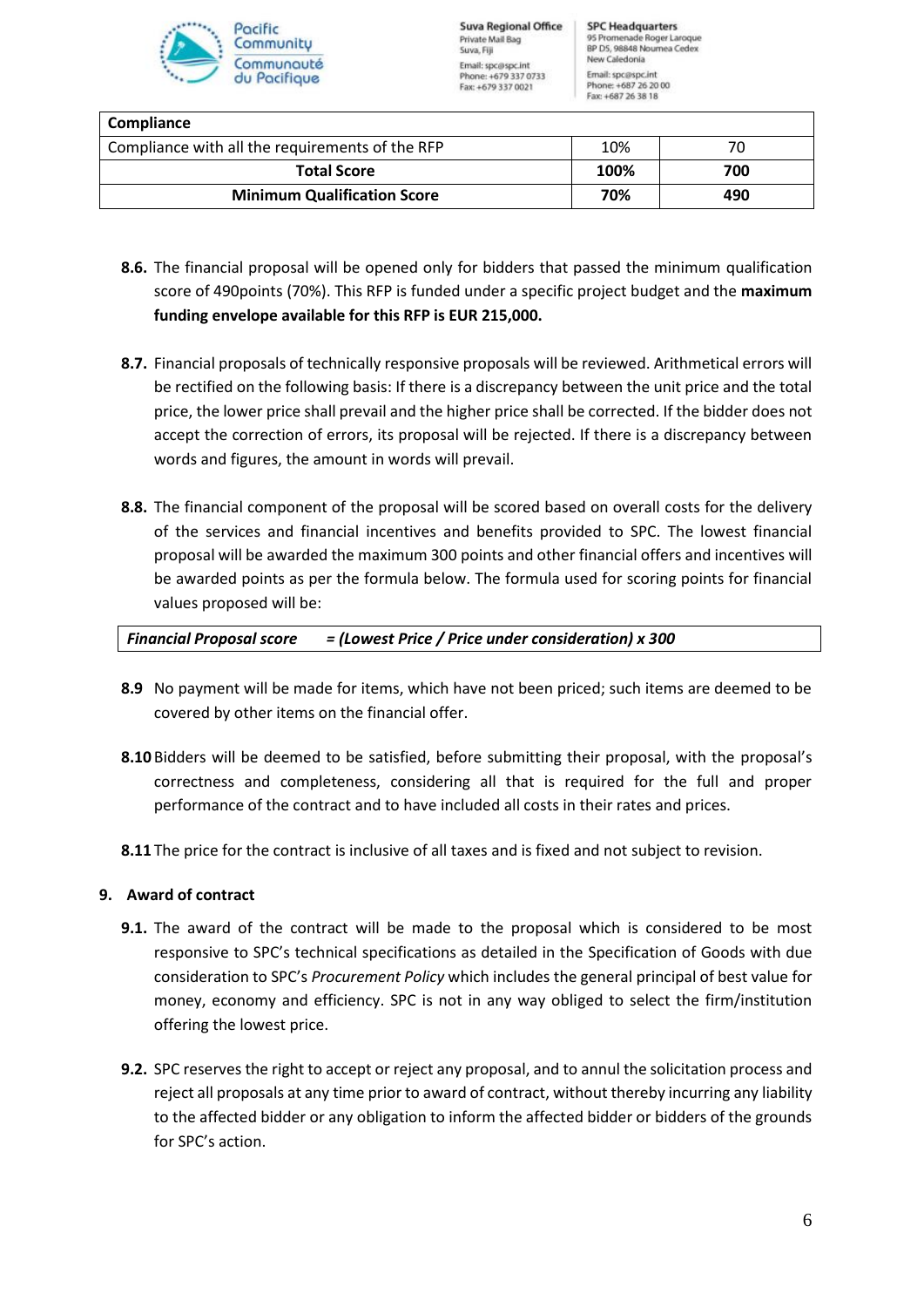

- **9.3.** SPC reserves the right to enter into negotiations with respect to one or more proposals prior to the award of a contract, split an award/awards and to consider localized award/awards between any proposers in any combination, as it may deem appropriate without prior written acceptance of the proposers.
- **9.4.** Within 15 days of receipt of the contract, the successful bidder shall sign and date the contract and return it to SPC.

#### **10. Bidder Protest**

- **10.1.** If abidder involved in an SPC procurement process considers he/she is not treated fairly, or that SPCfailed to properly follow the requirements ofthe *Procurement Policy*, then that bidder may lodge aprotest.
- 10.2. To lodge a protest, the bidder must email the allegations t[o complaints@spc.int](mailto:complaints@spc.int) The email will need to include:
	- the bidder's full contact details;
	- the details of the relevant procurement;
	- the reasons for the protest, including how the alleged behaviour negatively impacted on the bidder's bid;
	- copies of any documents supporting the grounds for protest; and
	- the relief that is sought.
- **10.3.** The bidder's protest will be recorded and acknowledged promptly. The bidder may be contacted to provide more information. An officer uninvolved in the original procurement process and with no conflict of interest will be nominated to investigate the protest.
- 10.4. Each protest will be received in good faith and will not impact the bidder's involvement in future bids.

## **11. Privacy notice**

- **11.1.** The bidder understands that his/her proposal and personal information will be stored and used by SPC in accordance with SPC's *Privacy policy* and *guidelines for handling personal information of bidders and grant applicants*. Please inform SPC if you would like copies of the policy or guidelines.
- **11.2.** If successful, the bidder understands that SPC will publish the bidder's name.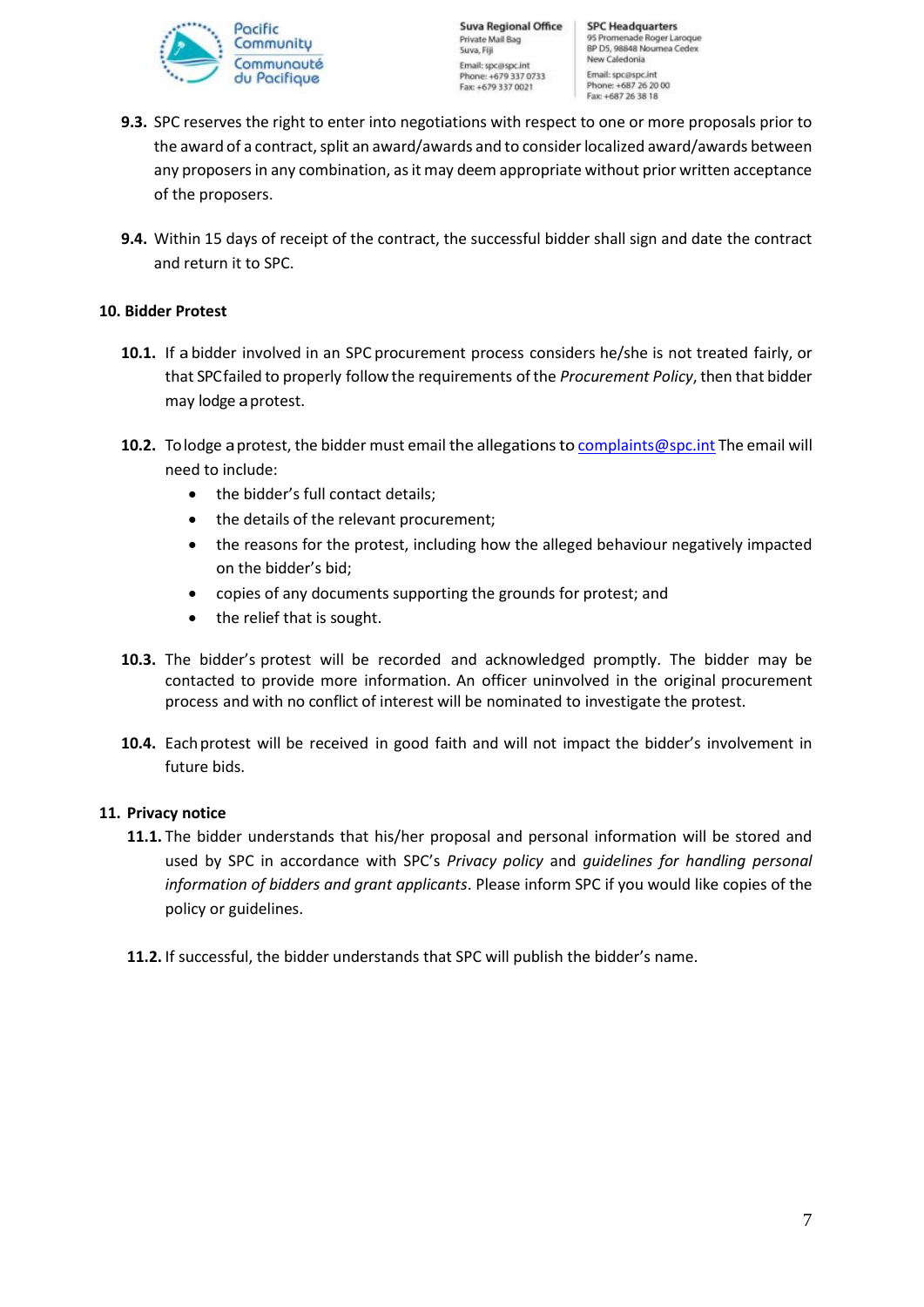

**Suva Regional Office** Private Mail Bag Suva, Fill Email: spc@spc.int Phone: +679 337 0733 Fax: +679 337 0021

**SPC Headquarters** 95 Promenade Roger Laroque<br>BP D5, 98848 Noumea Cedex New Caledonia Email: spc@spc.int Phone: +687 26 20 00<br>Fax: +687 26 38 18

**ANNEX II**

### **SPECIFICATIONS OF GOODS**

**RFP 21-077: Supply and delivery of a Reverse Osmosis (RO) plant, accessories and training to Funafuti, Tuvalu**

# **Project Title: Global Climate Change Alliance Plus – Scaling Up Pacific Adaptation (GCCA+SUPA) Project**

#### **A. Project Description**

In Tuvalu, the primary water source is from rainwater catchment systems, while in the capital island, Funafuti, desalination systems are also important. Groundwater is classified non-potable in most islands due to high salinity levels and pollution mostly from improper sanitation systems and livestock waste. 60% of the population reside in the capital island Funafuti. Tuvalu is highly vulnerable to climate variations and a two–week period without rain would see a depleted water supply especially for households dependent on rainwater catchment systems. Improving water security, including supply and access is a high priority for the Government of Tuvalu.

Tuvalu recognizes Reverse Osmosis (RO) or desalination technology as a priority need to address water scarcity in the country. As such, Tuvalu since the late 1990s has depended on RO units to supply freshwater for its communities. With the groundwater classified as non-potable in most islands, freshwater supply is scarce in Tuvalu. RO units were initially introduced as a back-up supply system for freshwater, particularly in times of dry spells. However, this has changed, and RO units have now become a primary source of freshwater supply for communities, schools and government facilities. Desalinated water is transported to water storage systems such as community cisterns and rainwater tanks via a water truck.

Under Output 3 of the Global Climate Change Alliance (GCCA+) Scaling Up Pacific Adaptation (SUPA), the government of Tuvalu has selected water as their focussector. The overall objective is to strengthen water security in Funafuti Island communities through the improvement of water catchment and access to water. The specific objective is improved supply, storage and distribution of potable water to communities and schools in Funafuti Island. The project overall will directly benefit 6,716 people (in Funafuti Island) and indirectly benefit an additional 3,929 people.

The project will scale up previous efforts on water supply and access in Funafuti and the outer islands, and lessons learnt from other water security projects relating to desalination units, water systems maintenance and water supply implemented in Funafuti and the outer islands of Tuvalu will be applied in the GCCA+SUPA project.

This RFP is for the supply of (i) a portable, solar powered, 20m3/day desalination plant and all accessories; (ii) an additional generator, which is required for the occasions when the plant is to be deployed to outer islands for a short period of time and it is not feasible to install the solar power component; and (iii) oversight of the installation and commissioning of the desalination plant in Tuvalu and the provision of training to technical staff in Tuvalu.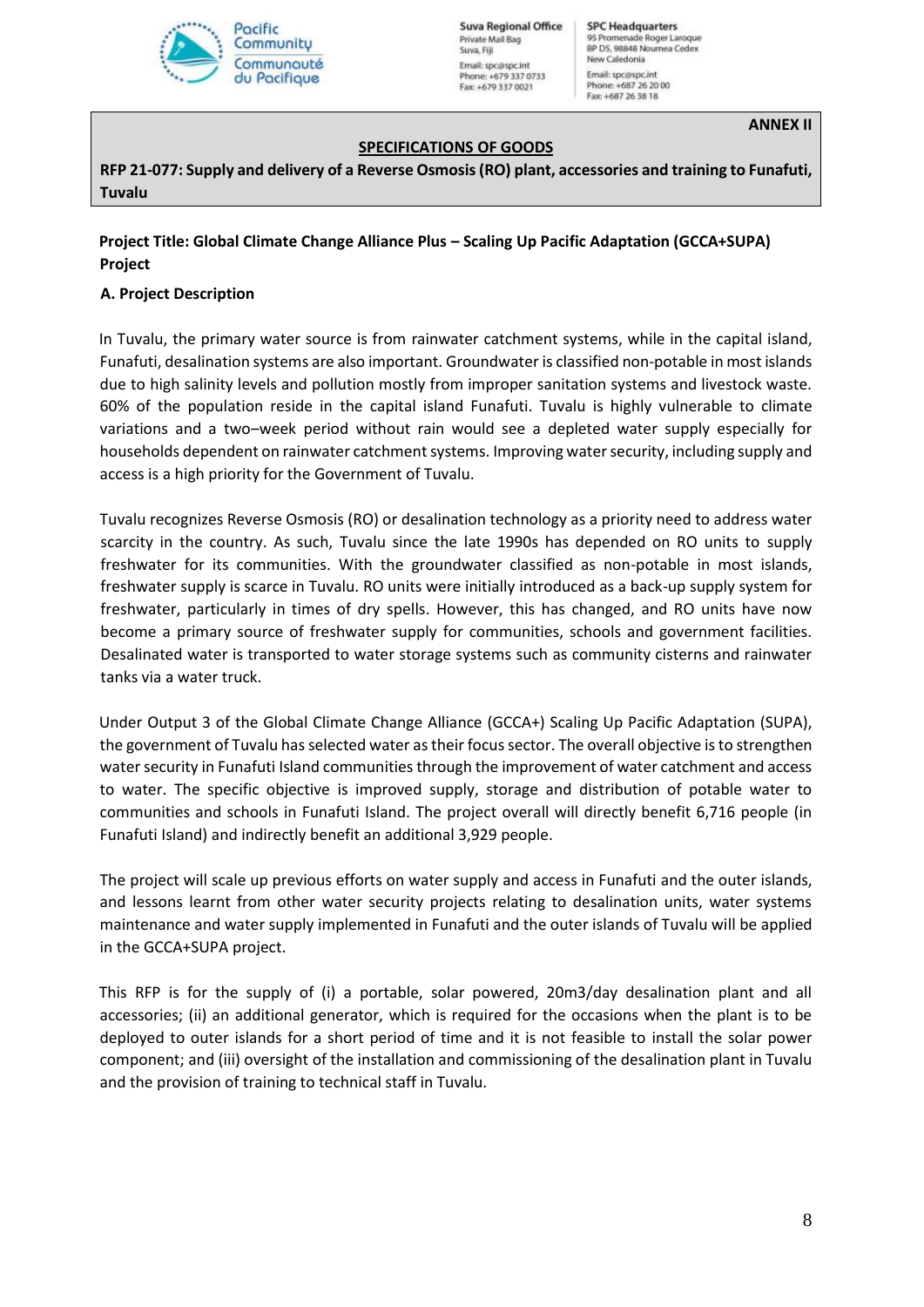

#### **Map 1: Map of Tuvalu**



**Map 2: Map of Funafuti**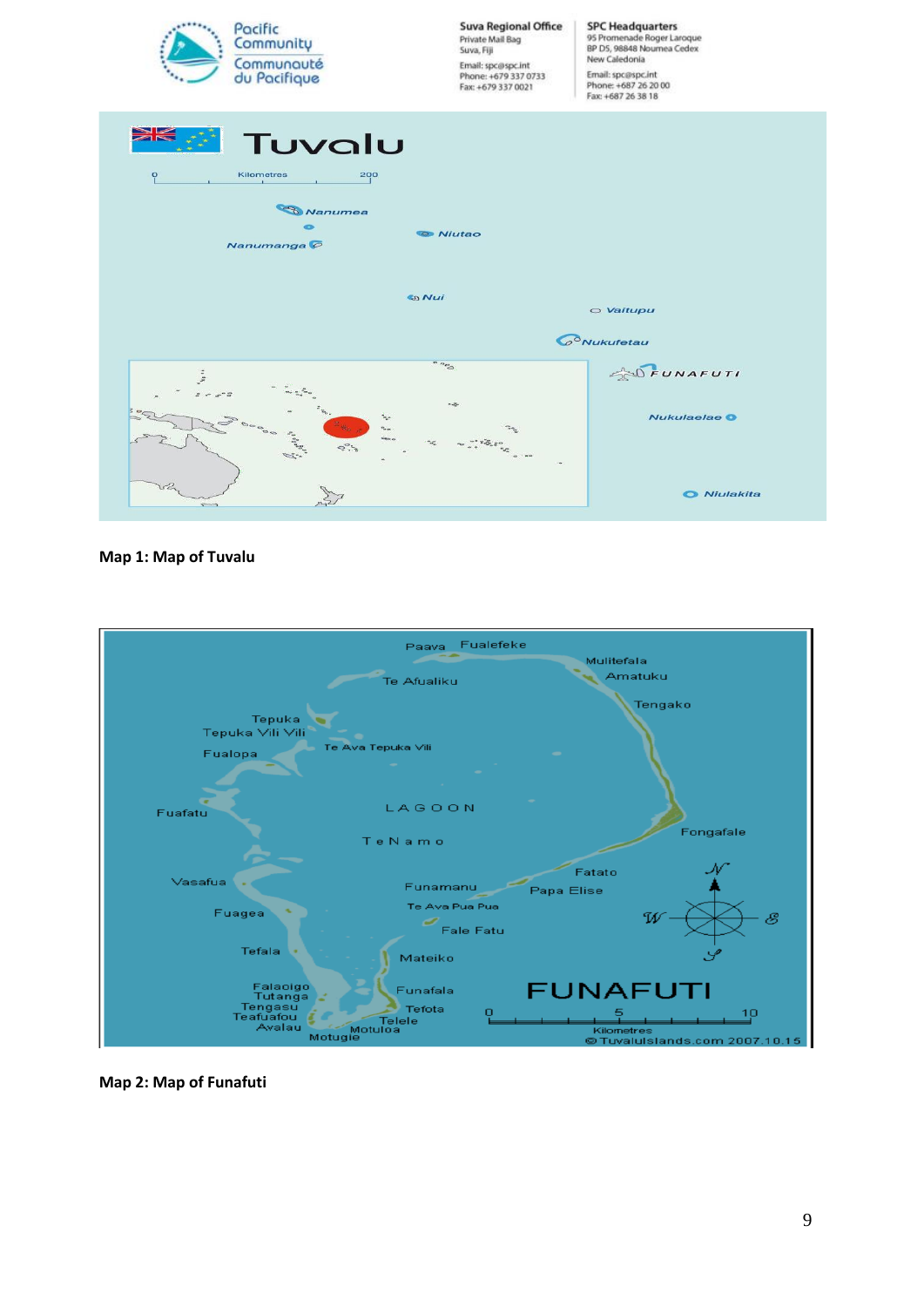

# **B. Tender specification**

## **1. Preliminary and General**

Tenders must include the following provisions in the Tender Price to:

- a) Source, assemble, pack, label and deliver the drinking RO Plant, solar powered accessories, generator (alternative power source for outer islands) and all other RO related products/accessories to Funafuti, Tuvalu.
- b) The RO Plant shall be loaded as per agreed schedule and clearly labelled.
- c) Arrange and pay all costs, whether direct or indirect, associated with the sourcing, loading and delivery to main wharf in Funafuti, Tuvalu.
- d) Update the GCCA+ SUPA Project Manager on the delivery schedule particularly on the arrival of the RO Plant in Funafuti, Tuvalu.
- e) Supply a qualified and experienced technician to provide oversight of the installation and commissioning and conduct a 10-day training in installation/operation/maintenance of the solar powered desalination unit in Funafuti to selected staff from the Public Works Department and other agencies.

The solar powered drinking RO Plant, accessories and generator isto be delivered to the Main Wharf of Funafuti, Tuvalu at the earliest available opportunity and with the shortest lead-time. When the drinking water RO Plant is delivered, it will be inspected and cleared by the Acting Director of Public Works or alternative nominated SPC representative onsite.

The bidder must not supply any second hand or used materials or products.

The bidder will be expected to provide a short report to the GCCA+ SUPA Project Manager together with the Bill of Ladings (BOL) and full commercial invoice immediately after the boat has departed from the source port for Funafuti, Tuvalu. The report shall include a full detailed list of the drinking RO Plant, solar power units, generator and all accessories to be delivered to Funafuti, Tuvalu. The GCCA+ SUPA team will send the report, BOL and commercial invoice to the Acting Director of Public Works or alternative nominated SPC representative onsite for checking and signing off upon satisfaction and after full inspection of all materials upon arrival to the main wharf Funafuti, Tuvalu.

The bidder will also be expected to provide a short Completion Report to the GCCA+ SUPA Project Manager following full delivery of the RO Plant and all materials. The Report will give details of the delivery to Funafuti main wharf certifying that the RO Plant has been delivered in acceptable condition as per the expectation of the client which will need to be signed off by Acting Director of Public Works or alternative nominated SPC representative onsite.

The bidder will also provide a short Training Completion Report to the GCCA+ SUPA Project Manager following the installation, commissioning and training in Tuvalu.

The bidder should also ensure that they provide an after-sales service centre and genuine back up parts for the RO Plant proposed or appoint an agent in Funafuti, Tuvalu to provide these services.

# **2. Specifications for the Solar Powered Reverse Osmosis (RO) plant, generator and the provision of training in Funafuti**

Bidders are invited to provide a quotation for the provision of a Solar Powered drinking water RO Plant, accessories, generator (alternative power source for outer islands) and installation and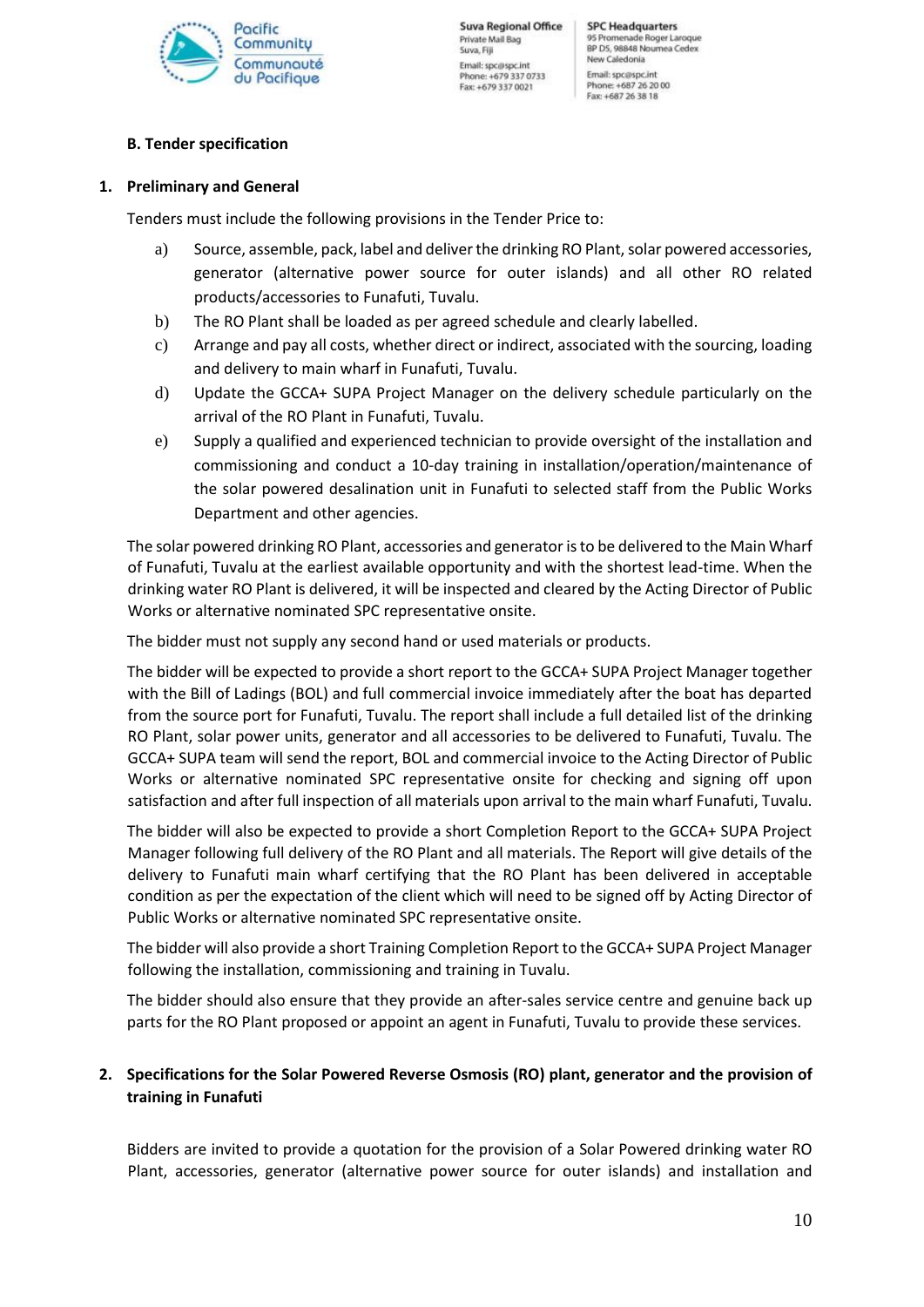

**Suva Regional Office** Private Mail Bag Suva, Fill Email: spc@spc.int Phone: +679 337 0733 Fax: +679 337 0021

**SPC Headquarters** 95 Promenade Roger Laroque<br>BP D5, 98848 Noumea Cedex New Caledonia Email: spc@spc.int Phone: +687 26 20 00<br>Fax: +687 26 38 18

commissioning together with the provision of training in installation/operation/maintenance. The plant to be used by the Public Works Department in Funafuti to generate more clean drinking water in Funafuti, and, where necessary, to be deployed to outer islands during times of water shortages.



A typical 20,000L/day RO Plant

## **i. Scope of supply**

The RO plant is composed of:

- one "Sand filter module" including the sand filter itself, but also the booster pump and its coarse strainer.
- one "Main skid" including all the components and circuits, as well as the control and checking devices.
- one neutralit filter, finishing the treatment of the water. The plant is driven by an automatic electric box which controls all functions of the plant: automatic or manual start and stop, control of the operating cycle, safeties, quality of the product water, automatic flushing of the membranes.
- one Generator 88KVA (alternative power source for outer islands) to power the 20m3/day RO plant.
- one full solar powered system for the20m3/day RO plant, including all equipment such as solar panel, battery, converter, support and all necessary equipment. The system should be able to supply energy even if there is no sun for 2 days.
- The supplier will provide documents confirming the Factory Acceptance Test (FAT)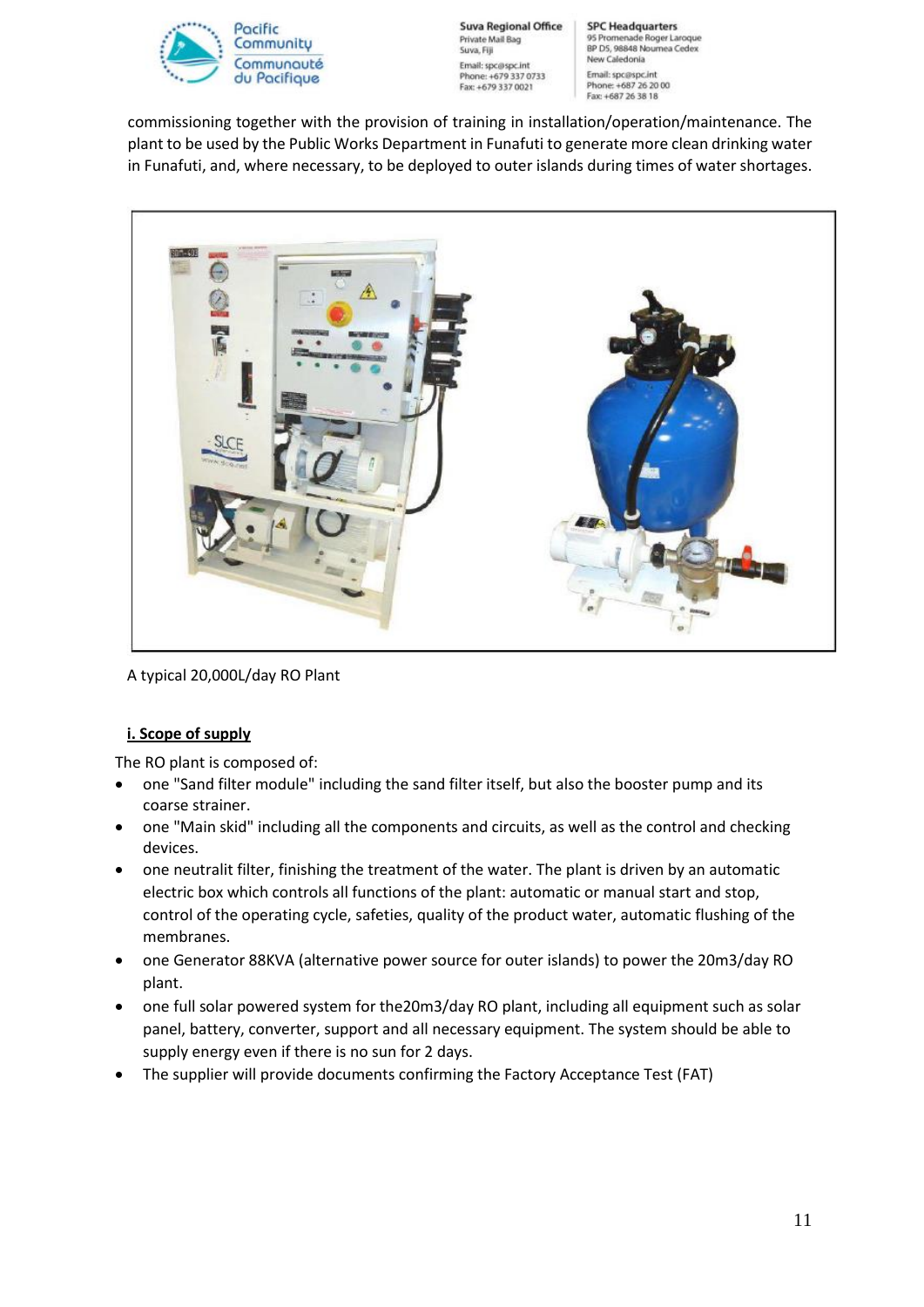

#### **ii. Description of the 20m3/day RO components**

#### **BOOSTER PUMP**

type: centrifugal single stage housing: marine bronze GCuSn10 UNI7013

shaft: SS316L

speed: 2900 RPM/50HZ - 3500 RPM/60HZ

flow SD21: 2.7 m3/h under 3.5 bar

electric motor: coupled IP54 class F

voltage: 380-400/3/50 or connected electric power 1.1 Kw

#### **MULTIMEDIA FILTER**

Qty: 1 Internal coating: polyester fibreglass reinforced max. operating pressure bar

media: gravel/sand 50 kg / 100 kg

Qty: 1

# **5μ FILTER**

type of filtering elements wired polypro – height 20"

| <b>20u FILTER</b>                                     |
|-------------------------------------------------------|
| Qty:                                                  |
| type of filtering elements wired polypro – height 20" |

| <b>HP PUMP</b>                                    |
|---------------------------------------------------|
| type: positive displacement 3 cylinders           |
| cylinder head: SS316                              |
| valves/springs: SS316                             |
| pistons: 3 ceramic plungers                       |
| accessories: captive acceleration tube & dampener |
| nominal flow: SD21: 540 RPM - 2.7 m3/h            |

#### **ELECTRIC MOTOR**

type: asynchronous 4 poles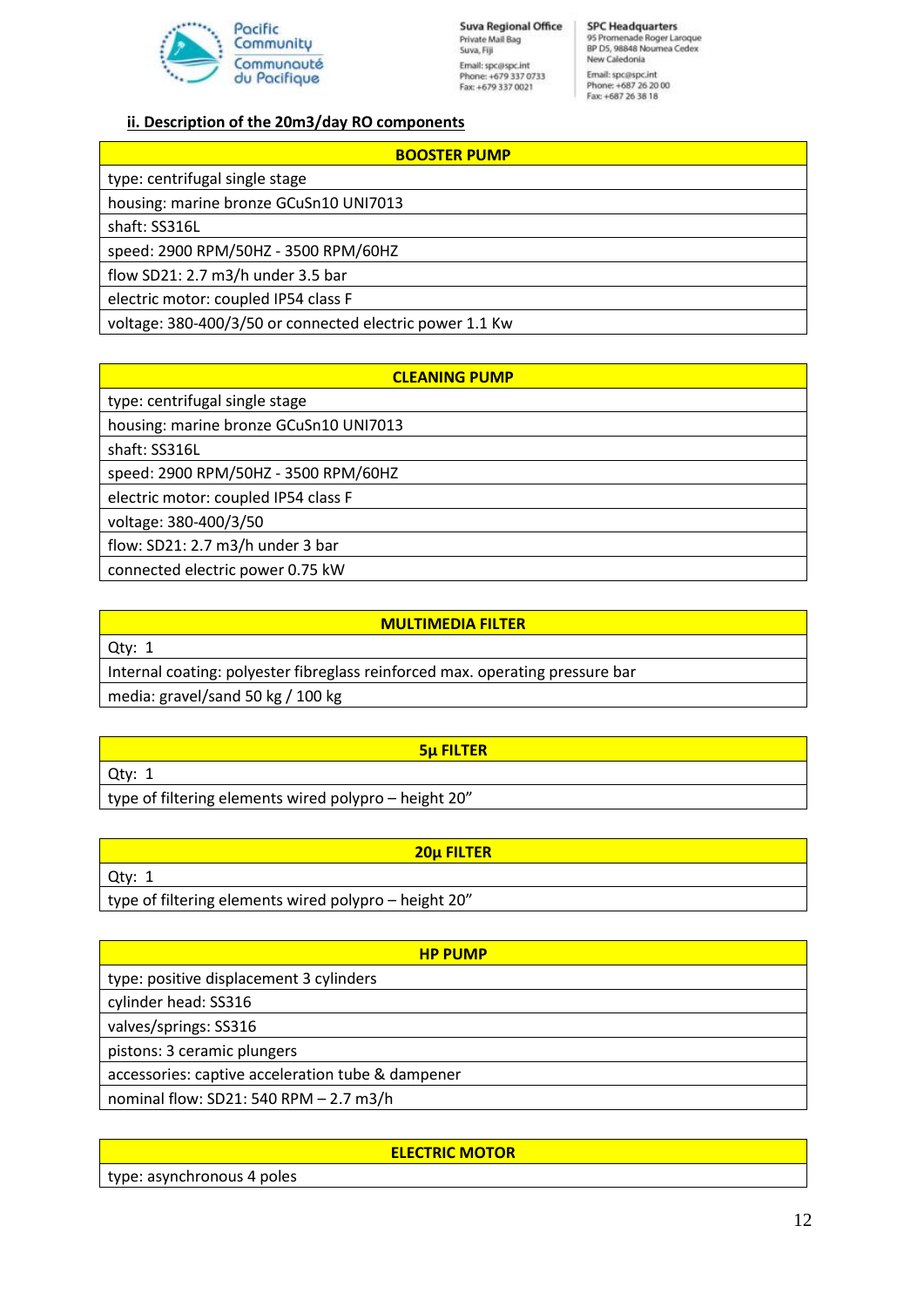

**Suva Regional Office** Private Mail Bag Suva, Fiji Email: spc@spc.int<br>Phone: +679 337 0733<br>Fax: +679 337 0021

**SPC Headquarters** 95 Promenade Roger Laroque<br>BP D5, 98848 Noumea Cedex New Caledonia Email: spc@spc.int<br>Phone: +687 26 20 00<br>Fax: +687 26 38 18

voltage: 380-400/3/50

class: F

water tightness: IP55

connected power: SD21: 7.5 kW (50Hz)–9 kW (60Hz)

**MEMBRANES** type: FILMTEC TFC30-SW30-4040 or equal operating pressure: maxi 69 bar operating temperature: maxi. 45°C water turbidity maxi: 1NTU SDI maxi: 5 max free Cl2: < 0.1 ppm pH tolerance: 2 to 11

|                                    | <b>PRESSURE VALVE</b> |
|------------------------------------|-----------------------|
| type: manual needle valve          |                       |
| material: Stainless Steel (SS316L) |                       |
|                                    |                       |

| <b>BY-PASS VALVE</b>       |
|----------------------------|
| type: motorized ball valve |
| material: GRPP             |
| power supply: 24V or 220V  |

| <b>LP PIPES</b>                                        |
|--------------------------------------------------------|
| pipes: PEHD                                            |
| fittings: PP with O-rings max operating pressure 6 bar |
| sections: DN 15 to DN 32 according to circuits         |

| <b>HP PIPFS</b>                                   |
|---------------------------------------------------|
| flexible hoses: according to SAE100R7             |
| waterproof: Joint Industry Council (JIC) standard |
| fittings: Stainless Steel (316L)                  |

| <b>PRESSURE GAUGE</b>                                           |
|-----------------------------------------------------------------|
| body: SS304, filled with glycerin fittings and mechanism SS316L |
| class: 1.6                                                      |

| <b>FLOWMETER</b>             |  |  |
|------------------------------|--|--|
| Qty: $1$                     |  |  |
| type: ludion                 |  |  |
| material: trogamid/ludion PP |  |  |
| <b>SALINITY INDICATOR</b>    |  |  |
| power supply: 24 V           |  |  |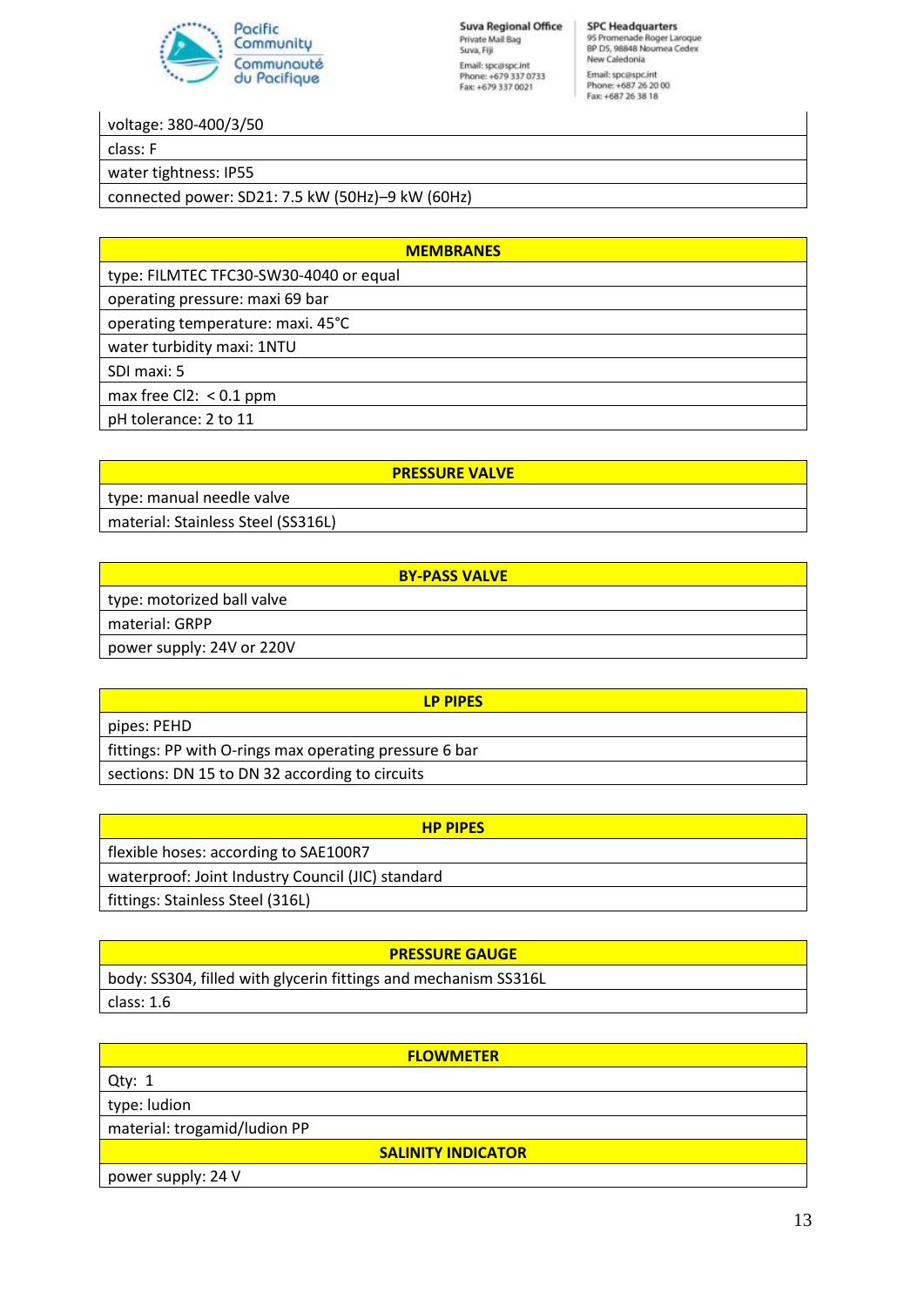

display: light-emitting diode (LED)

cell: made of polyethylene (PP) conductive

| <b>LP SWITCH</b>                                         |  |
|----------------------------------------------------------|--|
| material: mechanism and fitting stainless steel (SS316L) |  |
| scale: from 0.4 to 4 bar                                 |  |
| alarm level: 0.5 bar adjustable                          |  |
|                                                          |  |

| <b>HP SWITCH</b>                                         |
|----------------------------------------------------------|
| material: mechanism and fitting stainless steel (SS316L) |
| scale: from 10 to 160 bar                                |
| alarm level: 65 bar adjustable                           |

| <b>ELECTRIC BOX</b>                             |
|-------------------------------------------------|
| Material: Glass Reinforced Polypropylene (GRPP) |
| lights: 24 V                                    |

| <b>FRAME</b>                     |
|----------------------------------|
| material: welded stainless steel |
| paint: epoxy polymerized         |
| screws: Stainless Steel A2       |

#### **SOLAR COMPONENTS**

Full solar powered system for the20m3/day RO plant, including all equipment such as solar panel, battery, converter, support and all necessary equipment. The system should be able to supply energy even if there is no sun for 2 days.

| <b>CONSUMABLES AND PARTS</b>              |                     |  |
|-------------------------------------------|---------------------|--|
| <b>Item</b>                               | <b>No. of units</b> |  |
| Seawater 4-inch membrane                  | 4                   |  |
| Level switch                              |                     |  |
| Plunger pump with motor                   |                     |  |
| Cartridge filter                          |                     |  |
| Anodes                                    |                     |  |
| RO controller                             |                     |  |
| Identify source of supply for spare parts |                     |  |

#### **iii. Generator**

| <b>GENERATOR</b>                      |
|---------------------------------------|
| 88 KVA to power the 20m3/day RO plant |
| Fuel: Diesel                          |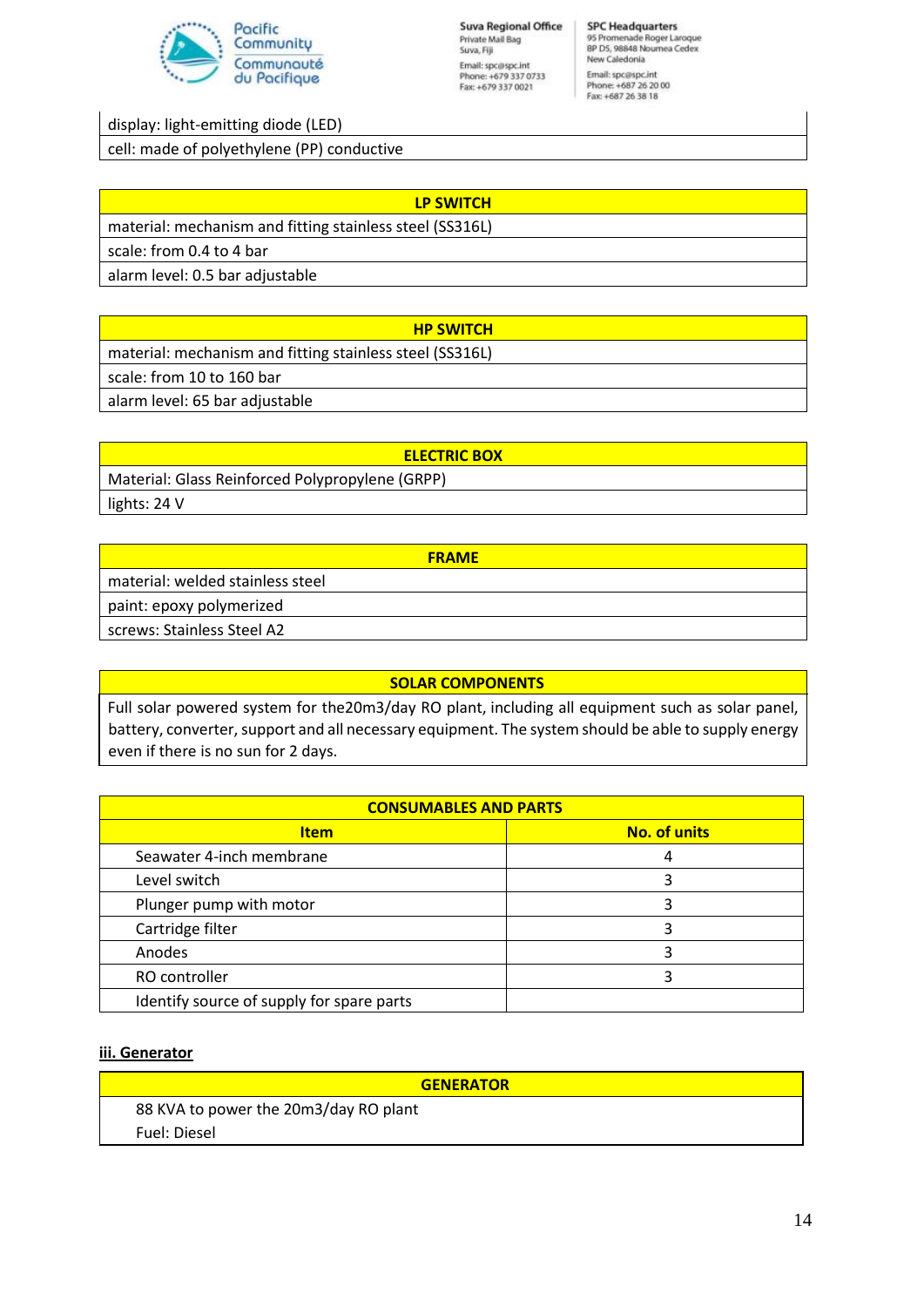

## **iv. Factory Acceptance Test (FAT)**

A full factory acceptance test at the factory prior to shipping. Supplier to supply a full factory test report in English with signatures of relevant authorities

### **v. Installation and commissioning of the plant and provision of training in installation /operation / maintenance of the solar powered desalination unit in Funafuti**

Bidders are requested to provide the bids for both of the following two options:

# **OPTION 1: Install and commission the plant and conduct 10-day training in Funafuti, with COVID-19 travel restrictions in place. (This option should include time spent in quarantine in Fiji, Tuvalu and point of origin).**

Provision of 10-day training to water technicians in:

- Installation and commissioning of the RO unit and solar powered system in Funafuti
- Operation and standard procedures
- Troubleshooting
- Standard maintenance
- Provision of manuals, checklist, videos covering installation, operation and maintenance
- Preparation of shot report including agenda for the training, list of participants, and main activities.

# **OPTION 2: Install and commission the plant and conduct 10-day training in Funafuti, Tuvalu with no travel restrictions in place.**

Provision of 10-day training to water technicians in:

- Installation and commissioning of the RO unit and solar powered system in Funafuti
- Operation and standard procedures
- Troubleshooting
- Standard maintenance
- Provision of manuals, checklist, videos covering installation, operation and maintenance
- Preparation of shot report including agenda for the training, list of participants, and main activities.

## **vi. Summary of all major components and training to be provided by supplier**

| <b>ITEM</b>   | <b>SUMMARY OF ALL MAJOR COMPONENTS TO BE SUPPLIED BY BIDDER</b>                                                                                                                                                                                 | <b>QUANTITY</b> |
|---------------|-------------------------------------------------------------------------------------------------------------------------------------------------------------------------------------------------------------------------------------------------|-----------------|
|               | Reverse Osmosis (RO) equipment fully loaded with a nominal capacity of 20,000                                                                                                                                                                   |                 |
|               | L/day                                                                                                                                                                                                                                           |                 |
| $\mathcal{P}$ | Consumables for 1000 hours operation                                                                                                                                                                                                            |                 |
| 3             | Preventive maintenance: Spare Parts for 2 years                                                                                                                                                                                                 |                 |
| 4             | Full solar powered system for the 20m3/day RO plant, including all equipment<br>such as solar panel, battery, converter, support and all necessary equipment.<br>The system should be able to supply energy even if there is no sun for 2 days. |                 |
|               | Factory Acceptance Test (FAT)                                                                                                                                                                                                                   |                 |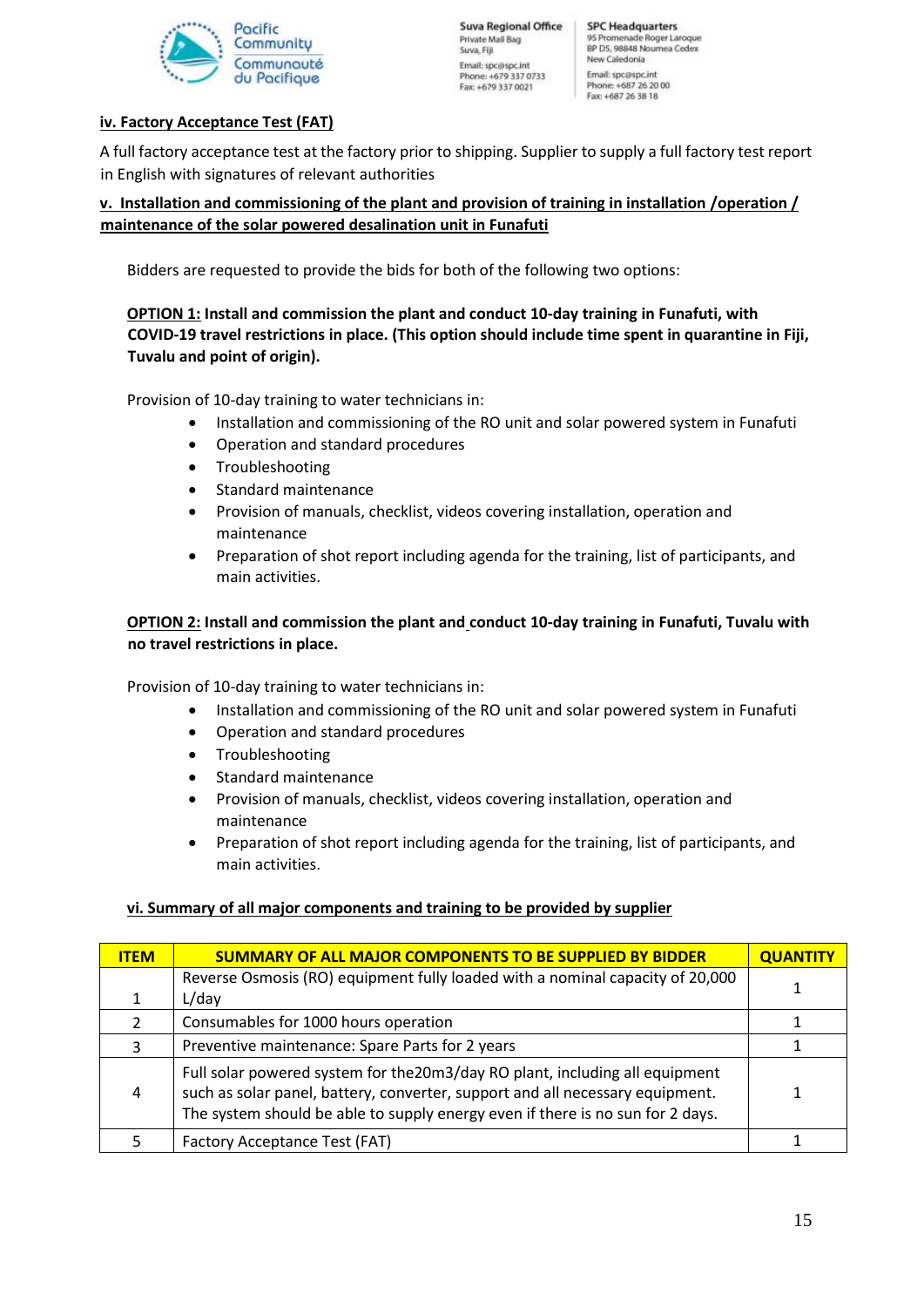

| <b>ITEM</b> | <b>SUMMARY OF ALL MAJOR COMPONENTS TO BE SUPPLIED BY BIDDER</b>              | <b>QUANTITY</b> |
|-------------|------------------------------------------------------------------------------|-----------------|
|             | Installation and commissioning of the RO plant and provision of training in  |                 |
|             | installation / operation / maintenance of the RO plant and the solar powered | 1               |
| 6           | system in Funafuti, Tuvalu                                                   |                 |
|             | Generator (alternative power source for outer islands) 88 KVA to power the   |                 |
|             | 20m3/day RO plant, with spare parts for one year                             |                 |

## **C. Delivery specification**

- **1.** The bidder is required to deliver the solar powered RO Plant, accessories and generator to the main wharf in Funafuti, Tuvalu. Upon arrival in Funafuti, the RO plants and all accessories shall be inspected and signed off by the Acting Director of Public Works or alternative nominated SPC representative onsite. The Government of Tuvalu will be responsible for the custom clearance.
- **2.** The delivery date shall be stated clearly in the offer and it is up to the bidder to decide on the optimum method of delivering the supplies (air freight, sea-freight or a combination of these)**.**
- **3.** The delivery should be within the period specified and agreed by contract. After 30 days of delay, SPC reserves the right to cancel the contract.
- **4.** Proposed delivery dates within the specified period will have no repercussion upon the evaluation of the bids. The delivery period may be negotiated with the successful bidder however anticipated non-compliance should be specified within the submitted bid.
- **5.** The bidder is to ensure that all components, RO accessories and generator are packaged and successfully transported to the main wharf in Funafuti, Tuvalu. All proposal costs (Annex VI) as part of the submission should be inclusive of any or all applicable taxes and customs duties en route. Before signing of contract, the shipping schedules, including ETD from country of supply and ETA at final destination should be submitted to the GCCA SUPA+ Project Manager for approval.
- **6.** The solar powered RO Plant, accessories and generator shall be transported in a proper manner to prevent any transportation related damage and delivered in the condition as per expectation of the client. It is the responsibility of the bidder ensure that RO Plant, solar powered system, generator and all other accessories are insured until such time the delivery is cleared and accepted by the receiver of the shipment. The bidder to indicate all the risks that are associated with the supply works, and how to mitigate the risks.
- **7.** The bidder will be responsible for settling any transportation-related damage claims and will be responsible for replacing the damaged RO Plant/ parts or accessories, at the request of SPC in a timely manner. The bidder must also provide marine insurance.
- 8. The bidder will be responsible for providing a schedule for the required installation and commissioning and the training in Funafuti. The schedule will have two parts, the first part of the schedule will show proposed dates for option 1 which includes quarantine arrangements. The second part will show a schedule for option 2, where quarantine is not a requirement.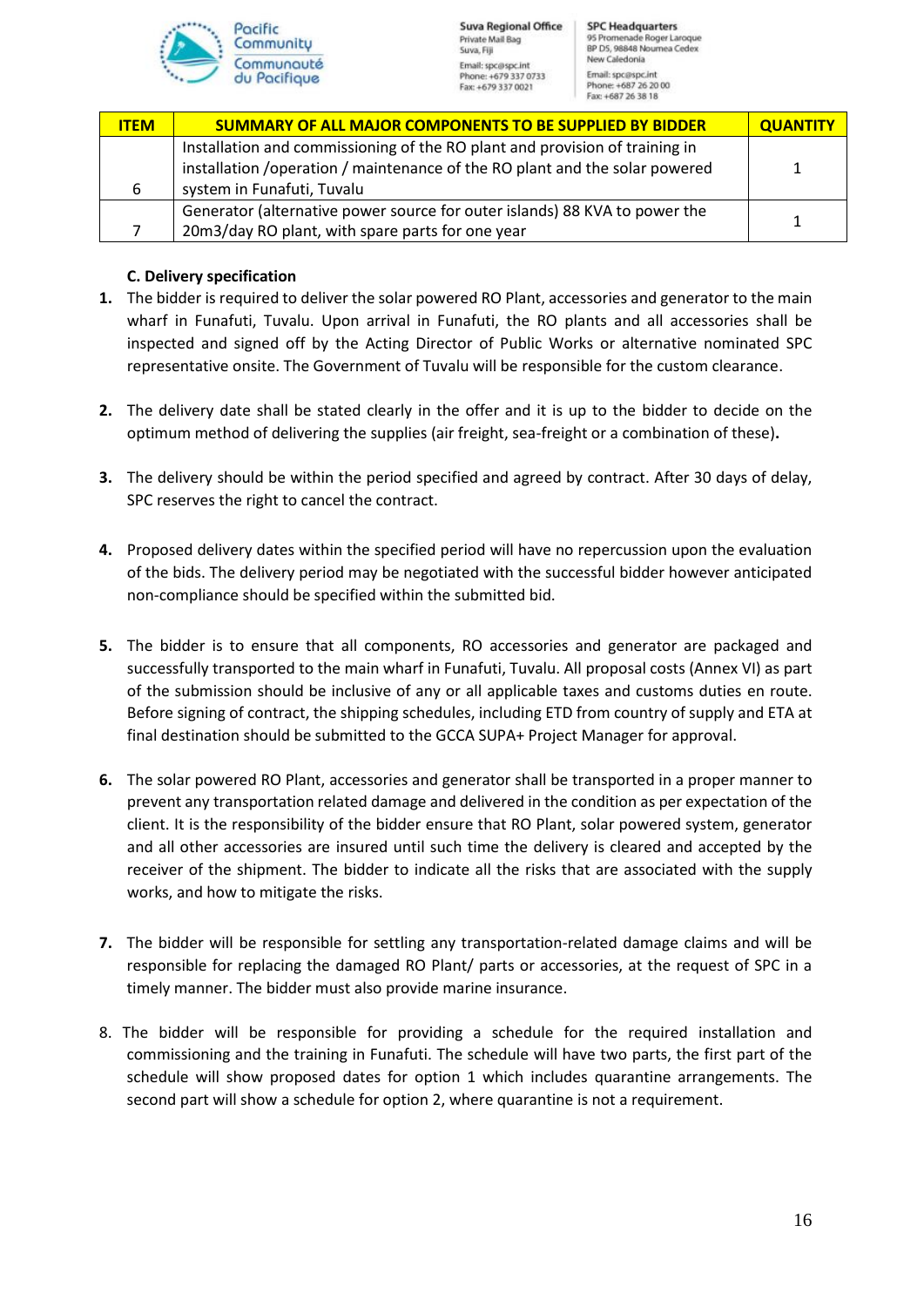

#### **D. Institutional arrangement**

- **1.** The bidder will be responsible directly to the GCCA+ SUPA Project Manager for the delivery of the goods and services in line with the specifications mentioned in part B and C above. The bidder must meet Tuvalu's biosecurity and quarantine requirements for the RO Plant. The bidder must meet other relevant Tuvalu's quarantine arrangement in the case of an overseas supplier.
- **2.** The bidder shall keep the GCCA+ SUPA Project Manager informed on each stages of the delivery process and the schedule for training. Once the RO Plant leaves the country of supply, the bidder should immediately submit the export invoice, Bill of Lading and marine insurance.
- **3.** The bidder is expected to work with the Acting Director of Public Works or alternative nominated SPC representative onsite in assisting with the clearance from Funafuti port during inspection of the RO Plant and its accessories, generator and during commissioning, installation and training.

#### **E. Evaluation criteria**

#### **1. Organisational Background**

#### **a)** *Organisational Background - Relevant Skills and Past Performance*

Detailed evidence of the bidder's relevant experience must be submitted: Bidders shall provide details of two supply works that demonstrate their track record in completing works similar to this Proposal. The supplied contracts must have been completed or substantially completed within the last 5 years.

#### **b)** *Experience with provision of RO training in Pacific Islands*

Detailed evidence of the Bidder's relevant experience must also be submitted: Bidders shall provide details of two supply works that demonstrate their track record in RO training similar to this Proposal. The supplied contracts must have been completed or substantially completed within the last 10 years.

#### **2. Technical Requirement**

#### *1.* **a)** *Handling, Commissioning, Operation and Maintenance Procedures*

The successful bidder shall provide a complete set of handling, commissioning, operation and maintenance procedures in both electronic and hard copy form.

#### **b)** *Quality and Origin of the Equipment*

The RO plant and its components and accessories, and the generator to be supplied and delivered must be brand new and of high-quality manufacture. Once the contract is signed, the successful bidder is not allowed to change any in the submitted specification without the formal authorisation of the Contracting Authority.

The bidder should supply the RO Plant as mentioned in the specification and state the point of manufacture of the components.

#### **c)** *Equipment Warranties*

For all supplied RO Plant and accessories, and the generator, the successful bidder will certify their high quality and conformity with norms and regulations in effect.

The Performance Warranty for the RO plant must be at least 10 years. The warranty must be at least 5 years for the plant accessories. The warranty for the generator must be at least 5 years.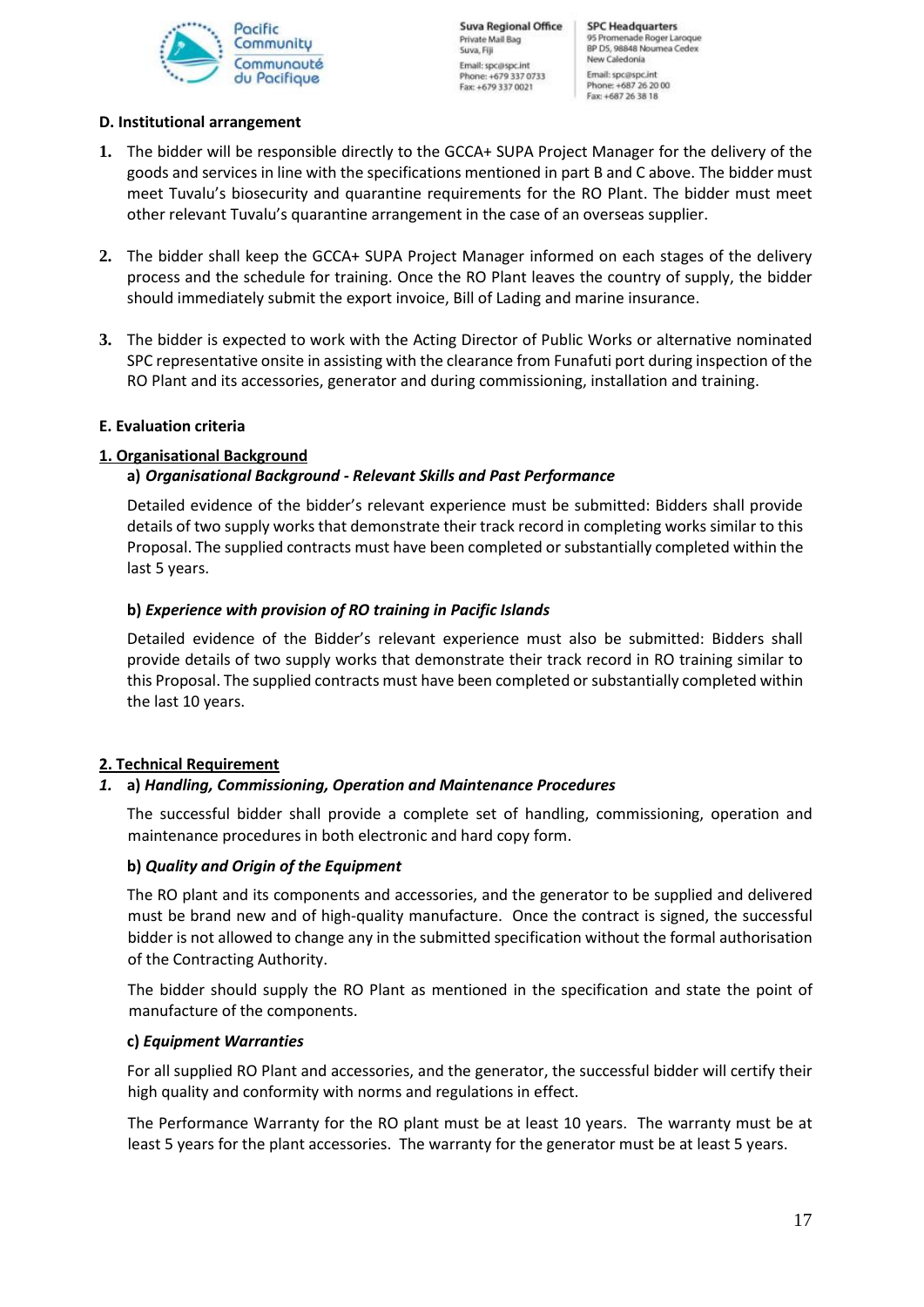

The warranties must be transferable to the Public Works Department, Tuvalu, as SPC will not be the eventual owner of the RO Plant.

### **d)** *Delivery Schedule and Critical Path Activities*

The successful bidder shall provide the following documents in English, in accordance with the schedule of the supply and delivery plan:

- i. Lump sum price in Euro for Option 1 and Option 2
- ii. Payment terms, conditions, and price validity
- iii. Delivery schedule, including delivery time from date of notice of award

#### **e)** *Risks/Mitigation Measures*

Ability to identify potential risks for the supply and delivery of the solar powered RO Plant, accessories and generator, as well as their quality. Effective measures are to be outlined which would be put in place to mitigate these risks

#### **f)** *Characteristics and specification of the RO Plant and all its accessories*

Refer to Tender Specifications above (Annex II, Part B).

#### **3. Compliance**

The successful bidder must comply with SPC terms and conditions and fully complete all the required submission forms

By submitting a bid and signing a contract, the successful bidder accepts responsibility for the supply and delivery of the solar powered RO Plant and other accessories, generator and provision of commissioning, installation and training and will ensure that the standards in the specification are fully met.

| <b>Item</b>    | <b>Evaluation Criteria</b>                                        | <b>Score</b><br>Weight<br>(%) | <b>Points</b><br><b>Obtainable</b> |
|----------------|-------------------------------------------------------------------|-------------------------------|------------------------------------|
|                | <b>Organisational Background</b>                                  |                               |                                    |
| 1              | Organisational background - Relevant skills and past performance  | 10%                           | 70                                 |
| $\overline{2}$ | Experience with provision of RO training in Pacific Islands       | 10%                           | 70                                 |
|                | <b>Technical Requirement</b>                                      |                               |                                    |
| 3              | Handling, commissioning, operation and maintenance                | 10%                           | 70                                 |
| 4              | Quality and origin of the RO plant and its accessories            | 10%                           | 70                                 |
| 5              | Warranties for RO plant & accessories                             | 6%                            | 42                                 |
| 6              | Delivery schedule and critical path activities                    | 10%                           | 70                                 |
| 7              | Risk/mitigation measures                                          | 10%                           | 70                                 |
| 8              | Characteristics/specification of the RO plant and its accessories | 24%                           | 168                                |
|                | Compliance                                                        |                               |                                    |
| 9              | Compliance with all the requirements of the RFP                   | 10%                           | 70                                 |
|                | <b>Total Score</b>                                                | 100%                          | 700                                |
|                | <b>Minimum Qualification Score</b>                                | 70%                           | 490                                |

#### **Proposal Evaluation Matrix**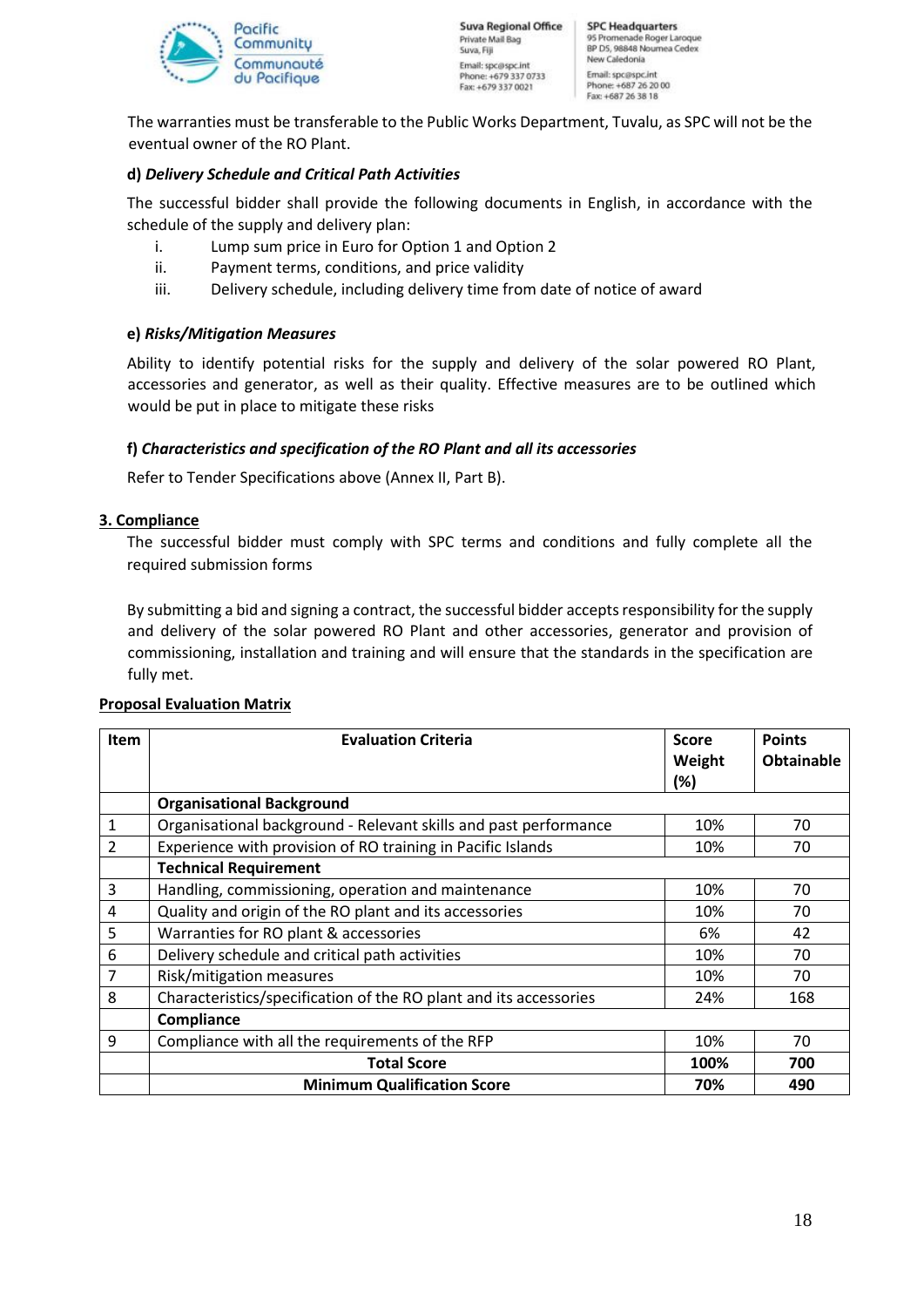

# **Indicative Schedule of Payments**

| <b>Milestone/Outputs</b>                                                                                                                                     | <b>Deadline</b> | % Payment |
|--------------------------------------------------------------------------------------------------------------------------------------------------------------|-----------------|-----------|
| Signing of contract and submission of shipping bill of lading,<br>export invoice and other required documents to SPC                                         | TBC.            | 50%       |
| Confirmation that the specified solar powered RO plant,<br>accessories and generator have been received at main port in<br>Tuvalu, and all in good condition | <b>TBC</b>      | 30%       |
| Report on the installation and commissioning and the training<br>conducted in Funafuti                                                                       | <b>TBC</b>      | 20%       |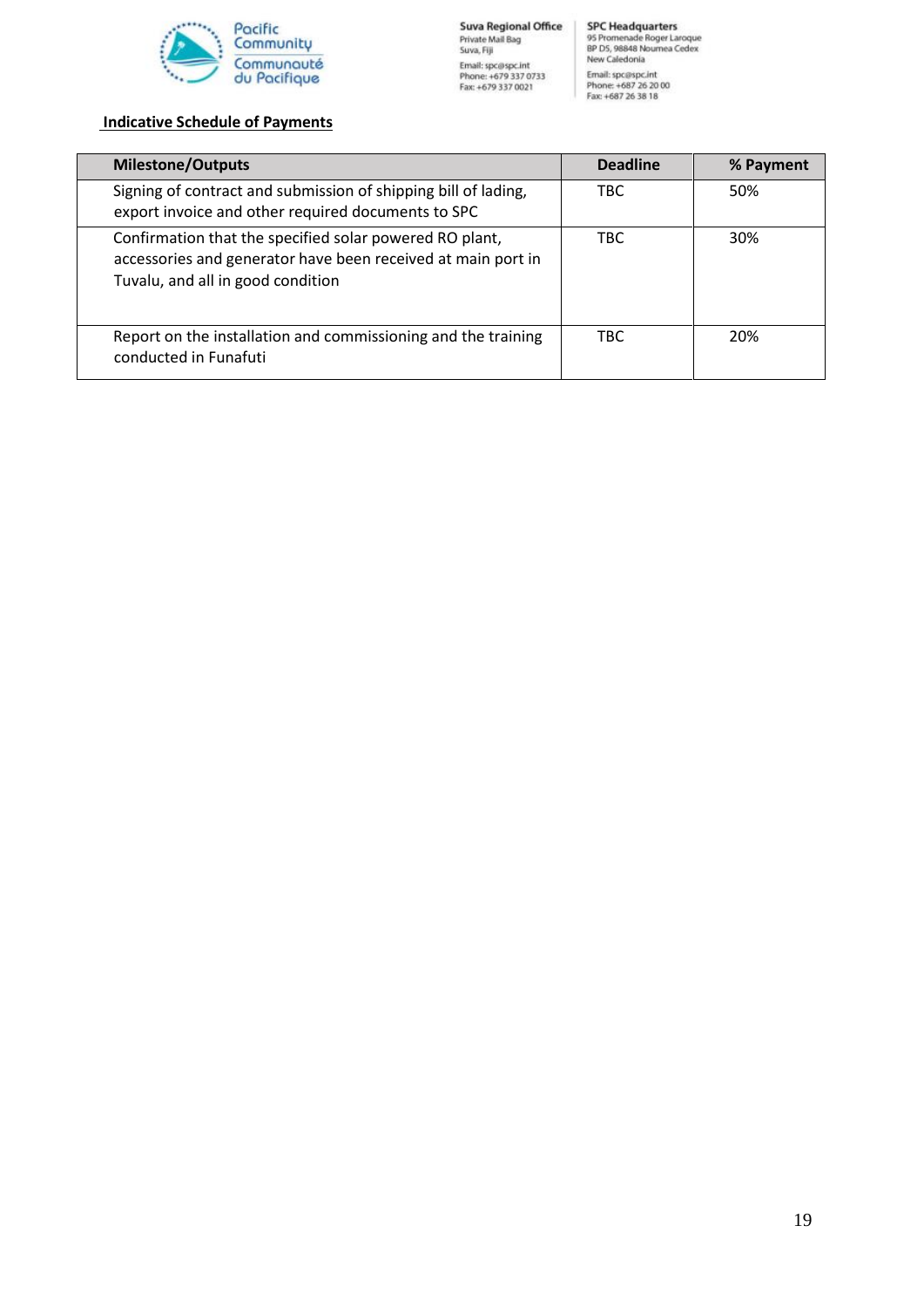

**Suva Regional Office** Private Mail Bag Suva, Fill Email: spc@spc.int Phone: +679 337 0733 Fax: +679 337 0021

**SPC Headquarters** 95 Promenade Roger Laroque<br>BP D5, 98848 Noumea Cedex New Caledonia Email: spc@spc.int Phone: +687 26 20 00<br>Fax: +687 26 38 18

**ANNEX III**

#### **PROPOSAL SUBMISSION FORM**

**RFP 21-077: Supply and delivery of a Reverse Osmosis (RO) plant, accessories and training to Funafuti, Tuvalu**

Procurement Unit

Email: procurement@spc.int

Dear Procurement,

Having examined the Solicitation Documents, the receipt of which is hereby duly acknowledged, we the undersigned, offer to supply the required equipment, delivery, handling of all materials, guarantee for all products listed as per requirements and all other items described or mentioned or reasonablyto be inferred from the specifications and drawings provided for the sum as ascertained in accordance with the Price Component attached herewith and made part of this proposal.

We acknowledge that:

- SPC may exercise any of its rights set out in the Request for Proposal documents, at any time.
- The statements, opinions, projections, forecasts or other information contained in the Request for Proposal documents may change.
- The Request for Proposal documents are a summary only of SPC's requirements and is not intended to be a comprehensive description of them.
- Neither the lodgement of the Request for Proposal documents nor the acceptance of any RFP nor any agreement made subsequent to the Request for Proposal documents will imply any representation from or on behalf of SPC that there has been no material change since the date of the Request for Proposal documents, or since the date as at which any information contained in the Request for Proposal documents is stated to be applicable.
- Except as required by law and only to the extent so required, neither SPC, nor its respective officers, employees, advisers or agents will in any way be liable to any person or body for any loss, damage, cost or expense of any nature arising in any way out of or in connection with any representations, opinions, projections, forecasts or other statements, actual or implied, contained in or omitted from the Request for Proposal documents.
- **The SPC General Conditions of Contract for Supply are not negotiable.**

We undertake, if our proposal is accepted, to commence and complete delivery of all items in the contract within the time frame stipulated.We understand that you are not bound to accept any proposal you may receive and that abinding contract would result only after final negotiations are concluded on the basis of the Technical and Price Components proposed.

| Dated this<br>day of           | 2021                                |
|--------------------------------|-------------------------------------|
| Firm/Institution:              | <b>Signature of Representative:</b> |
| <b>Name of Representative:</b> | <b>Position of Representative:</b>  |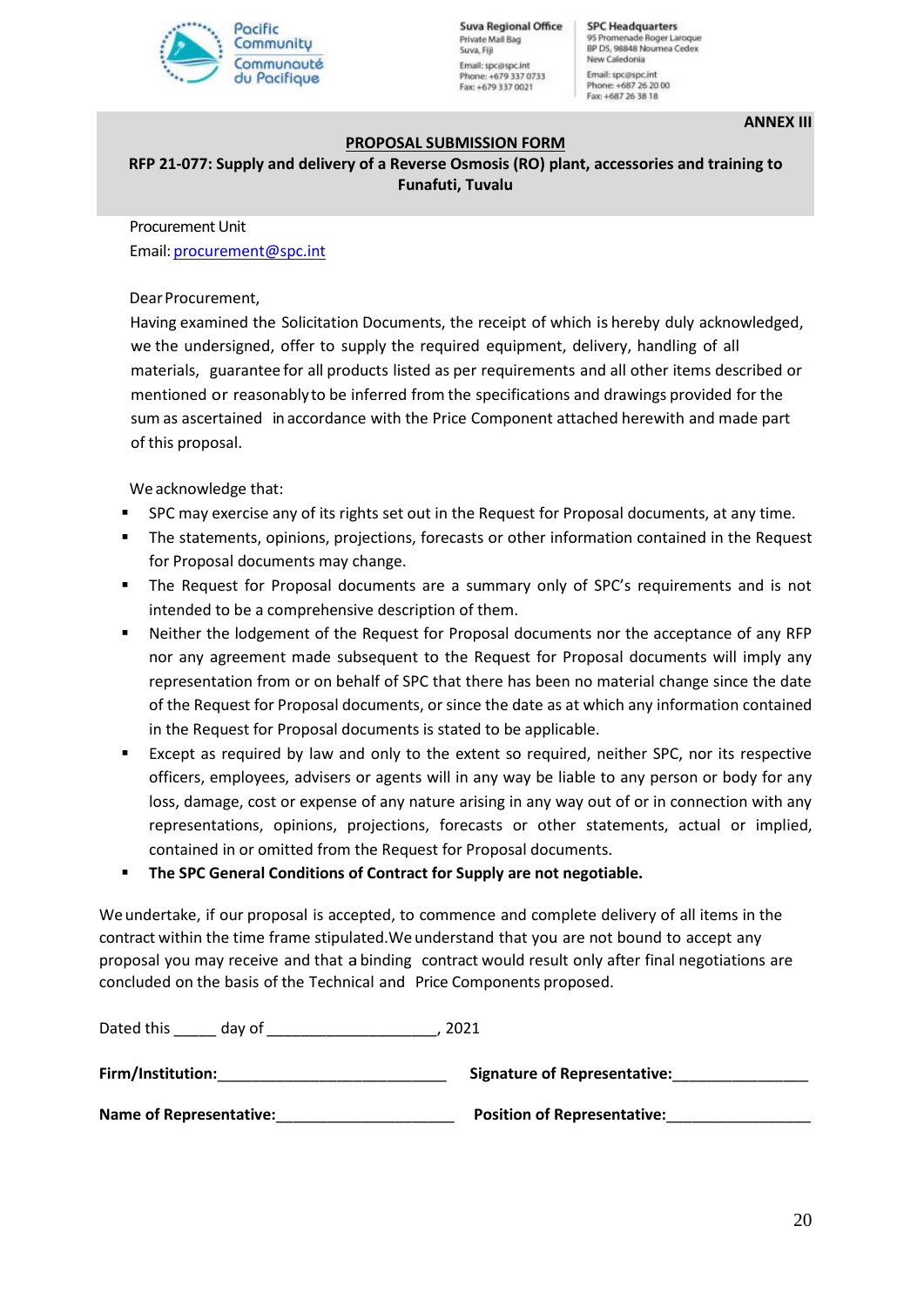

**Suva Regional Office** Private Mail Bag<br>Suva, Fiji Email: spc@spc.int<br>Phone: +679 337 0733<br>Fax: +679 337 0021

SPC Headquarters<br>95 Promenade Roger Laroque<br>BP D5, 98848 Noumea Cedex New Caledonia Email: spc@spc.int<br>Phone: +687 26 20 00<br>Fax: +687 26 38 18

**ANNEX IV**

## **TECHNICAL PROPOSAL SUBMISSION FORM RFP 21-077: Supply and delivery of a Reverse Osmosis (RO) plant, accessories, and training to Funafuti, Tuvalu**

#### **PART A – Organisational Background**

| <b>Registered Name:</b>                                                                                                                                                                                                                                                                                    |          |
|------------------------------------------------------------------------------------------------------------------------------------------------------------------------------------------------------------------------------------------------------------------------------------------------------------|----------|
| <b>Year Established:</b>                                                                                                                                                                                                                                                                                   |          |
| <b>Physical Address:</b>                                                                                                                                                                                                                                                                                   |          |
| <b>Postal Address:</b>                                                                                                                                                                                                                                                                                     |          |
| <b>Telephone Contact:</b>                                                                                                                                                                                                                                                                                  |          |
| <b>Fax Number:</b>                                                                                                                                                                                                                                                                                         |          |
| Email:                                                                                                                                                                                                                                                                                                     |          |
| <b>Contact Person:</b>                                                                                                                                                                                                                                                                                     |          |
| <b>Position of Contact Person:</b>                                                                                                                                                                                                                                                                         |          |
| <b>Number of Employees:</b>                                                                                                                                                                                                                                                                                |          |
| Firm/Institutional experience on<br><b>Supply and delivery of reverse osmosis</b><br>(RO) plants and the provision of<br>training, including past experiences.<br>Please provide contacts of two<br>referees/references of similar past<br>projects conducted. Attach additional<br>details as applicable. | 1.<br>2. |
| <b>Bidders shall provide details of two</b><br>contracts that demonstrate their<br>track record in RO training similar to<br>this Proposal. The supplied contracts<br>must have been completed or<br>substantially completed within the<br>last 10 years.                                                  | 1.       |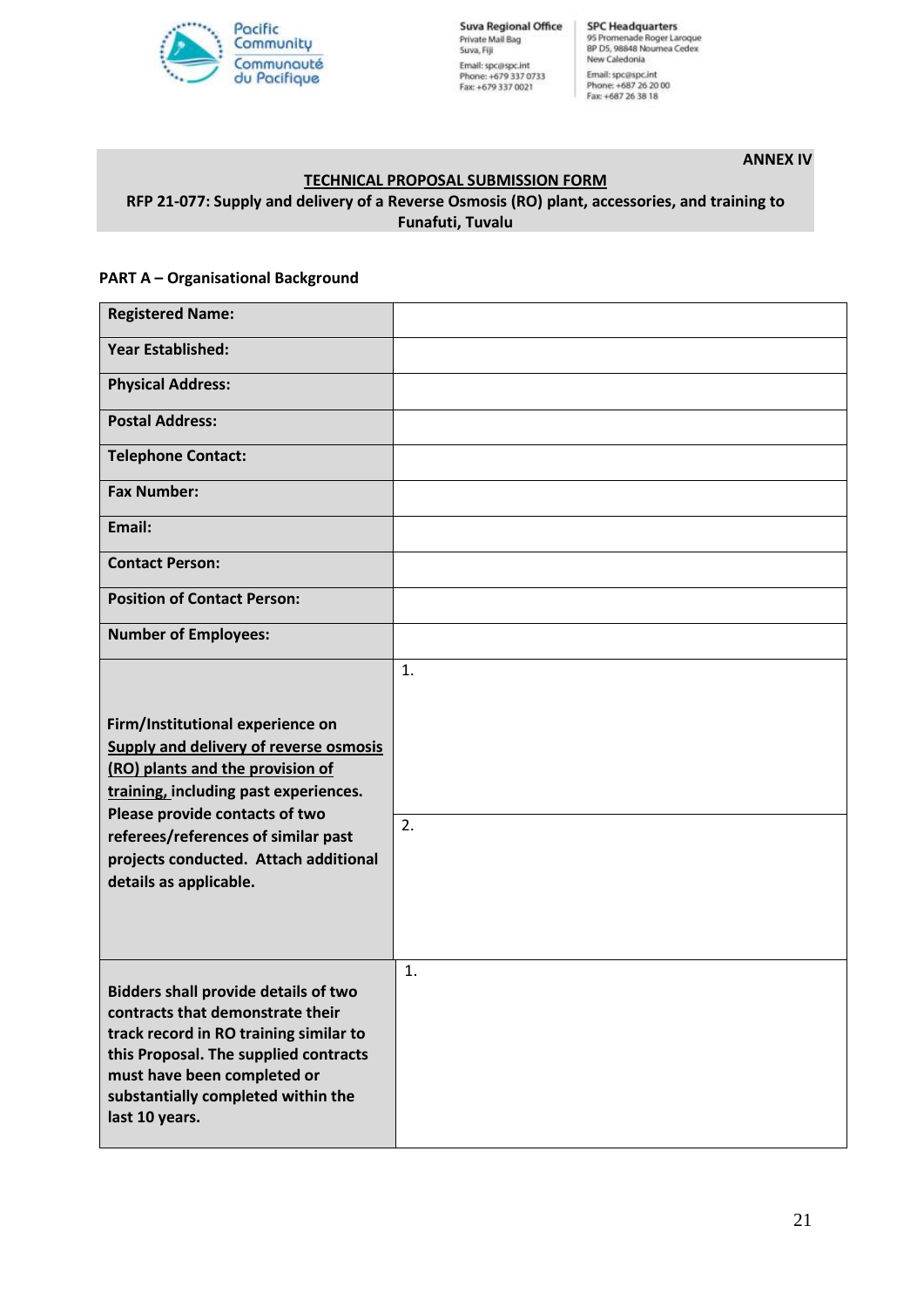

|                                                     | Fax: +00/20 30 18 |
|-----------------------------------------------------|-------------------|
|                                                     | 2.                |
| Legal registration of firm (Attach<br>documentation |                   |

#### **Part B: Technical Requirements**

|                                      | Response by bidder confirming expertise, experience, ability,<br>technical skills and resources to provide supply and delivery of |  |  |
|--------------------------------------|-----------------------------------------------------------------------------------------------------------------------------------|--|--|
|                                      | services to SPC (Please provide documentation to support your                                                                     |  |  |
| <b>Evaluation Criteria</b>           | response)                                                                                                                         |  |  |
| Handling, commissioning, operation   |                                                                                                                                   |  |  |
| and maintenance                      |                                                                                                                                   |  |  |
|                                      |                                                                                                                                   |  |  |
|                                      |                                                                                                                                   |  |  |
|                                      |                                                                                                                                   |  |  |
| Quality and origin of the RO plant   |                                                                                                                                   |  |  |
| and its accessories                  |                                                                                                                                   |  |  |
|                                      |                                                                                                                                   |  |  |
|                                      |                                                                                                                                   |  |  |
|                                      |                                                                                                                                   |  |  |
|                                      |                                                                                                                                   |  |  |
| <b>Warranties for RO plant &amp;</b> |                                                                                                                                   |  |  |
| accessories                          |                                                                                                                                   |  |  |
|                                      |                                                                                                                                   |  |  |
|                                      |                                                                                                                                   |  |  |
|                                      |                                                                                                                                   |  |  |
| Delivery schedule and critical path  |                                                                                                                                   |  |  |
| activities                           |                                                                                                                                   |  |  |
|                                      |                                                                                                                                   |  |  |
|                                      |                                                                                                                                   |  |  |
|                                      |                                                                                                                                   |  |  |
|                                      |                                                                                                                                   |  |  |
| <b>Risk/mitigation measures</b>      |                                                                                                                                   |  |  |
|                                      |                                                                                                                                   |  |  |
|                                      |                                                                                                                                   |  |  |
|                                      |                                                                                                                                   |  |  |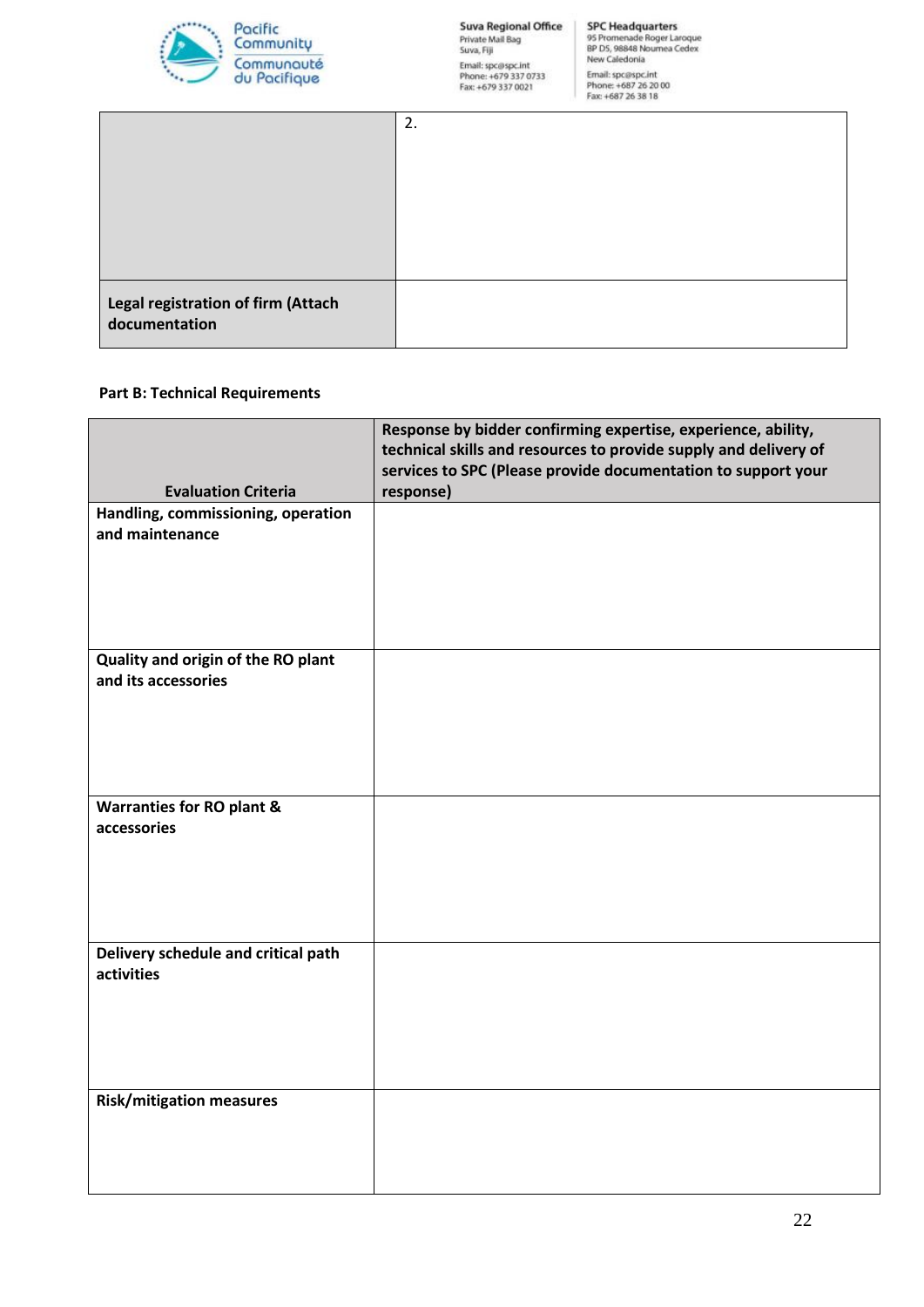

| <b>Suva Regional Office</b>    |
|--------------------------------|
| Private Mail Bag<br>Suva, Fiji |
| Email: spc@spc.int             |
| Phone: +679.337.0733           |
| Fax: +679 337 0021             |

| Bidders to outline a program for the                                                                                                                                                                  |                                                                        |
|-------------------------------------------------------------------------------------------------------------------------------------------------------------------------------------------------------|------------------------------------------------------------------------|
| 10-day on-site training to cover the<br>different aspects: 1. RO plant -<br>theory installation, operation and<br>maintenance; 2. Solar power - theory<br>installation, operation and<br>maintenance. |                                                                        |
| Characteristics/specification of the<br>RO plant and its accessories.                                                                                                                                 | For this evaluation criteria please complete the table in Part C below |

# **Part C: Detailed technical specifications**

| <b>Item</b>  | <b>Technical specifications</b>                                                                                                 | Describe with detailed substantiation how the<br>offered product meets each requirement |
|--------------|---------------------------------------------------------------------------------------------------------------------------------|-----------------------------------------------------------------------------------------|
| $\mathbf{1}$ | The RO Plant should be sufficient to<br>produce pure drinking water capacity<br>of 20,000 litres per day.                       |                                                                                         |
| 2            | Should have a minimum of 10 years<br>warranty                                                                                   |                                                                                         |
| 3            | Material of construction is stainless<br>steel                                                                                  |                                                                                         |
|              | <b>SAND FILTER MODULE</b>                                                                                                       |                                                                                         |
| 4            | The system should have an intake<br>valve. The valve enables isolation of the<br>RO unit from the raw water feeding<br>circuit. |                                                                                         |
| 5            | The system should have a coarse<br>strainer to screen raw water and<br>protect the LP pump.                                     |                                                                                         |
| 6            | The system should have one booster<br>pump.                                                                                     |                                                                                         |
| 7            | The system should have a check valve.<br>The valve prevents any water coming                                                    |                                                                                         |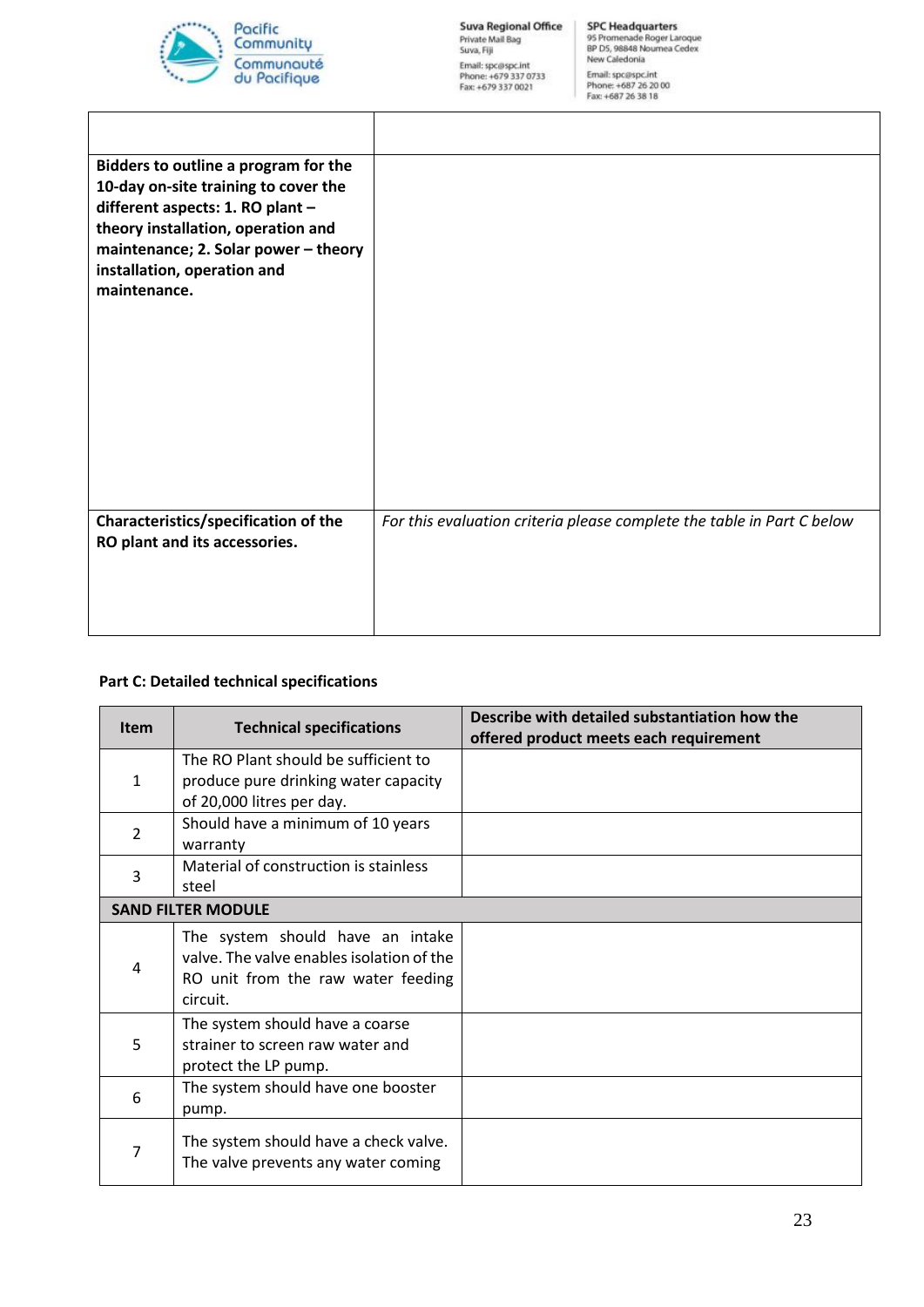

| <b>Item</b>      | <b>Technical specifications</b>                                                                                                                                                     | Describe with detailed substantiation how the<br>offered product meets each requirement |
|------------------|-------------------------------------------------------------------------------------------------------------------------------------------------------------------------------------|-----------------------------------------------------------------------------------------|
|                  | back to the feeding circuit during<br>rinsing and cleaning of the membrane.                                                                                                         |                                                                                         |
| 8                | The system should have a gauge. The<br>gauge indicates raw water pressure on<br>the booster pump discharge pipe.                                                                    |                                                                                         |
| 9                | The system should have a sand-filter-<br>3-way valve. The valve enables the<br>multimedia filter feeding in normal<br>operating or at counter flow during<br>the filter backwash.   |                                                                                         |
| 10               | The system should have a multimedia<br>filter. The filter helps with the first<br>filtering of sea water between approx.<br>25 and 50µ. This filter can be<br>backwashed.           |                                                                                         |
| 11               | Material of construction is stainless<br>steel                                                                                                                                      |                                                                                         |
| <b>MAIN SKID</b> |                                                                                                                                                                                     |                                                                                         |
| 12               | Should have a 20µ filter. The<br>cartridges filter enables the raw water<br>filtration at 20µ                                                                                       |                                                                                         |
| 13               | Should have a 5µ filter. This cartridges<br>filter enables the raw water filtration<br>at $5\mu$                                                                                    |                                                                                         |
| 14               | Should have a gauge. This gauge<br>indicates raw water pressure on the<br>HP suction pipe                                                                                           |                                                                                         |
| 15               | Should have a LP switch. The switch<br>ensures automatic stopping of the unit<br>if raw water is insufficient for the HP<br>pump suction pipe                                       |                                                                                         |
| 16               | should have 1 to 4 gauges to indicate<br>seawater pressure at the HP pump<br>discharge                                                                                              |                                                                                         |
| 17               | Should have 1 to 4 RO membranes                                                                                                                                                     |                                                                                         |
| 18               | Should have 1 to 4 sample valves                                                                                                                                                    |                                                                                         |
| 19               | Should have By-Pass-Valves, which<br>enable HP circuit discharging during<br>flushing, cleaning and rinsing of the<br>membranes                                                     |                                                                                         |
| 20               | Should have a pressure regulating<br>valve 1st stage - Manual needle valve<br>ensuring frontal adjustment of the<br>pressure operating unit in the<br>freshwater production RO unit |                                                                                         |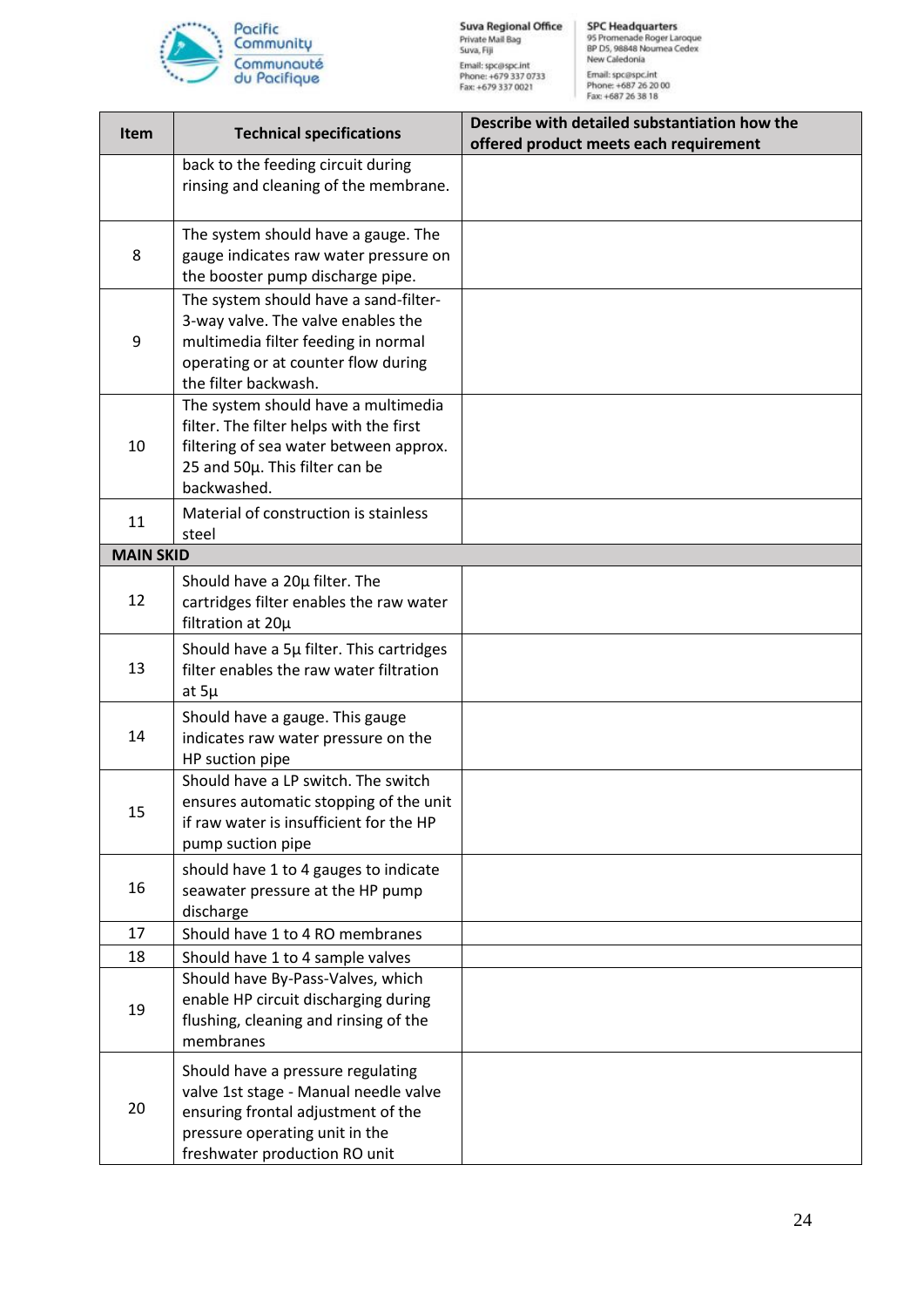

| <b>Item</b> | <b>Technical specifications</b>                                                                                                                                                          | Describe with detailed substantiation how the<br>offered product meets each requirement |
|-------------|------------------------------------------------------------------------------------------------------------------------------------------------------------------------------------------|-----------------------------------------------------------------------------------------|
| 21          | Should have a cleaning valve. This<br>manual valve enables connection of<br>the RO unit main circuit to the<br>membranes cleaning circuit                                                |                                                                                         |
| 22          | Should have a cleaning tank. The tank<br>to contain water used during flushing<br>and rinsing of the membranes and to<br>prepare chemical solutions during<br>cleaning of the membranes. |                                                                                         |
| 23          | Should have a tank low level switch.<br>The switch sends back tank draining<br>information for the rinsing pump<br>stopping.                                                             |                                                                                         |
| 24          | Should have a cleaning pump to<br>ensure water or chemical solutions<br>flow during the membranes flushing,<br>cleaning and rinsing.                                                     |                                                                                         |
| 25          | Should have a cleaning system check<br>valve. The check valve prevents<br>accidental sea water return towards<br>the rinsing system during the "normal<br>operating" of the unit.        |                                                                                         |
| 26          | Should have a HP switch. The switch<br>ensures automatic stopping of the RO<br>unit if over high pressure in the<br>"Product Water" circuit.                                             |                                                                                         |
| 27          | Should have a flowmeter to indicate<br>flow of water produced by the unit.                                                                                                               |                                                                                         |
| 28          | Should have a freshwater overflow<br>switch. The switch sets off an alarm if<br>the permeate exceeds the authorized<br>maximum.                                                          |                                                                                         |
| 29          | Should have a freshwater salinity<br>meter. The meter displays the water<br>conductivity measures which is<br>directly linked to its salinity.                                           |                                                                                         |
| 30          | Should have a filling valve. The valve<br>allows filling of the cleaning tank with<br>water produced by the RO plant in<br>order to make notably the membranes<br>flushing               |                                                                                         |
| 31          | Should have a freshwater distribution<br>valve. The valve ensures the automatic<br>discharge of produced fresh water<br>when its salinity exceeds set-point<br>value                     |                                                                                         |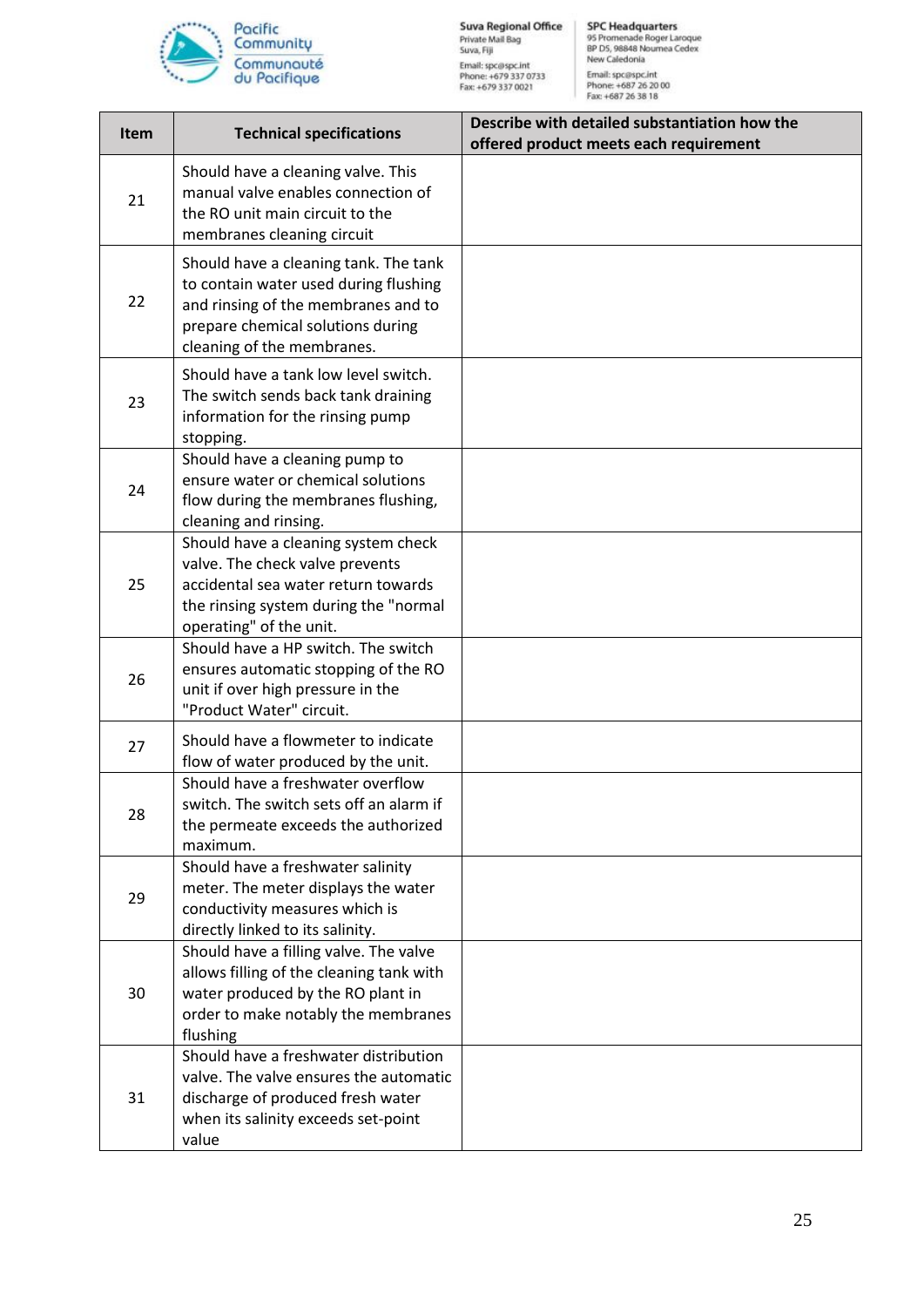

| <b>Item</b>           | <b>Technical specifications</b>                                                                                                                                                                                                                                      | Describe with detailed substantiation how the<br>offered product meets each requirement |
|-----------------------|----------------------------------------------------------------------------------------------------------------------------------------------------------------------------------------------------------------------------------------------------------------------|-----------------------------------------------------------------------------------------|
| 32                    | Should have a check valve to prevent<br>any accidental brine water coming<br>back to the product water circuit                                                                                                                                                       |                                                                                         |
| 33                    | Should have a valve that enables filling<br>of the tank from the main network,<br>when preparing the membranes<br>cleaning solutions                                                                                                                                 |                                                                                         |
| 34                    | Material of construction is stainless<br>steel                                                                                                                                                                                                                       |                                                                                         |
| <b>ELECTRICAL BOX</b> |                                                                                                                                                                                                                                                                      |                                                                                         |
| 35                    | Should have an automatic starting up<br>and stopping depending on the<br>draining of the storage tank                                                                                                                                                                |                                                                                         |
| 36                    | Should have a continuous control of<br>the quality of the water produced and<br>driving of the diversion valve.                                                                                                                                                      |                                                                                         |
| 37                    | Should have a command of all safety<br>and alarms including pressure, quality<br>and electric overload                                                                                                                                                               |                                                                                         |
| 38                    | Should have an automatic<br>maintenance performed periodically,<br>like membrane flushing                                                                                                                                                                            |                                                                                         |
| 39                    | The electric box should include the<br>following for the manual operation of<br>the RO unit: Description, main<br>breaker, command contactors, safety<br>contactors, breakers, PLC, 24 VDC<br>transformer, conductivity meter with<br>LED display, automatic relays. |                                                                                         |
|                       | <b>FULL SOLAR POWERED SYSTEM</b>                                                                                                                                                                                                                                     |                                                                                         |
| 40                    | Should include all equipment such as:<br>solar panel, battery, converter,<br>support and all necessary equipment.                                                                                                                                                    |                                                                                         |
| 41                    | The system should be able to supply<br>energy even if there is no sun for 2<br>days                                                                                                                                                                                  |                                                                                         |
| 42                    | Should have a minimum of 10 years<br>warranty                                                                                                                                                                                                                        |                                                                                         |
|                       | <b>GENERATOR - for alternative power source</b>                                                                                                                                                                                                                      |                                                                                         |
| 43                    | 88KVA minimum requires                                                                                                                                                                                                                                               |                                                                                         |
| 44                    | Should have a minimum of 5 years<br>warranty                                                                                                                                                                                                                         |                                                                                         |
| 45                    | Spare parts for at least one year                                                                                                                                                                                                                                    |                                                                                         |
|                       | <b>FACTORY ACCEPTANCE TEST (FAT)</b>                                                                                                                                                                                                                                 |                                                                                         |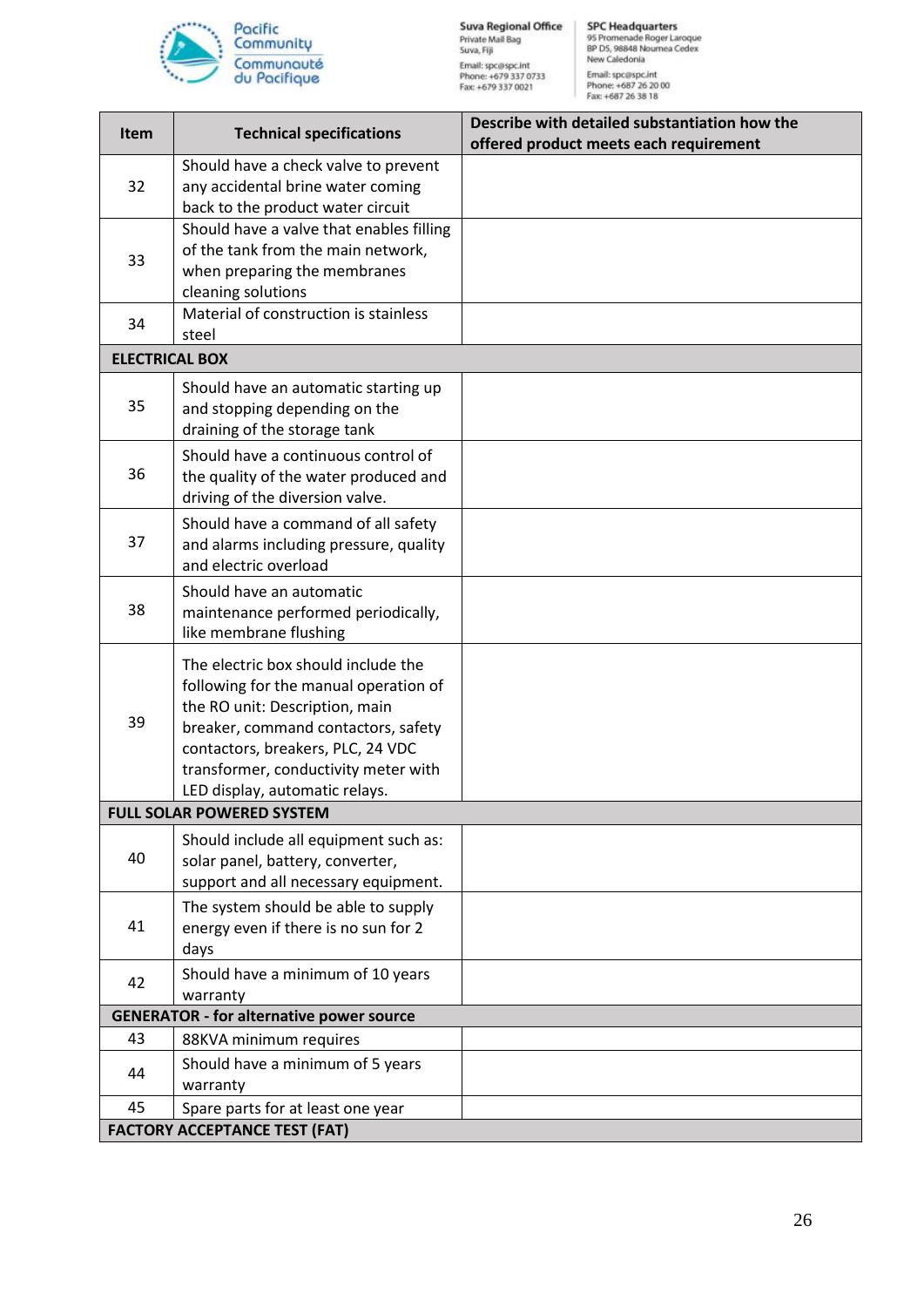

| <b>Item</b> | <b>Technical specifications</b>                                                                                                                                               | Describe with detailed substantiation how the<br>offered product meets each requirement |
|-------------|-------------------------------------------------------------------------------------------------------------------------------------------------------------------------------|-----------------------------------------------------------------------------------------|
| 46          | A full factory acceptance test at the<br>factory prior to shipping. Supplier to<br>supply a full factory test report in<br>English with signatures of relevant<br>authorities |                                                                                         |
| 47          | Provide clear photos                                                                                                                                                          |                                                                                         |
|             | <b>CONSUMABLES AND PARTS FOR THE RO PLANT</b>                                                                                                                                 |                                                                                         |
| 48          | Should include all the following:                                                                                                                                             |                                                                                         |
|             | Sea water 4-inch membrane - 4 units                                                                                                                                           |                                                                                         |
|             | Level switch - 3 units                                                                                                                                                        |                                                                                         |
|             | Plunge pump with motor - 3 units                                                                                                                                              |                                                                                         |
|             | Cartridge filter - 3 units                                                                                                                                                    |                                                                                         |
|             | Anodes - 3 units                                                                                                                                                              |                                                                                         |
|             | RO controller - 3 units                                                                                                                                                       |                                                                                         |
|             | Source of supply for spare parts                                                                                                                                              |                                                                                         |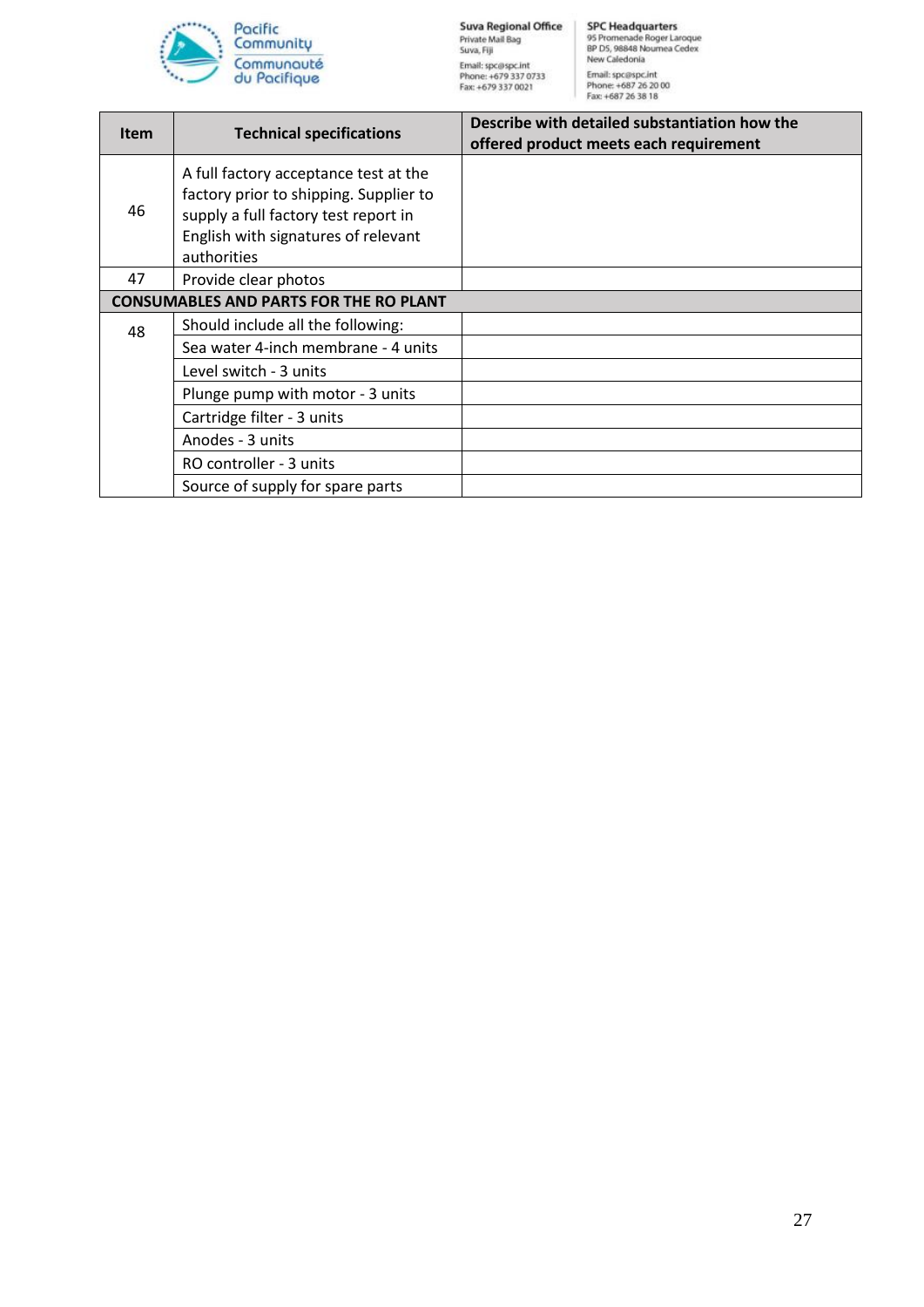

**Suva Regional Office** Private Mail Bag Suva, Fill Email: spc@spc.int Phone: +679 337 0733 Fax: +679 337 0021

**SPC Headquarters** 95 Promenade Roger Laroque<br>BP D5, 98848 Noumea Cedex New Caledonia Email: spc@spc.int Phone: +687 26 20 00<br>Fax: +687 26 38 18

**ANNEX V**

# **PROPOSAL SECURITY FORM**

*Request for Proposal (RFP) no.: 21-077 Supply and delivery of a Reverse Osmosis (RO) plant, accessories and training to Funafuti, Tuvalu*

Bidders must provide a letter from their bank confirming willingness to issue the required Performance Security should their proposal be accepted. The bank's letter must use wording not materially different from that stated in italics below. (**1 page maximum)**

#### **The performance security must be 10% or more of the total financial offer.**

By submitting the bank's letter, bidders shall be deemed to grant SPC permission to seek a reference check as to the bidder's financial soundness from the bank.

#### \*\*\* *BANK LETTER HEAD* \*\*\*

Date \_\_\_\_\_\_\_ 2021

To: SPC Suva Regional Office Private Mail Bag Suva

Fiji Email: procurement@spc.int

WHEREAS [name and address of Contractor] (hereinafter called "the Bidder") has submitted a Proposal to SPC dated …………….to execute Services …………….. (hereinafter called "the Proposal"):

AND WHEREAS it has been stipulated by you that the Bidder shall furnish you with a Bank Guarantee by a recognized bank for the sum specified therein as security in the event that the Proposer:

a) Fails to sign the Contract after SPC has awarded it;

b) Fails to comply with SPC's variation of requirement, as per RFP instructions; or

c) Fails to deliver the goods and services as outlined in their proposal

AND WHEREAS we have agreed to give the Proposer such this Bank Guarantee:

NOW THEREFORE we hereby affirm that we are the Guarantor and responsible to you, on behalf of the Proposer, up to a total of [………………..] such sum being payable in the currency in which the Price Proposal is payable, and we undertake to pay you, upon your first written demand, any sum or sums within the limits of [amount of guarantee].

SIGNATURE AND SEAL OF THE GUARANTOR BANK Date......................................................................................................... Name of Bank......................................................................................................... Address..........................................................................................................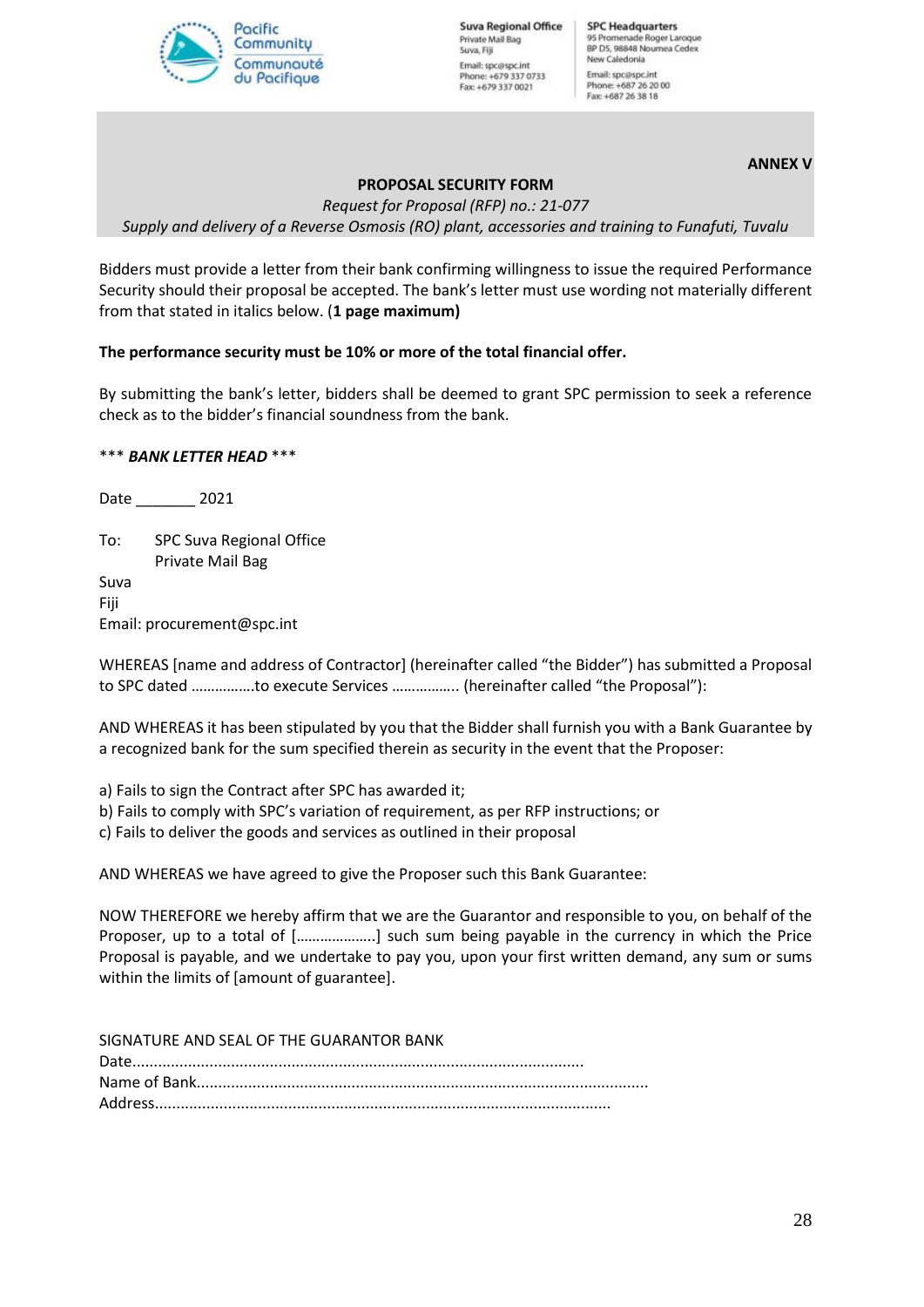

**Suva Regional Office** Private Mail Bag Suva, Fiji Email: spc@spc.int<br>Phone: +679 337 0733 Fax: +679 337 0021

**SPC Headquarters** 95 Promenade Roger Laroque BP D5, 98848 Noumea Cedex New Caledonia Email: spc@spc.int Phone: +687 26 20 00 Fax: +687 26 38 18

**ANNEX VI**

#### **FINANCIAL PROPOSAL SUBMISSION FORM**

#### **RFP 21-077: Supply and delivery of a Reverse Osmosis (RO) plant, accessories and training to Funafuti, Tuvalu**

- 1. All costs indicated on the financial proposal should be in CIF inclusive of all applicable taxes.
- 2. The format shown below should be used in preparing the price schedule.

| <b>NO</b>                         | <b>ITEM DESCRIPTIONS</b>                                                                                                                                                                                                                        | <b>QTY</b>   | <b>TOTAL</b> | <b>Unit Cost (Euro)</b>                         | <b>Total Cost (Euro)</b> |
|-----------------------------------|-------------------------------------------------------------------------------------------------------------------------------------------------------------------------------------------------------------------------------------------------|--------------|--------------|-------------------------------------------------|--------------------------|
| $\mathbf{1}$                      | Reverse Osmosis (RO) equipment fully loaded with a nominal capacity of<br>20,000 L/day                                                                                                                                                          | 1            | 1            |                                                 |                          |
| $\overline{2}$                    | Consumables for 1000 hours operation                                                                                                                                                                                                            |              |              |                                                 |                          |
|                                   | Sea Water 4-inch membrane                                                                                                                                                                                                                       | 4            | 4            |                                                 |                          |
|                                   | Level switch                                                                                                                                                                                                                                    | 3            | 3            |                                                 |                          |
|                                   | Plunger pump with motor                                                                                                                                                                                                                         | 3            | 3            |                                                 |                          |
|                                   | Cartridge filter                                                                                                                                                                                                                                | 3            | 3            |                                                 |                          |
|                                   | Anodes                                                                                                                                                                                                                                          | 3            | 3            |                                                 |                          |
|                                   | RO controller                                                                                                                                                                                                                                   | 3            | 3            |                                                 |                          |
| 3                                 | Preventive maintenance: Spare Parts for 2 years                                                                                                                                                                                                 | 1            | $\mathbf{1}$ |                                                 |                          |
| 4                                 | Generator (alternative power source for outer islands) 88 KVA to power the<br>20m3/day RO plant with spare parts for one year                                                                                                                   | 1            | 1            |                                                 |                          |
| 5                                 | Full solar powered system for the 20m3/day RO plant, including all equipment<br>such as solar panel, battery, converter, support and all necessary equipment.<br>The system should be able to supply energy even if there is no sun for 2 days. | $\mathbf{1}$ | 1            |                                                 |                          |
| 6                                 | Factory Acceptance Test (FAT)                                                                                                                                                                                                                   | $\mathbf{1}$ | 1            |                                                 |                          |
| <b>Commissioning and Training</b> |                                                                                                                                                                                                                                                 |              |              |                                                 |                          |
| $\overline{7}$                    | Option 1: Installation and commissioning of the RO plant and provision of<br>training in Funafuti, Tuvalu, in installation / operation / maintenance of the                                                                                     | $\mathbf{1}$ | $\mathbf{1}$ | Fees (include daily rate and<br>number of days) |                          |
|                                   |                                                                                                                                                                                                                                                 |              |              | Airfare                                         |                          |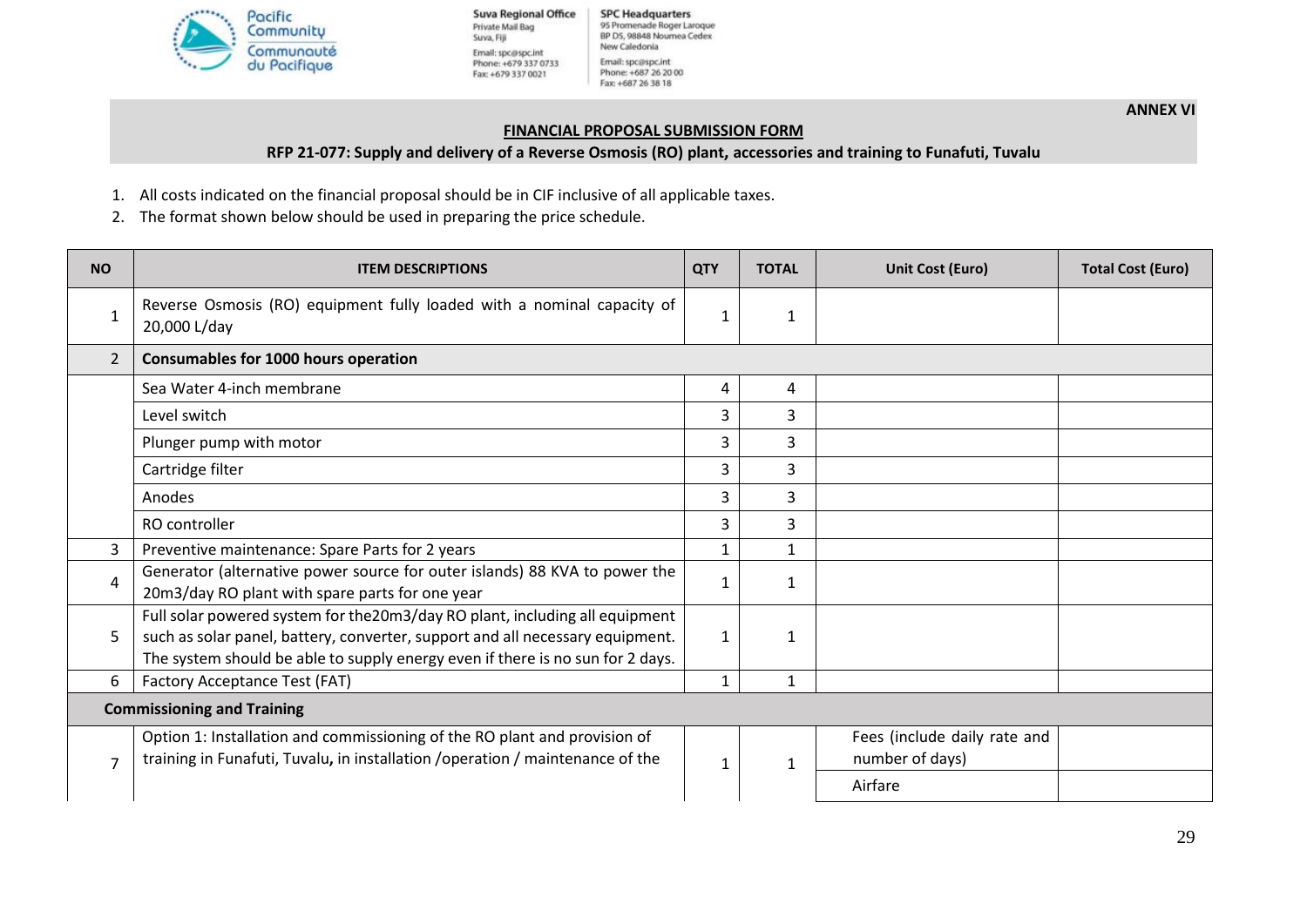

**Suva Regional Office** Private Mail Bag<br>Suva, Fiji Email: spc@spc.int<br>Phone: +679 337 0733<br>Fax: +679 337 0021

SPC Headquarters<br>95 Promenade Roger Laroque<br>8P D5, 98848 Nournea Cedex<br>New Caledonia Email: spc@spc.int<br>Phone: +687 26 20 00<br>Fax: +687 26 38 18

| <b>NO</b> | <b>ITEM DESCRIPTIONS</b>                                                                                                                                    | <b>QTY</b>   | <b>TOTAL</b> | <b>Unit Cost (Euro)</b>                                                              | <b>Total Cost (Euro)</b> |
|-----------|-------------------------------------------------------------------------------------------------------------------------------------------------------------|--------------|--------------|--------------------------------------------------------------------------------------|--------------------------|
|           | RO plant and the solar powered system with COVID-19 quarantine<br>requirements in place                                                                     |              |              | diem costs<br>(meals,<br>Per<br>accommodation, quarantine<br>costs)                  |                          |
|           | Option 2: Installation and commissioning of the RO plant and provision of<br>training in Funafuti, Tuvalu, in installation / operation / maintenance of the |              |              | Fees (Include daily rate and<br>number of days)                                      |                          |
| 8         | RO plant and the solar powered system without COVID-19 quarantine                                                                                           | $\mathbf{1}$ | 1            | Airfare                                                                              |                          |
|           | requirements.                                                                                                                                               |              |              | diem<br>costs<br>(meals,<br>Per<br>accommodation)                                    |                          |
|           | <b>Total Cost using option 1</b>                                                                                                                            |              |              |                                                                                      |                          |
|           | Freight & Marine Insurance to Funafuti<br><b>Main Port</b>                                                                                                  |              |              |                                                                                      |                          |
|           | <b>Documentation &amp; Packaging</b>                                                                                                                        |              |              |                                                                                      |                          |
|           | <b>Other Charges (please specify if any)</b>                                                                                                                |              |              |                                                                                      |                          |
|           |                                                                                                                                                             |              |              |                                                                                      |                          |
|           |                                                                                                                                                             |              |              | <b>Total CIF (Euro)</b>                                                              |                          |
|           |                                                                                                                                                             |              |              |                                                                                      |                          |
|           |                                                                                                                                                             |              |              | <b>Total Cost using option 2</b>                                                     |                          |
|           | Freight & Marine Insurance to Funafuti<br><b>Main Port</b>                                                                                                  |              |              |                                                                                      |                          |
|           |                                                                                                                                                             |              |              |                                                                                      |                          |
|           |                                                                                                                                                             |              |              | <b>Documentation &amp; Packaging</b><br><b>Other Charges (please specify if any)</b> |                          |
|           |                                                                                                                                                             |              |              |                                                                                      |                          |
|           |                                                                                                                                                             |              |              | <b>Total CIF (Euro)</b>                                                              |                          |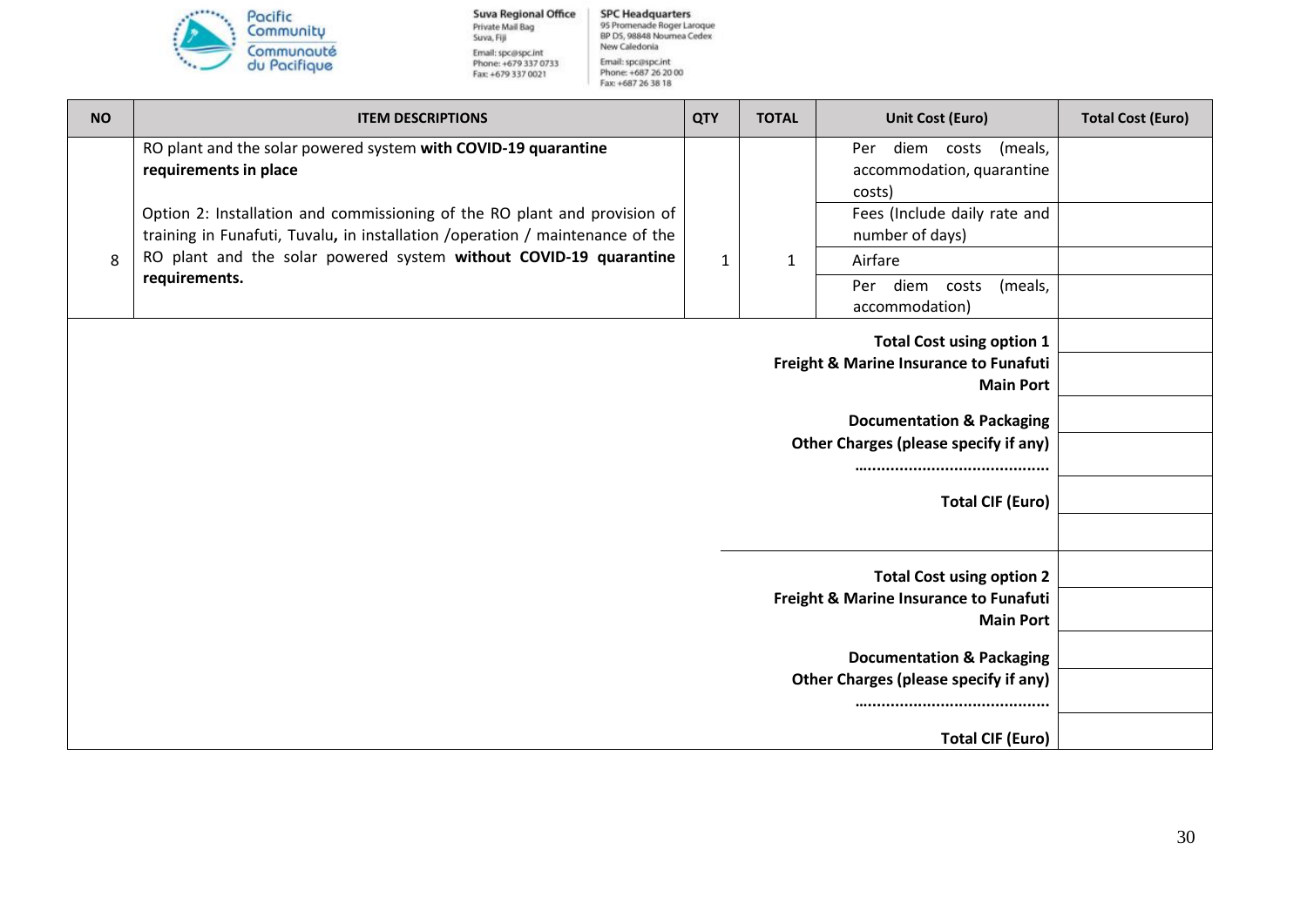

#### **ANNEX VII**

#### **DUE DILIGENCE QUESTIONNAIRE**

# *RFP21-077: Supply and delivery of a Reverse Osmosis (RO) plant, accessories and training to Funafuti, Tuvalu*

Please complete the following questionnaire and provide supporting documents where applicable.

#### **For companies and other legal entities**

- 1. Please provide the following documents to verify identity and proof of address:
	- a. Evidence of Power of Attorney/Board Resolution granted to the officers to transact business on its behalf; and
	- b. Any of the following documents:
		- Certificate of Incorporation
		- Memorandum and Articles of Association
		- Telephone bill in the name of the company
		- Bank statement with the entity's name displayed
- 2. Does your entity have foreign branches and/or subsidiaries? ☐Yes ☐No
- 3. If you answered 'Yes' to the previous question, please confirm the areas of your entity covered by responses to this questionnaire

|    | Head Office & domestic branches                                                                                                                                                                                                              |                      |            | $\Box$ Yes $\Box$ No $\Box$ N/A       |
|----|----------------------------------------------------------------------------------------------------------------------------------------------------------------------------------------------------------------------------------------------|----------------------|------------|---------------------------------------|
|    | Domestic subsidiaries                                                                                                                                                                                                                        |                      |            | $\Box$ Yes $\Box$ No $\Box$ N/A       |
|    | Overseas branches                                                                                                                                                                                                                            |                      |            | $\Box$ Yes $\Box$ No $\Box$ N/A       |
|    | Overseas subsidiaries                                                                                                                                                                                                                        | $\square$ Yes        |            | □No □ N/A                             |
|    | 4. Is your entity regulated by a national authority?<br>If you answered 'Yes' please state the name of the national authority.                                                                                                               |                      | $\Box$ Yes | $\square$ No                          |
|    |                                                                                                                                                                                                                                              |                      |            |                                       |
| 5. | Does your entity have a written policy, controls and procedures reasonably designed to prevent and<br>detect money laundering or terrorist financing activities?<br>If you answered 'Yes', please attach the English version of your policy. | $\Box$ Yes $\Box$ No |            |                                       |
| 6. | Does your entity have an officer responsible for an anti-money laundering and counter-terrorism<br>financing policy?                                                                                                                         |                      |            | $\Box$ Yes $\Box$ No                  |
|    |                                                                                                                                                                                                                                              |                      |            |                                       |
| 7. | Does your entity provide financial services to customers determined to be high risk including but<br>not limited to:                                                                                                                         |                      |            |                                       |
|    | Earoign financial institutions?                                                                                                                                                                                                              |                      |            | $\Box V_{\alpha c}$ $\Box M_{\alpha}$ |

| - Foreign financial institutions? | $\Box$ Yes $\Box$ No       |  |
|-----------------------------------|----------------------------|--|
| - Casinos?                        | □Yes □No                   |  |
| - Cash-intensive businesses?      | $\square$ Yes $\square$ No |  |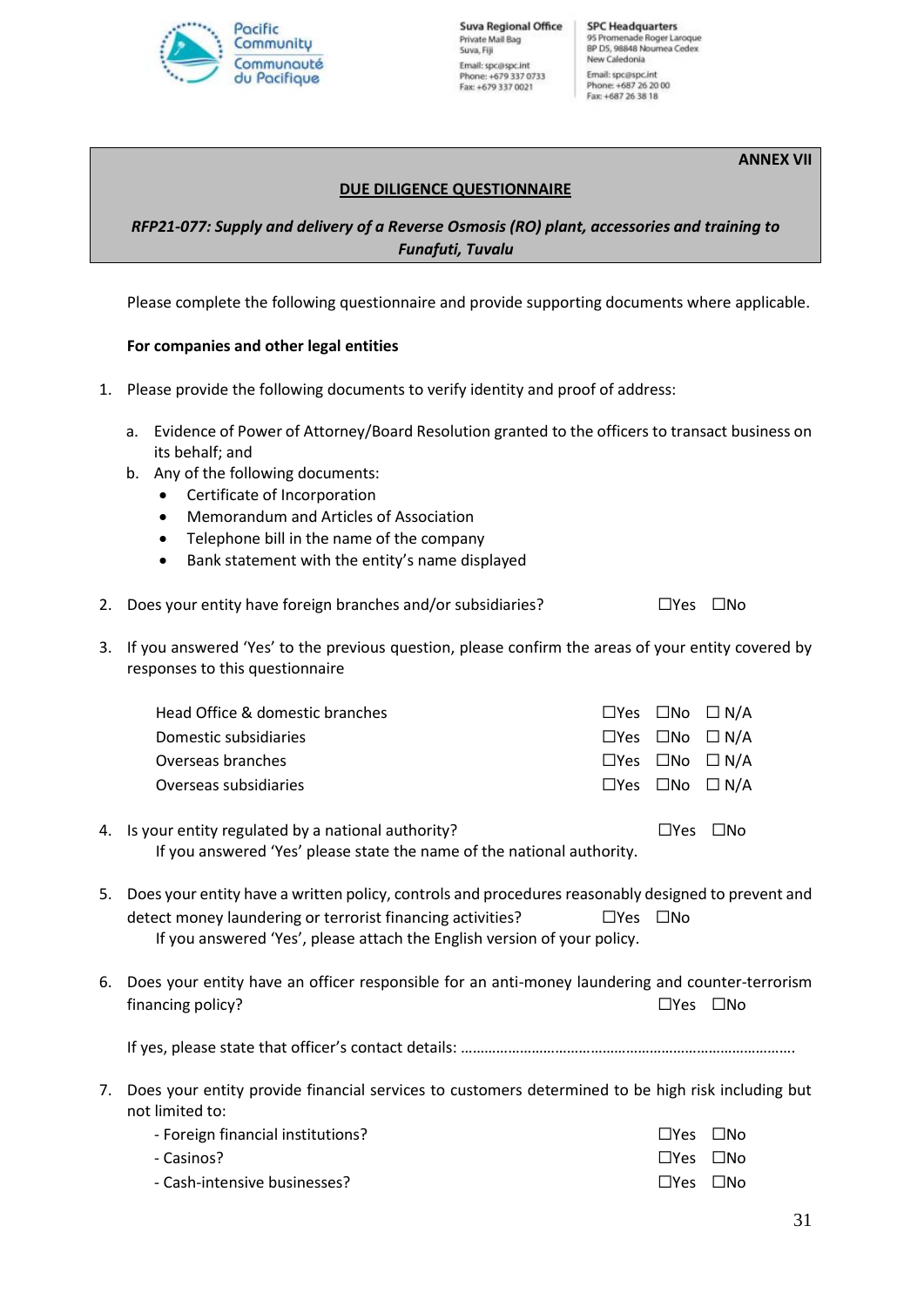

| <b>Suva Regional Office</b> |
|-----------------------------|
| Private Mail Bag            |
| Suva, Fiji                  |
| Email: spc@spc.int          |
| Phone: +679 337 0733        |
| Fax: +679 337 0021          |

- Foreign government entities? ☐Yes ☐No
- Non-resident individuals? ☐Yes ☐No
- Money service businesses? ☐Yes ☐No
- 8. If you answered 'Yes' to any of the boxes in question 7, does your entity's policies and procedures specifically outline how to mitigate the potential risks associated with these high-risk customer types? If yes, how?
- 9. Has your entity ever been the subject of any investigation or any regulatory or criminal enforcement actions resulting from violations of laws and regulations relating to either money laundering or terrorism financing? ☐Yes ☐No If you answered 'Yes' please provide details.
- 10. Has the Director or CEO of your entity ever been the subject of any investigation or any regulatory or criminal enforcement actions resulting from violations of laws and regulations relating to either money laundering or terrorism financing? ☐Yes ☐No If you answered 'Yes' please provide details.

I declare that none of the funds received or to be received by me or my organisation are used or will be used for money laundering or terrorism financing.

I declare that the particulars given herein above are true, correct and complete to the best of my knowledge, and the documents submitted in support of this form are genuine and obtained legally from the respective issuing authority.

Dated this ....... day of …………………………………………......... [month and year] at ……………………….......

**Signature Name**

\_\_\_\_\_\_\_\_\_\_\_\_\_\_\_\_\_\_\_\_\_\_\_\_\_\_\_\_\_ \_\_\_\_\_\_\_\_\_\_\_\_\_\_\_\_\_\_\_\_\_\_\_\_\_\_\_\_\_\_\_\_

**Position**

\_\_\_\_\_\_\_\_\_\_\_\_\_\_\_\_\_\_\_\_\_\_\_\_\_\_\_\_\_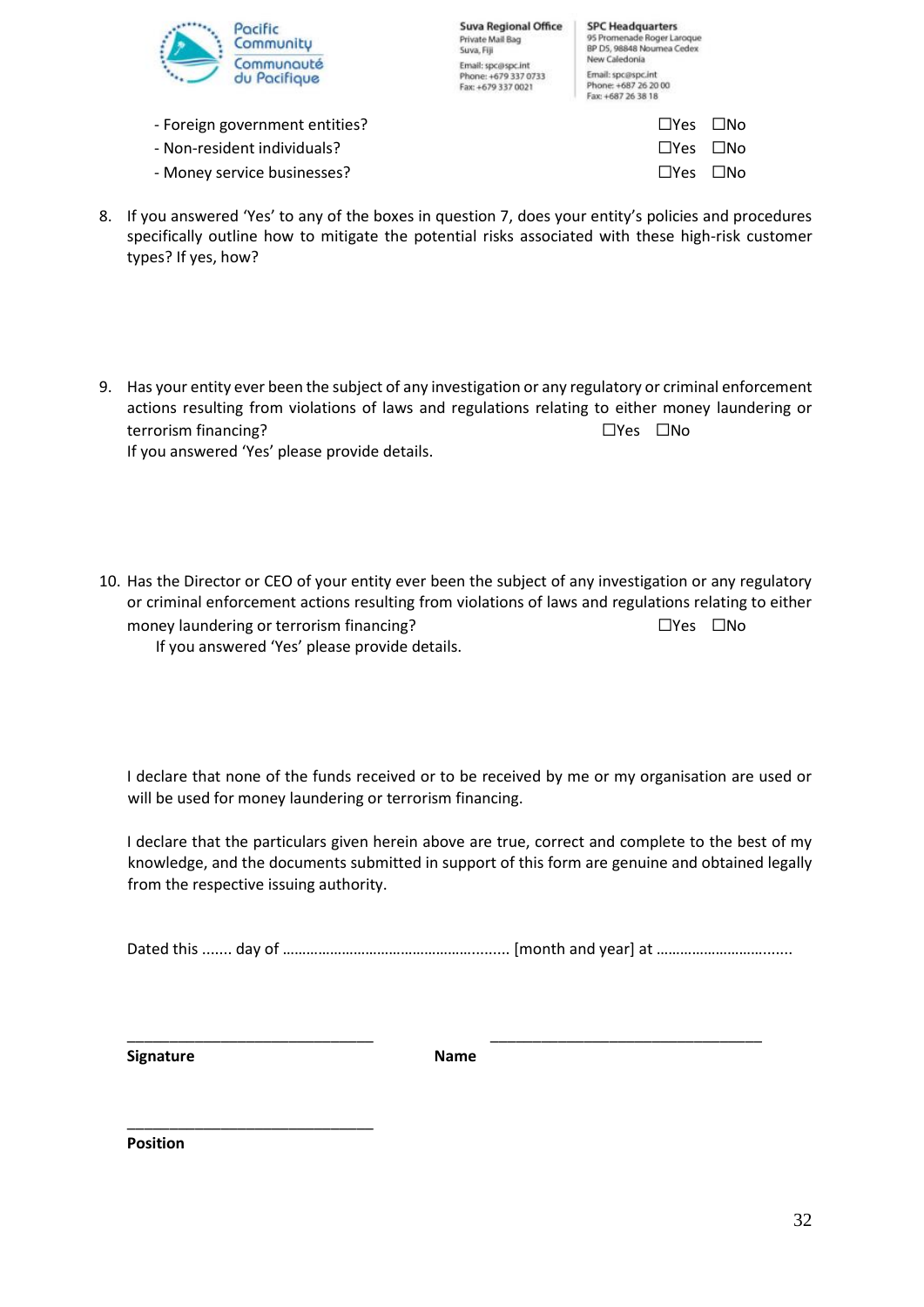

**Suva Regional Office** Private Mail Bag Suva, Fiji Email: spc@spc.int Phone: +679 337 0733<br>Fax: +679 337 0021

**SPC Headquarters** 95 Promenade Roger Laroque<br>BP D5, 98848 Noumea Cedex New Caledonia Email: spc@spc.int Phone: +687 26 20 00<br>Fax: +687 26 38 18

**ANNEX VIII**

## **DECLARATION OF INTEREST**

**RFP 21-077: Supply and delivery of a Reverse Osmosis (RO) plant, accessories and training to Funafuti, Tuvalu**

- 1. I confirm that I, my family members, and the organisation or company that I am involved with are independent from SPC. To the best of my knowledge, there are no facts or circumstances, past or present, or that could arise in the foreseeable future, which might call into question my independence.
- 2. If it becomes apparent during the procurement process that I may be perceived to have a conflict of interest, I will immediately declare that conflict and will cease to participate in the procurement process, unless or until it is determined that I may continue.

OR

1. I declare that there is a potential conflict of interest in the submission of my bid [please provide an explanation with your bid]

\_\_\_\_\_\_\_\_\_\_\_\_\_\_\_\_\_\_\_\_\_\_\_\_\_\_\_\_\_\_\_\_\_\_\_ \_\_\_\_\_\_\_\_\_\_\_\_\_\_\_\_\_\_\_\_\_\_\_\_

**Signature Date**

\_\_\_\_\_\_\_\_\_\_\_\_\_\_\_\_\_\_\_\_\_\_\_\_\_\_\_\_\_\_\_\_\_\_\_\_ \_\_\_\_\_\_\_\_\_\_\_\_\_\_\_\_\_\_\_\_\_\_\_

**Name** Title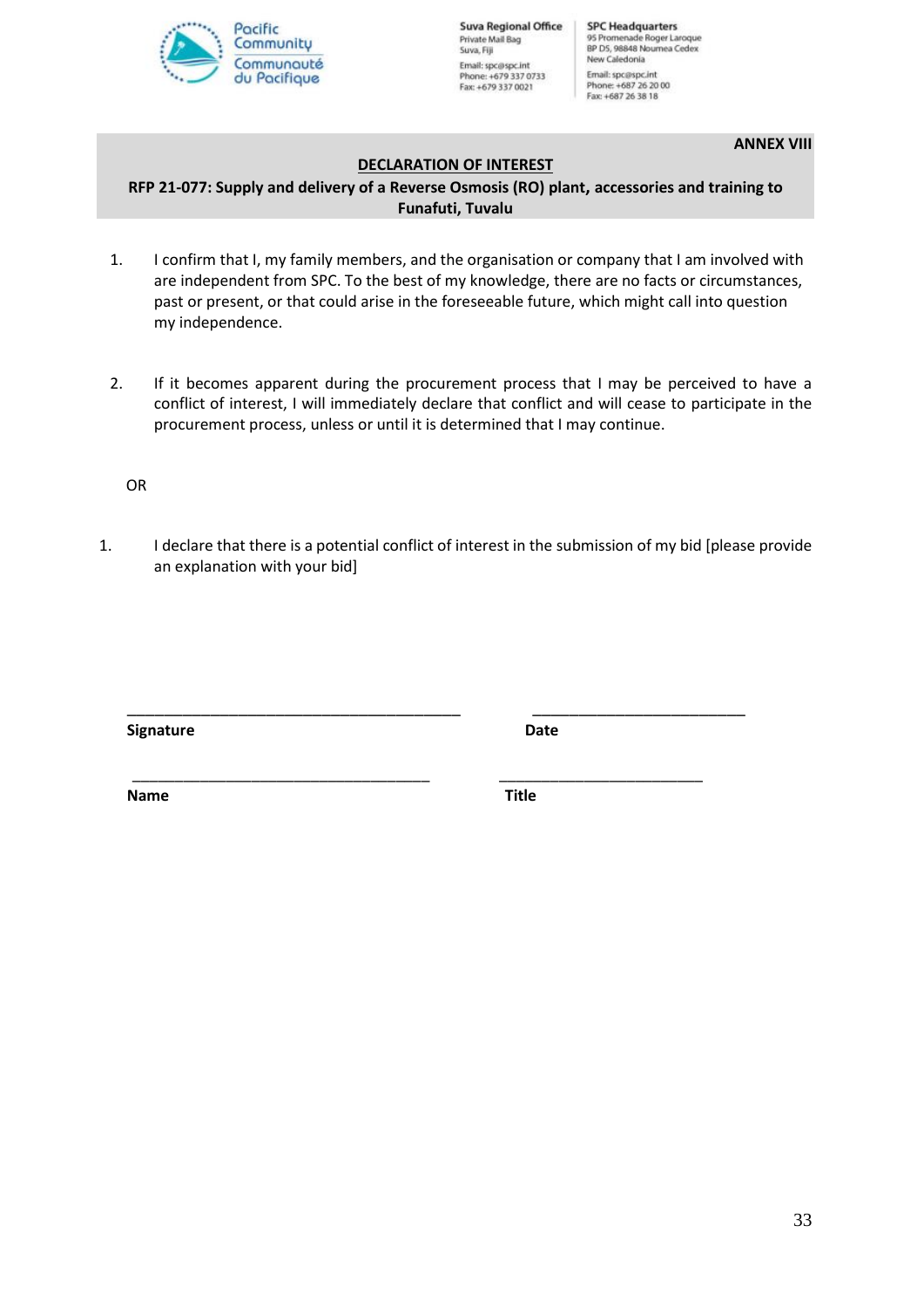## **1. LEGAL STATUS**

The Contractor has the legal status of an independent Contractor. The Contractor's personnel and sub-contractors are not to be considered in any respect employees or agents of SPC.

## **2. SOURCE OF INSTRUCTIONS**

The Contractor will only accept instructions from SPC in the performance of this contract. The Contractor will refrain from any action that may adversely affect SPC and will fulfil its commitments with the fullest regard to the interests of SPC. Should any authority external to SPC seek to impose any instructions concerning or restrictions on the Contractor's performance under the contract, the Contractor shall promptly notify SPC and provide all reasonable assistance required by SPC.

# **3. CONTRACTOR'S RESPONSIBILITY FOR EMPLOYEES**

3.1 The Contractor shall be responsible for the professional and technical competence of its employees and will select, for work under this contract, reliable individuals who will perform effectively in the implementation of this contract, respect the local customs, and conform to a high standard of moral and ethical conduct.

3.2 The Contractor shall not discriminate against any person because of race, gender, sexual orientation, impairment or disability, religious or political beliefs, age, marital or relationship status, pregnancy, breastfeeding or other family responsibilities.

## **4. SPECIFIED PERSONNEL**

The Contractor must ensure that the services are performed in accordance with this contract. Where personnel have been specified, they must provide those services. SPC may remove any personnel (including Specified Personnel) from work in respect of this Contract. If it does so, or

if Specified Personnel are unable or unwilling to perform the contract, the Contractor will provide replacement personnel (acceptable to SPC) of suitable ability and qualifications at no additional cost and at the earliest opportunity.

# **5. ASSIGNMENT**

The Contractor may not assign, transfer, pledge or make other disposition of this contract or any part thereof, or any of the Contractor's rights, claims or obligations under this contract except with the prior written consent of SPC.

# **6. SUB-CONTRACTING**

6.1 Any intention to subcontract aspects of the contract must be specified in detail in the proposal submitted. Information concerning the subcontractor, including the qualifications of the staff proposed for use must be covered with same degree of thoroughness as for the prime Contractor. No subcontracting will be permitted under the contract unless it is proposed in the initial submission or is agreed to by SPC in writing. In any event, the total responsibility for the contract remains with the Contractor. The Contractor shall be responsible for ensuring that all subcontracts shall be fully consistent with the contract and shall not in any way prejudice the implementation of any of its provisions.

6.2 Prior to employing individuals or engaging subcontractors to perform services under this contract, the Contractor agrees, at its own expense, to perform due diligence necessary to ensure compliance with the terms of this contract.

## **7. OFFICIALS NOT TO BENEFIT**

The Contractor warrants that no official of SPC has received or will be offered by the Contractor any direct or indirect benefit arising from this contract or the award thereof. The Contractor agrees that breach of this provision is a breach of an essential term of this contract.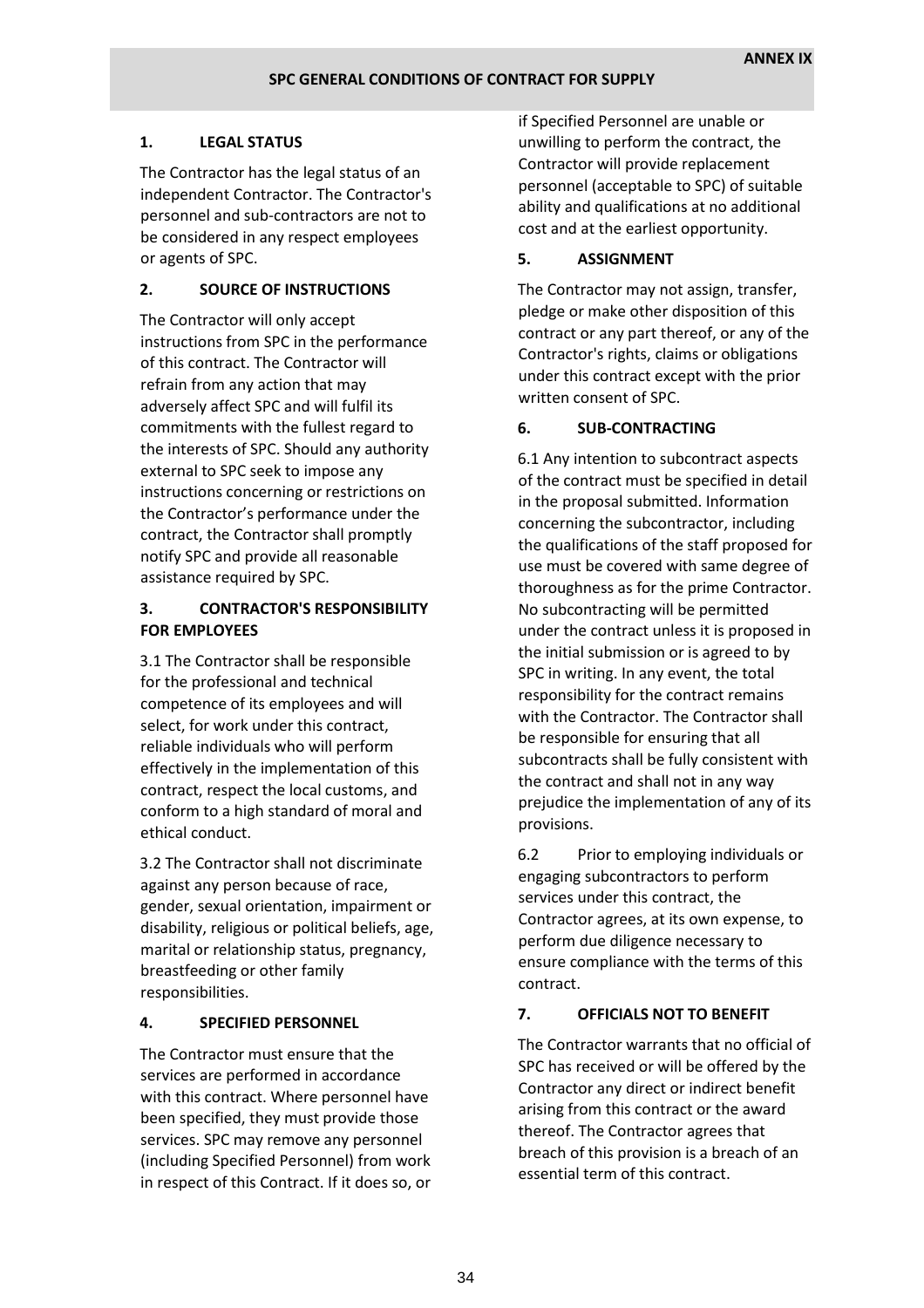#### **8. INDEMNIFICATION**

8.1 The Contractor shall indemnify, hold and save harmless, and defend, at its own expense, SPC, its officials, agents, servants and employees from and against all suits, claims, demands, and liability of any nature or kind, including their costs and expenses, arising out of acts or omissions of the Contractor, or the Contractor's employees, officers, agents or subcontractors, in the performance of this contract. This obligation does not extend to actions and omissions of SPC.

8.2 This provision shall extend, inter alia, to claims and liability in the nature of workmen's compensation, products liability and liability arising out of the use of patented inventions or devices, copyrighted material or other intellectual property by the Contractor, its employees, officers, agents, servants or sub-contractors.

8.3 The obligations under this clause do not lapse upon termination of this contract.

## **9. FRAUD AND CORRUPTION**

9.1 The Contractor shall adhere to the highest standard of ethical conduct and not engage in corrupt, fraudulent, collusive, coercive or obstructive practices.

9.2 The Contractor agrees to bring allegations of corrupt, fraudulent, collusive, coercive or obstructive practices arising in relation to this contract, of which the Contractor has been informed or has otherwise become aware, promptly to the attention of SPC.

9.3 For purposes of this contract, the following definitions shall apply:

(i) "corruption" means the abuse of entrusted power for private gain. It may include improperly influencing the actions of another party or causing harm to another party. The gain or benefit may be for the person doing the act or for others.

(ii) "fraud" means any dishonest act or omission that causes loss or detriment to SPC or results in an unauthorised benefit or advantage to either the person(s) acting or omitting or to a third party. The act or omission can be either deliberate or reckless in relation to the harm caused or the benefit or advantage obtained.

9.4 Any breach of this representation and warranty shall entitle SPC to terminate this contract immediately upon notice to the Contractor, at no cost to SPC.

# **10. INSURANCE AND LIABILITIES TO THIRD PARTIES**

10.1 SPC shall have no responsibility for the purchase of any insurance which may be necessary in respect to any loss, injury, damage or illness occurring during the execution by the Contractor of the present contract.

10.2 The Contractor will hold insurance against all risks in respect of its employees, sub-contractors, property and equipment used for the execution of this contract, including appropriate worker's compensation for personal injury or death.

10.3 The Contractor will also hold liability insurance in an adequate amount to cover third party claims for any claims arising from or in connection with the provision of services under this contract.

10.4 The Contractor shall, upon request, provide SPC with satisfactory evidence of insurance cover as required under this clause.

# **11. ENCUMBRANCES/LIENS**

The Contractor shall not cause or permit any lien, attachment or other encumbrance by any person to be placed on file or to remain on file in any public office or on file with SPC against any monies due or to become due for any work done or materials furnished under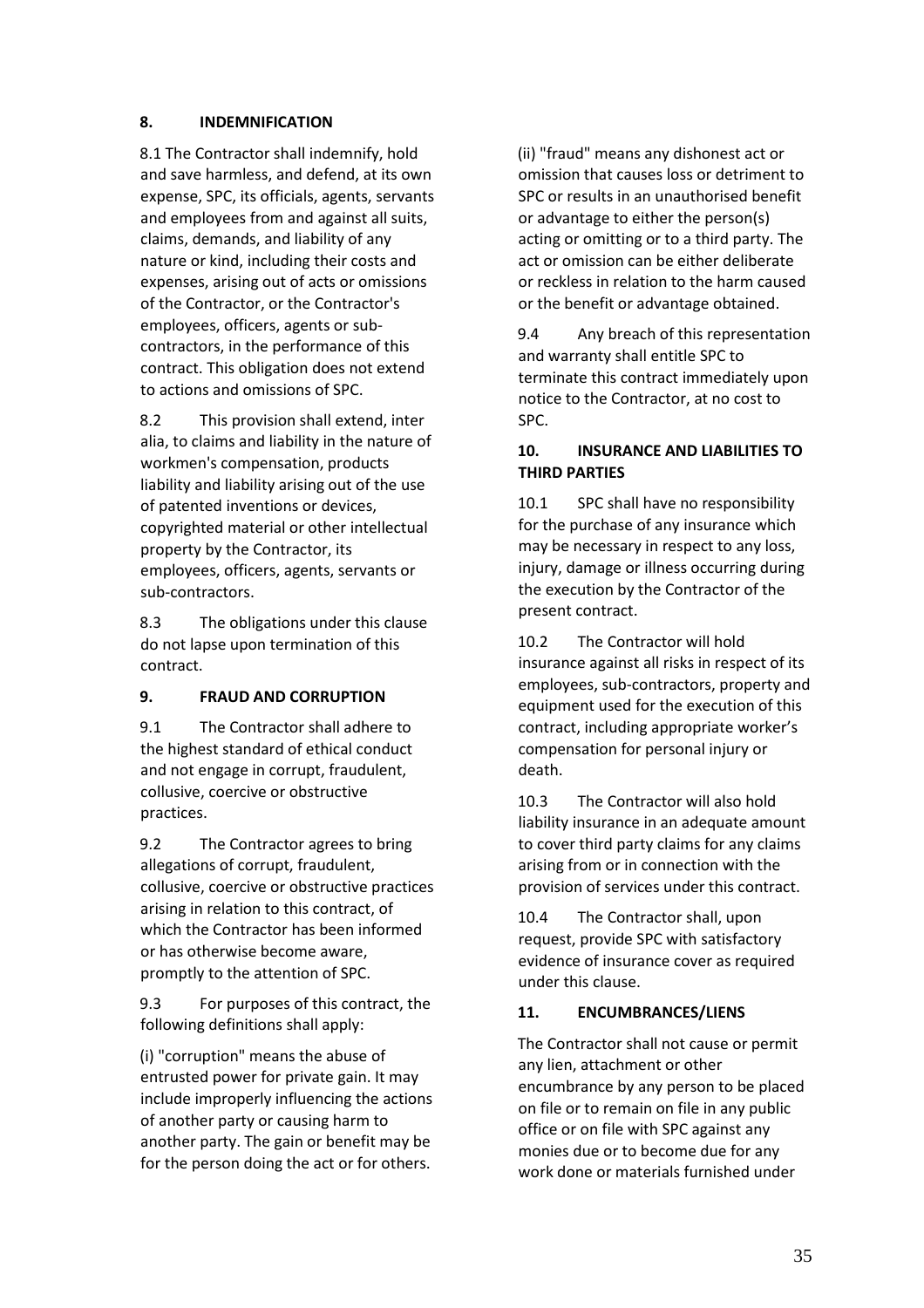this contract, or by reason of any other claim or demand against the Contractor.

# **12. TITLE TO EQUIPMENT**

Title to any equipment and supplies that may be provided by SPC rests with SPC. Such equipment shall be returned to SPC at the conclusion of this contract or when no longer needed by the Contractor. On return, the equipment shall be in the same condition as when delivered to the Contractor, subject to normal wear and tear. The Contractor shall be liable to compensate SPC for equipment determined to be damaged or degraded beyond normal wear and tear.

# **13. INTELLECTUAL PROPERTY RIGHTS**

13.1 SPC is entitled to all intellectual property and other proprietary rights including but not limited to patents, copyrights, and trademarks, with regard to products, or documents and other materials which bear a direct relation to or are produced or prepared or collected in consequence of or in the course of the execution of this contract. This includes derivative works created as a result of products created pursuant to this contract.

13.2 At SPC's request, the Contractor shall take all necessary steps, execute all necessary documents and generally assist in securing such proprietary rights and transferring them to SPC.

# **14. USE OF NAME, EMBLEM OR OFFICIAL SEAL OF SPC**

The Contractor shall not advertise or otherwise make public the fact that it is a Contractor with SPC, nor shall the Contractor, in any manner whatsoever use the name, emblem or official seal of SPC, or any abbreviation of the name of SPC in connection with its business or otherwise without SPC's prior written approval.

# **15. CONFIDENTIAL NATURE OF DOCUMENTS AND INFORMATION**

15.1 All documents and information relating to the contract as well as any other information of which the Contractor becomes aware in the course of performing the contract that is not in the public domain must be treated as confidential during and beyond the term of the contract. The Contractor shall not be permitted to make use of any such data and information for the contractor's own purposes.

15.2 The Contractor may not communicate at any time to any other person, Government or authority external to SPC, any information known to it by reason of its association with SPC which has not been made public except with the authorisation of SPC; nor shall the Contractor at any time use such information to private advantage. These obligations do not lapse upon termination of this Contract.

# **16. TAX EXEMPTION**

16.1 Under host country agreements and legislation of SPC members conferring privileges and immunities, as an intergovernmental organisation SPC is exempt from all direct taxes, except charges for public utility services, and is exempt from customs duties and charges of a similar nature in respect of articles imported or exported for its official use. In the event any governmental authority refuses to recognise SPC's exemption from such taxes, duties or charges, the Contractor shall immediately consult with SPC to determine a mutually acceptable procedure.

16.2 The Contractor authorises SPC to deduct from the Contractor's invoice any amount representing such taxes, duties or charges, unless the Contractor has consulted with SPC before the payment thereof and SPC has, in each instance, specifically authorised the Contractor to pay such taxes, duties or charges under protest. In that event, the Contractor shall provide SPC with written evidence that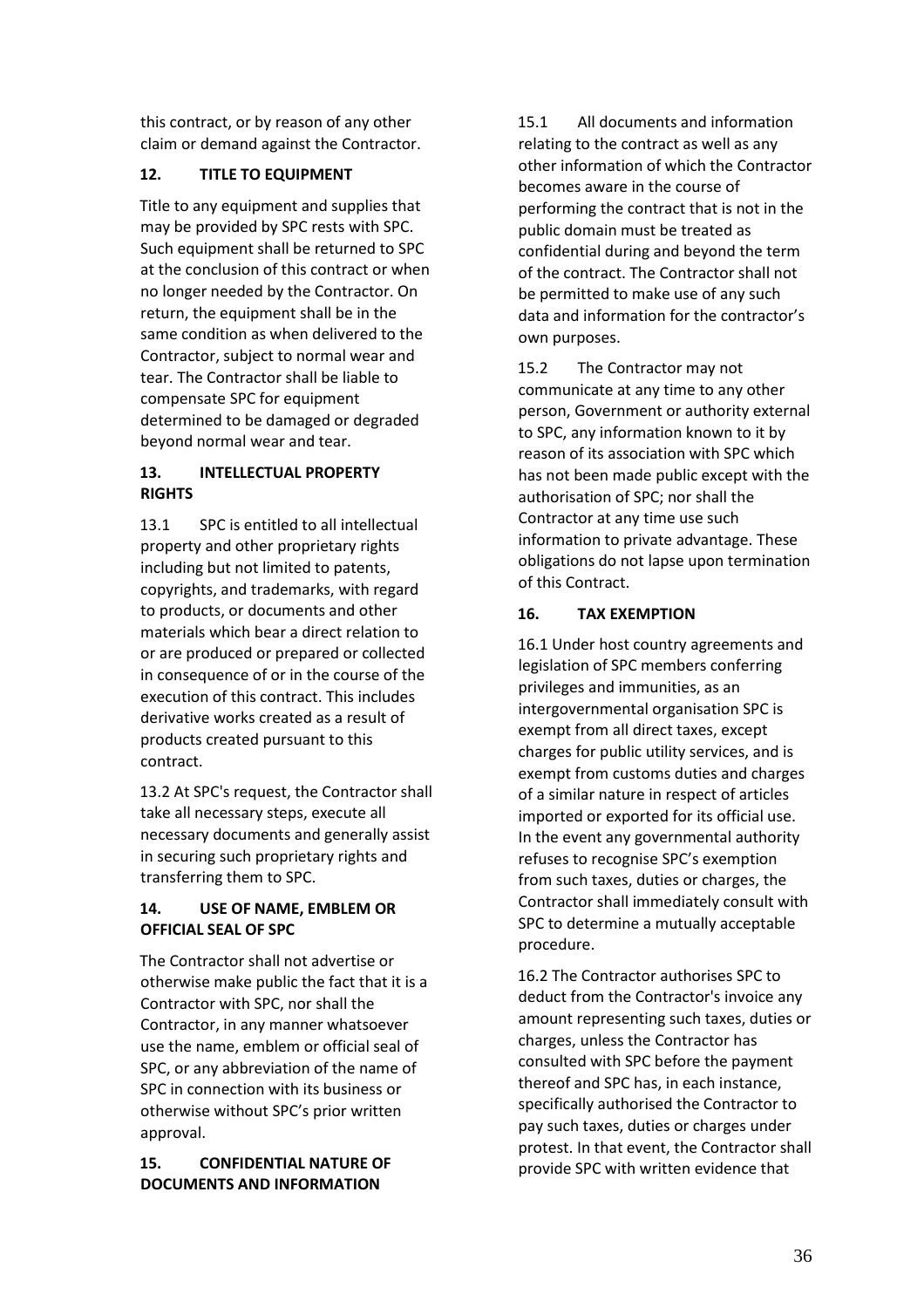payment of such taxes, duties or charges has been made and appropriately authorised.

16.3 The Contractor is responsible for payment of their own income taxes.

# **17. CONFLICT OF INTEREST**

17.1 The Contractor must take all the necessary measures to prevent any situation of conflict of interest or professional conflicting interest.

17.2 The Contractor must notify SPC in writing as soon as possible of any situation that could constitute a conflict of interest during the performance of the contract. The Contractor must immediately take action to rectify the situation. SPC may do any of the following:

(i) verify that the Contractor's action is appropriate,

(ii) require the Contractor to take further action within a specified deadline.

## **18. SOCIAL AND ENVIRONMENTAL RESPONSIBILITY**

18.1 SPC has committed to ethically and sustainably managing social and environmental risks and impacts of its activities through its Social and Environmental Responsibility Policy.

18.2 Accordingly, SPC requires the Contractor to comply with the following obligations.

# *Child protection*

18.3 The Contractor represents and warrants that neither it, nor any of its suppliers is engaged in any practice inconsistent with the rights set forth in the Convention on the Rights of the Child. This includes, among other things, Article 3 which requires the best interests of the child to be a primary consideration in all actions concerning children; Article 32 which protects children from economic exploitation and child labour; and Article

34 which protects children from sexual exploitation and abuse.

Where the Contractor is providing services directly related to or involving children, the Contractor will either have its own Child protection policy in place or use its best endeavours to act in accordance with the principles of SPC's child protection policy.

The Contractor agrees to bring allegations of any abuse or exploitation of children arising in relation to this contract, of which the Contractor has been informed or has otherwise become aware, promptly to the attention of SPC.

18.4 Any breach of this representation and warranty shall entitle SPC to terminate this contract immediately upon notice to the Contractor, at no cost to SPC.

## *Human rights*

18.5 The Contractor is committed to respecting, and acting in a manner which avoids infringing on, human rights, and ensures that they are not complicit in human rights abuses committed by others.

18.6 Any breach of this representation and warranty shall entitle SPC to terminate this contract immediately upon notice to the Contractor, at no cost to SPC.

## *Gender equality and social inclusion*

18.7 SPC is committed to progress gender equality and social inclusion in all area of its work. The Contractor is expected to respect gender equality and diversity in the workplace.

18.8 The Contractor is expected to have measures in place to ensure equal pay for work of equal value, to prevent bullying and any forms discrimination; and to ensure a safe workplace environment for women and men of all diversities.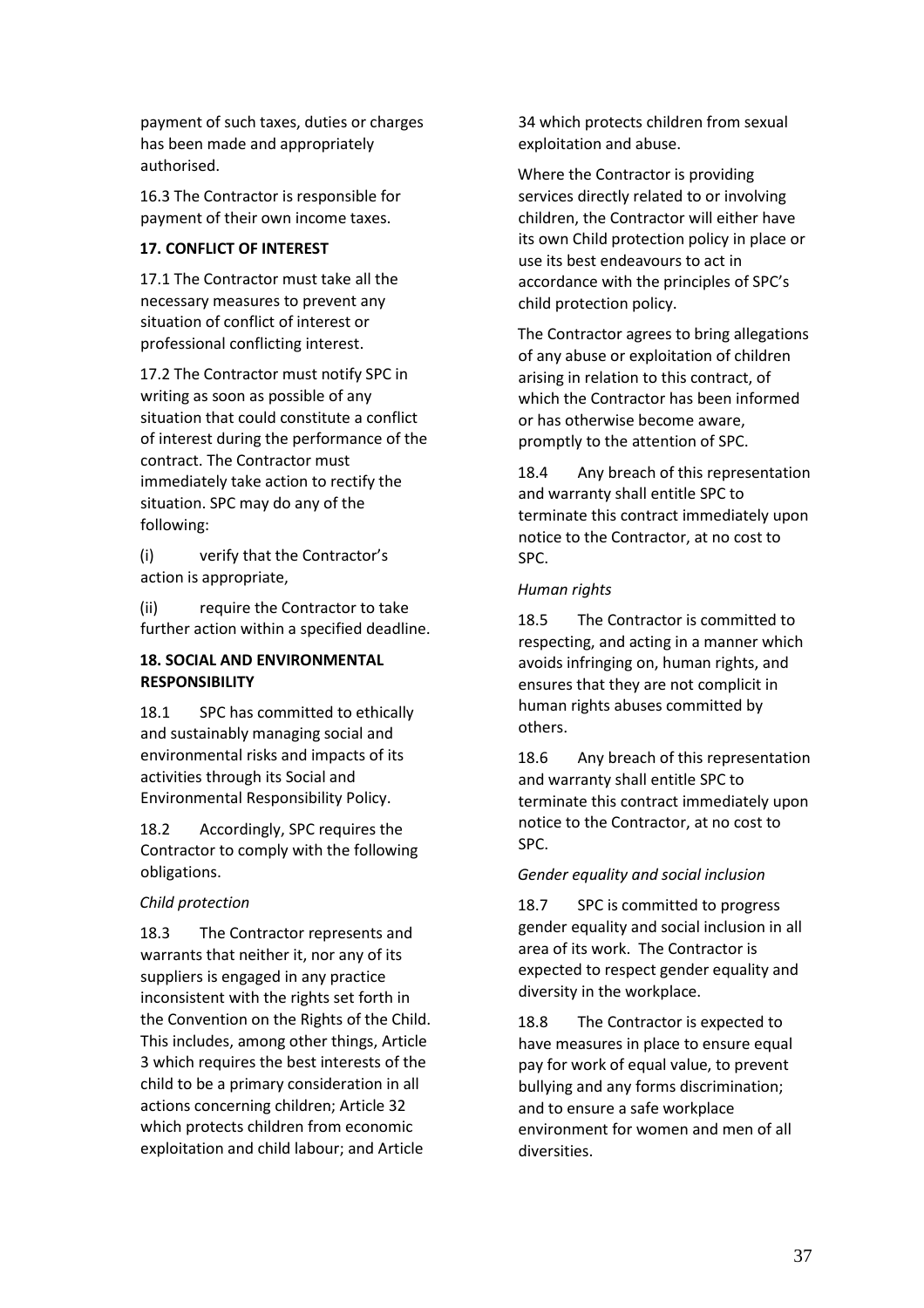*Sexual harassment, sexual abuse or sexual exploitation*

18.9 SPC will not tolerate any form of sexual harassment, abuse or exploitation. The Contractor shall refrain from and shall take all reasonable and appropriate measures to prohibit its employees or other persons engaged and controlled by it from engaging in sexual harassment, sexual abuse and sexual exploitation.

18.10 The Contractor agrees to bring allegations of sexual harassment, sexual abuse or sexual exploitation arising in relation to this contract, of which the Contractor has been informed or has otherwise become aware, promptly to the attention of SPC.

18.11 For purposes of this contract, the following definitions shall apply:

(i) "sexual harassment" means behaviour that is unwelcome, unsolicited, unreciprocated of a sexual nature. It is behaviour that is likely to offend, humiliate or intimidate.

(ii) "sexual abuse" means actual or threatened physical intrusion of a sexual nature, whether by force or under unequal or coercive conditions.

(iii) "sexual exploitation" means any actual or attempted abuse of a position of vulnerability, differential power, or trust for sexual purposes. It includes profiting monetarily, socially, or politically from sexual exploitation of another.

18.12 Any breach of this representation and warranty shall entitle SPC to terminate this contract immediately upon notice to the Contractor, at no cost to SPC.

#### *Environmental responsibility*

18.13 The Contractor must ensure a rational use and management of natural resources and ecosystems.

18.14 The Contractor shall use all efforts to prevent or, where not possible, to minimise the impact of their activities

towards climate change and damage to the environment.

## **19. ANTI-MONEY LAUNDERING/COUNTER TERRORISM FINANCING**

19.1 The Contractor agrees to take all reasonable efforts to ensure that none of the funds received under this contract are used for money laundering or for terrorism financing.

19.2 The Contractor agrees that the recipients of any amounts provided by SPC hereunder do not

appear on the list maintained by the Security Council Committee established pursuant to resolution 1267 (1999). The list can be accessed via:

[https://scsanctions.un.org/fop/fop?xml=h](https://scsanctions.un.org/fop/fop?xml=htdocs/resources/xml/en/consolidated.xml&xslt=htdocs/resources/xsl/en/consolidated.xsl) [tdocs/resources/xml/en/consolidated.xml](https://scsanctions.un.org/fop/fop?xml=htdocs/resources/xml/en/consolidated.xml&xslt=htdocs/resources/xsl/en/consolidated.xsl) [&xslt=htdocs/resources/xsl/en/consolidat](https://scsanctions.un.org/fop/fop?xml=htdocs/resources/xml/en/consolidated.xml&xslt=htdocs/resources/xsl/en/consolidated.xsl) [ed.xsl](https://scsanctions.un.org/fop/fop?xml=htdocs/resources/xml/en/consolidated.xml&xslt=htdocs/resources/xsl/en/consolidated.xsl)

19.3 For purposes of this contract, the following definitions shall apply:

(i) "money laundering" means the conversion or transfer of property, knowing that such property is the proceeds of crime, for the purpose of concealing or disguising the illicit origin of the property or of helping any person who is involved in the commission of the predicate offence to evade the legal consequences of his or her actions, or the concealment or disguise of the true nature, source, location, disposition, movement or ownership of or rights with respect to property, knowing that such property is the proceeds of crime.

(ii) "terrorism financing" means directly or indirectly, unlawfully and wilfully, provides or collects funds with the intention that they should be used or in the knowledge that they are to be used, in full or in part, in order to carry out acts of terrorism.

19.4 Any breach of this representation and warranty shall entitle SPC to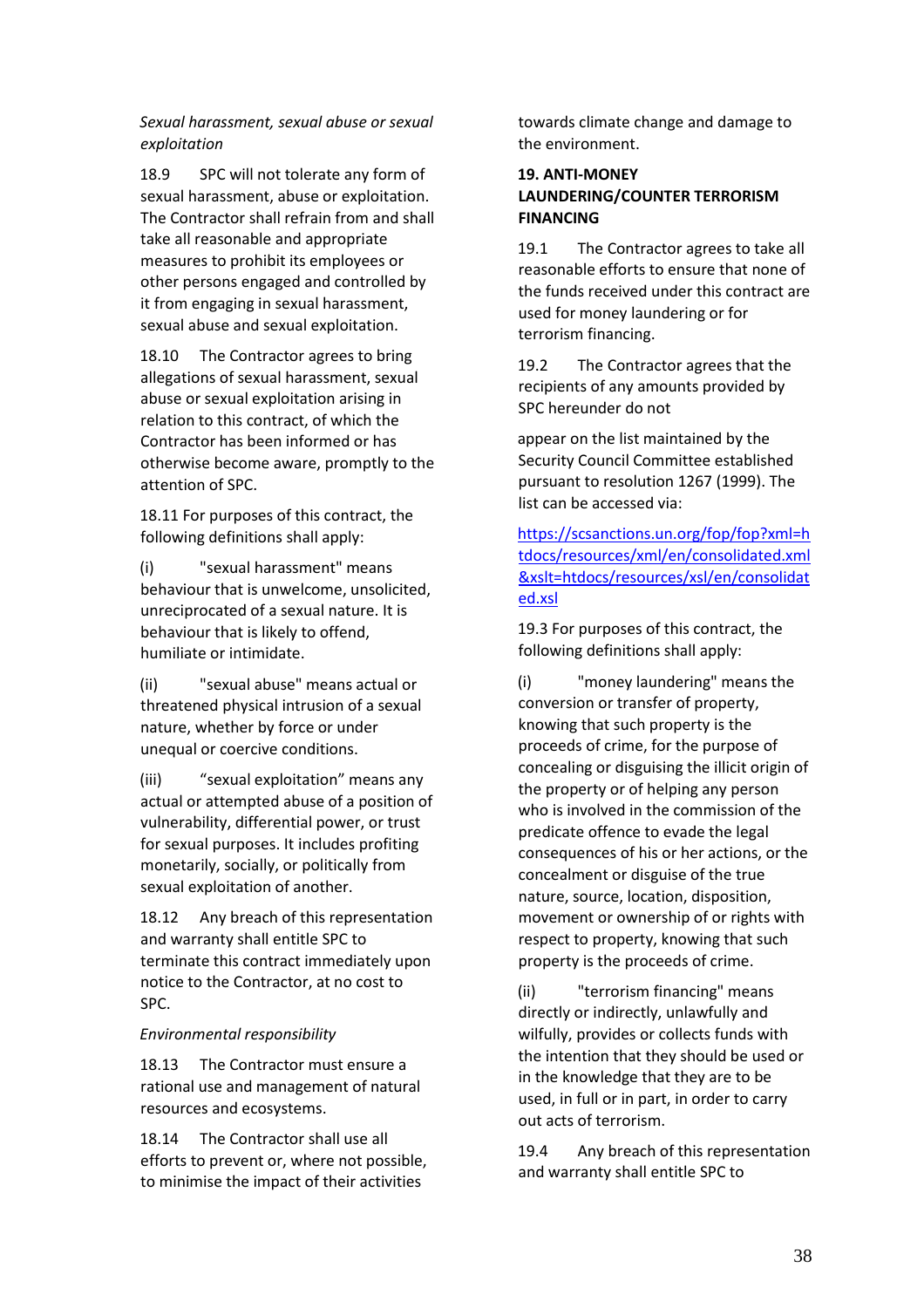terminate this contract immediately upon notice to the Contractor, at no cost to SPC.

### **20. OBSERVANCE OF THE LAW**

The Contractor must comply with all laws, ordinances, rules, and regulations bearing upon the performance of its obligations under the terms of this contract.

## **21. AUTHORITY TO MODIFY**

No modification or change, nor waiver of any of this contract's provisions will be valid and enforceable against SPC unless provided by an amendment to this contract signed by the authorised official of SPC.

## **22. FORCE MAJEURE AND OTHER CHANGES IN CONDITIONS**

22.1 Force majeure for the purposes of this contract means any unforeseeable and irresistible act of nature, any act of war (whether declared or not), invasion, revolution, insurrection, terrorism, or any other acts of a similar nature or force, provided that such acts arise from causes beyond the control and without the fault or negligence of the Contractor.

22.2 The Contractor should notify SPC within fifteen (15) days of the occurrence of the force majeure event. The Contractor shall also notify SPC of any other changes in conditions or the occurrence of any event which interferes or threatens to interfere with its performance of this contract.

22.3 The notice shall include steps proposed by the Contractor to be taken, including any reasonable alternative means for performance that is not prevented by force majeure. On receipt of the notice required under this clause, SPC shall take such action as, in its sole discretion, it considers to be appropriate or necessary in the circumstances, including the granting to the Contractor of a reasonable extension of time in which to perform its obligations under this contract.

22.4 If the Contractor is rendered permanently unable, wholly or in part, by reason of force majeure to perform its obligations and meet its responsibilities under this contract, SPC shall have the right to suspend or terminate this contract on the same terms and conditions as are provided for in clause 17 "Termination", except that the period of notice shall be seven (7) days instead of thirty (30) days.

# **23. TERMINATION**

23.1 Either party may terminate this contract for cause, in whole or in part, with fifteen (15) days' written notice to the other party. The initiation of arbitral proceedings in accordance with clause 18 "Settlement of Disputes" below shall not be deemed a termination of this contract.

23.2 SPC reserves the right to terminate without cause this contract, at any time with thirty (30) days written notice to the Contractor, in which case SPC shall reimburse the Contractor for all reasonable costs incurred by the Contractor prior to receipt of the notice of termination.

23.3 In the event of any termination by SPC under this clause, no payment shall be due from SPC to the Contractor except for work and services satisfactorily performed in conformity with the express terms of this contract. The Contractor shall take immediate steps to terminate the work and services in a prompt and orderly manner and to minimise losses and further expenditure.

23.4 Should the Contractor be adjudged bankrupt, or be liquidated or become insolvent, or should the Contractor make an assignment for the benefit of its creditors, or should a receiver be appointed on account of the insolvency of the Contractor, SPC may, without prejudice to any other right or remedy it may have, terminate this contract forthwith. The Contractor shall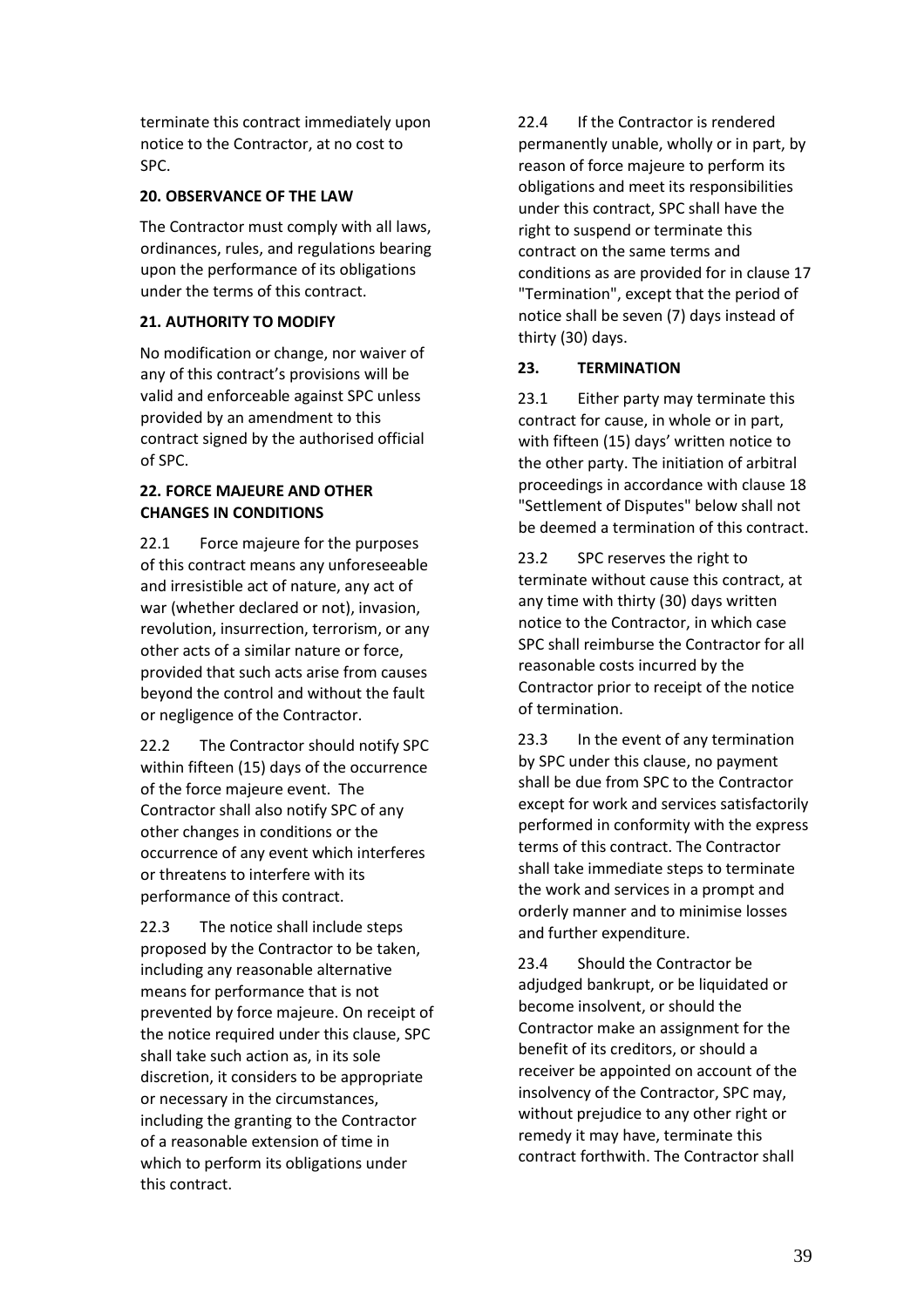immediately inform SPC of the occurrence of any of the above events.

## **24. SETTLEMENT OF DISPUTES**

24.1 The Parties will use their best efforts to settle amicably any dispute, controversy or claim arising out of, or relating to this contract or the breach, termination or invalidity thereof.

24.2 If a dispute is not settled within sixty days of one Party notifying the other of a request for amicable settlement, the dispute can be referred by either Party to arbitration in accordance with the general principles of international law. The arbitration will be governed by the Arbitration Rules of the United Nations Commission on International Trade Law (UNCITRAL) as at present in force. The arbitral tribunal shall have no authority to award punitive damages. The Parties shall be bound by any arbitration award rendered as a result of such arbitration as the final adjudication of any such controversy, claim or dispute.

# **25. PRIVILEGES AND IMMUNITIES**

Nothing in or relating to this contract shall be deemed a waiver, express or implied, of any of the privileges and immunities of SPC.